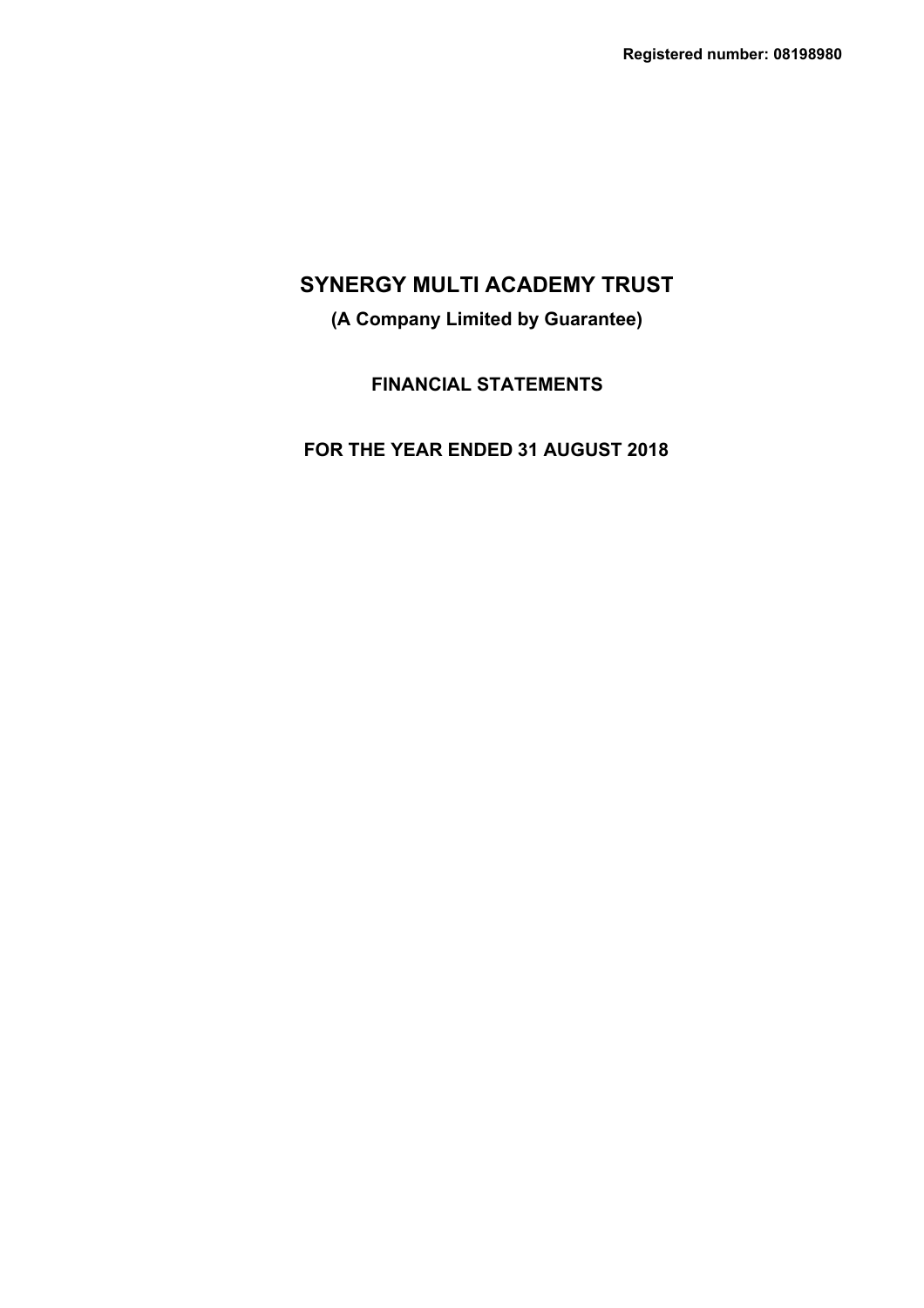# **SYNERGY MULTI ACADEMY TRUST (A Company Limited by Guarantee)**

### **CONTENTS**

|                                                                                | Page      |
|--------------------------------------------------------------------------------|-----------|
| <b>Reference and Administrative Details</b>                                    | $1 - 2$   |
| <b>Trustees' Report</b>                                                        | $3 - 9$   |
| <b>Governance Statement</b>                                                    | $10 - 12$ |
| <b>Statement on Regularity, Propriety and Compliance</b>                       | 13        |
| <b>Statement of Trustees' Responsibilities</b>                                 | 14        |
| <b>Independent Auditors' Report on the Financial Statements</b>                | $15 - 17$ |
| <b>Independent Reporting Accountant's Assurance Report on Regularity</b>       | $18 - 19$ |
| Statement of Financial Activities Incorporating Income and Expenditure Account | 20        |
| <b>Balance Sheet</b>                                                           | 21        |
| <b>Statement of Cash Flows</b>                                                 | 22        |
| <b>Notes to the Financial Statements</b>                                       | $23 - 49$ |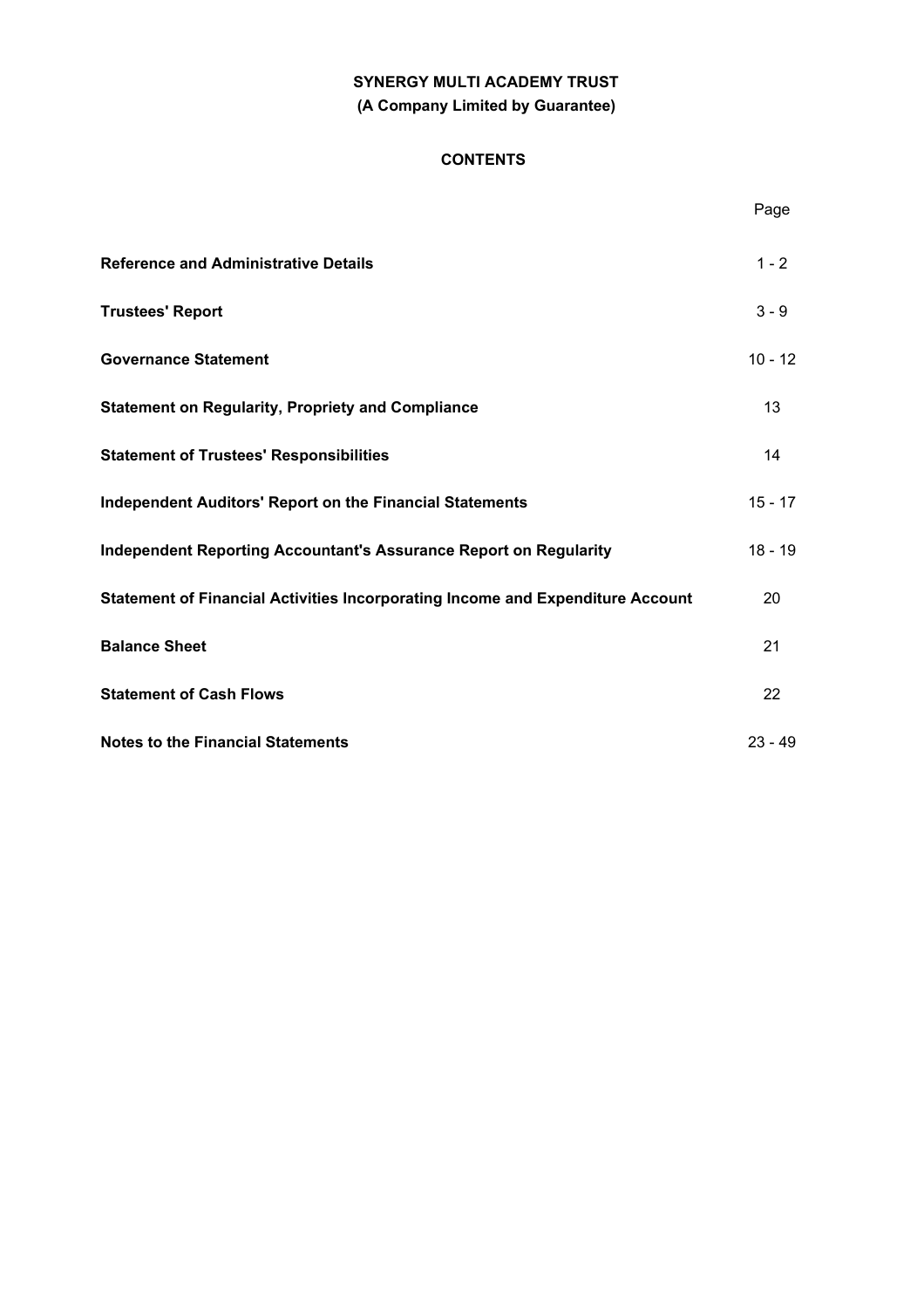**(A Company Limited by Guarantee)**

#### **REFERENCE AND ADMINISTRATIVE DETAILS FOR THE YEAR ENDED 31 AUGUST 2018**

| <b>Members</b>                            | <b>Jane Gilbert</b><br><b>Anthony Williams</b><br>Martin Newman<br>John Riddett<br>Philip Dewin (appointed 1 September 2018)                                                                                                                                                                                                                                                                                                                                                                                                   |
|-------------------------------------------|--------------------------------------------------------------------------------------------------------------------------------------------------------------------------------------------------------------------------------------------------------------------------------------------------------------------------------------------------------------------------------------------------------------------------------------------------------------------------------------------------------------------------------|
| <b>Trustee Directors</b>                  | Anthony Williams, Chairman<br>Mark Farrar, Chief Executive Officer<br><b>Richard Madle</b><br>Deborah Boldero<br><b>Tracey Hughes</b><br>Peter Williams (resigned 1 September 2018)<br><b>Bryan Hurst</b><br>Natasha Hutcheson<br><b>Graham Pickhaver</b><br>Andrew Savage (appointed 1 September 2018)                                                                                                                                                                                                                        |
| <b>Company registered</b><br>number       | 08198980                                                                                                                                                                                                                                                                                                                                                                                                                                                                                                                       |
| <b>Company name</b>                       | Synergy Multi Academy Trust                                                                                                                                                                                                                                                                                                                                                                                                                                                                                                    |
| <b>Principal and registered</b><br>office | <b>Whitwell Road</b><br>Reepham<br>Norwich<br>Norfolk<br><b>NR10 4JT</b>                                                                                                                                                                                                                                                                                                                                                                                                                                                       |
| <b>Senior management</b><br>team          | Richard Lord, Executive Primary Head and Head of Bawdeswell Primary School<br>Peter Collins, Business Manager (to 5 January 2018)<br>Timothy Gibbs, Head of Reepham High School and College<br>Helen Pegg, Head of Bawdeswell Primary School<br>Daniel Buddle, Head of Foulsham & Corpusty Primary Schools (to 25 May18)<br>Anthony Chapman, Head of Mattishall Primary School<br>Catherine Ogle, Head of Reepham Primary<br>Richard Levell, Chief Finance Officer (from 1 March 2018)<br>Mark Farrar, Chief Executive Officer |
| <b>Independent auditors</b>               | Price Bailey LLP<br><b>Chartered Accountants</b><br>Anglia House, 6 Central Avenue<br><b>St Andrews Business Park</b><br>Thorpe St Andrew<br><b>Norwich</b><br>Norfolk<br>NR7 0HR                                                                                                                                                                                                                                                                                                                                              |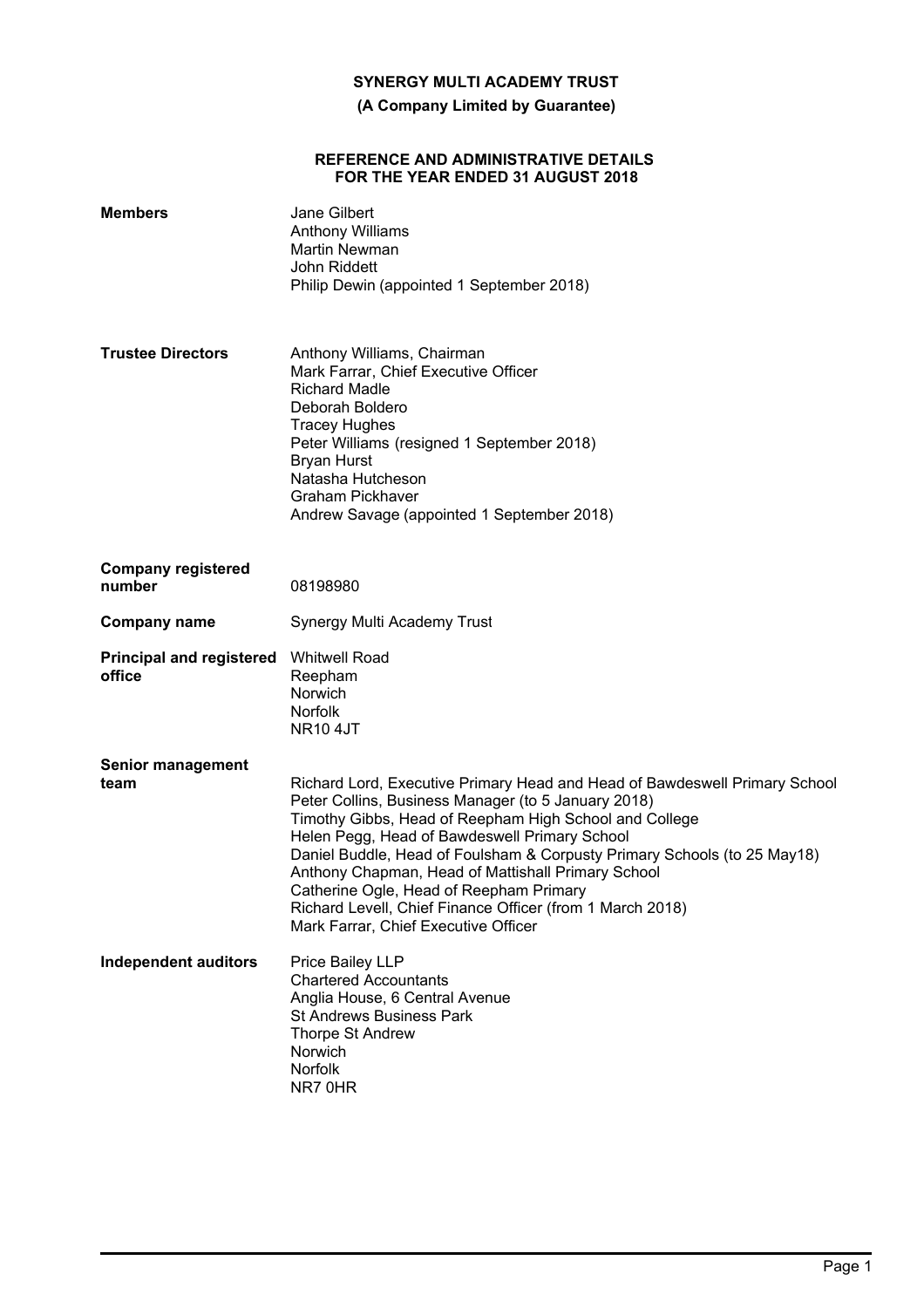### **(A Company Limited by Guarantee)**

### **REFERENCE AND ADMINISTRATIVE DETAILS OF THE ACADEMY TRUST, ITS TRUSTEES AND ADVISERS FOR THE YEAR ENDED 31 AUGUST 2018**

### **Advisers (continued)**

**Bankers** HSBC Bank Plc 22 Market Place North Walsham Norfolk NR28 9BH

> Barclays Bank Plc 1 Churchill Place London E14 5HP

**Solicitors** Steeles Law Solicitors Limited Lawrence House 5 St. Andrews Hill Norwich Norfolk NR2 1AD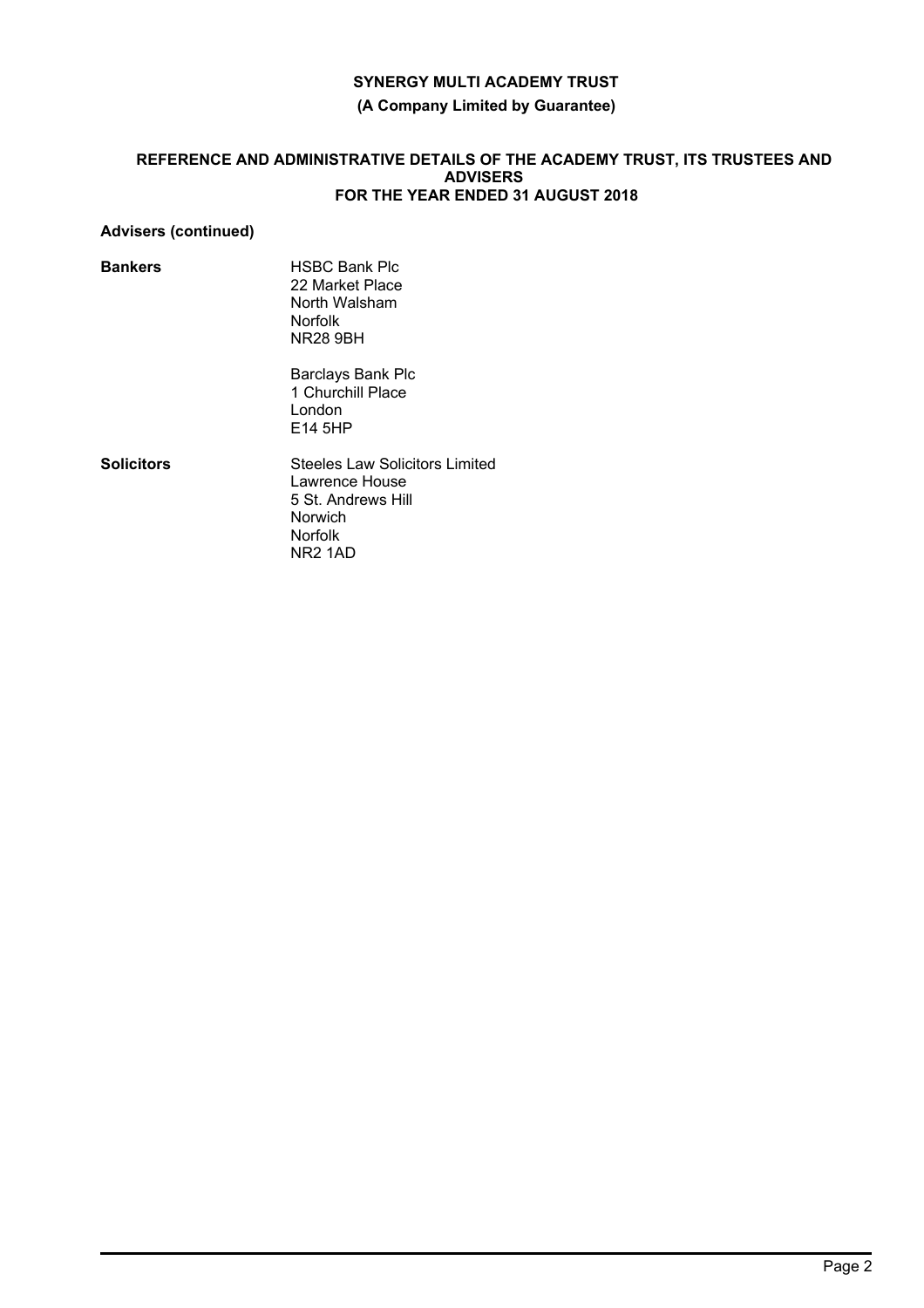**(A Company Limited by Guarantee)**

### **TRUSTEES' REPORT FOR THE YEAR ENDED 31 AUGUST 2018**

The Trustees present their Annual Report together with the financial statements and Auditor's Report of Synergy Multi Academy Trust for the year ended 31 August 2018. The Annual Report serves the purposes of both a Trustees' Report, and a Directors' Report under company law.

The Trust operates one secondary school and six primary schools serving a catchment area in north Norfolk. The academies have a combined capacity of 2,050 pupils and had a roll of 1,948 pupils in the 2018 census. One of these schools joined the Trust during the first half of the academic year.

### **Structure, Governance and Management**

The Trust is a company limited by guarantee and an exempt charity. The Charitable Company's Memorandum and Articles of Association are its primary governing documents. The Trustees of The Charitable Company are also the Directors for the purposes of company law. The terms Trustee and Director are interchangeable. The Charitable Company includes the following academies:

Reepham High School and College (RHSC), which converted on 1st October 2012 and created the Trust on 8 October 2013.

Reepham Primary School (RPS), which converted and joined the Trust on 1st August 2016;

Bawdeswell Primary School (BPS), which converted and joined the Trust on 1st February 2017;

Mattishall Primary School (MPS), which converted and joined the Trust on 1st April 2017;

Foulsham Primary School (FPS), which converted and joined the Trust on 1st May 2017;

Astley Primary School (APS), which converted and joined the Trust on 1st July 2017;

Corpusty Primary School (CPS) which converted and joined the Trust on 1st January 2018.

The operation of The Trust's Academies and employment of staff are the responsibility of the Trustees. The Trust retains control of Academy budgets and finances, and monitors these through its Board of Trustees. Throughout this report the Board of Trustees is referred to as the Main Governing Body (MGB). Each Academy has appointed Local Governing Bodies (LGB) who have delegated authority to administer their Academy within agreed budgets.

Details of the Trustees who served throughout the period are included in the Reference and Administrative Details section. Within this Report the term Trustee refers to a member of the MGB and the term Governor to a member of an LGB. Details of the Trustees who served during the year are included in the Reference and Administrative Details section.

### **Members' Liability**

Each Member of the Charitable Company undertakes to contribute to the assets of the Charitable Company in the event of it being wound up while they are a Member, or within one year after they cease to be a Member, such amount as may be required, not exceeding £10, for the debts and liabilities contracted before they ceased to be a Member.

### **Trustees and Officers' Indemnities**

In accordance with normal commercial practice the Academy has purchased insurance to protect Trustees and Officers from claims arising from negligent acts, errors or omissions occurring whilst on Academy business. The insurance provides cover up to £10,000,000 on any one claim and details of the costs are disclosed in Note 12 to the accounts.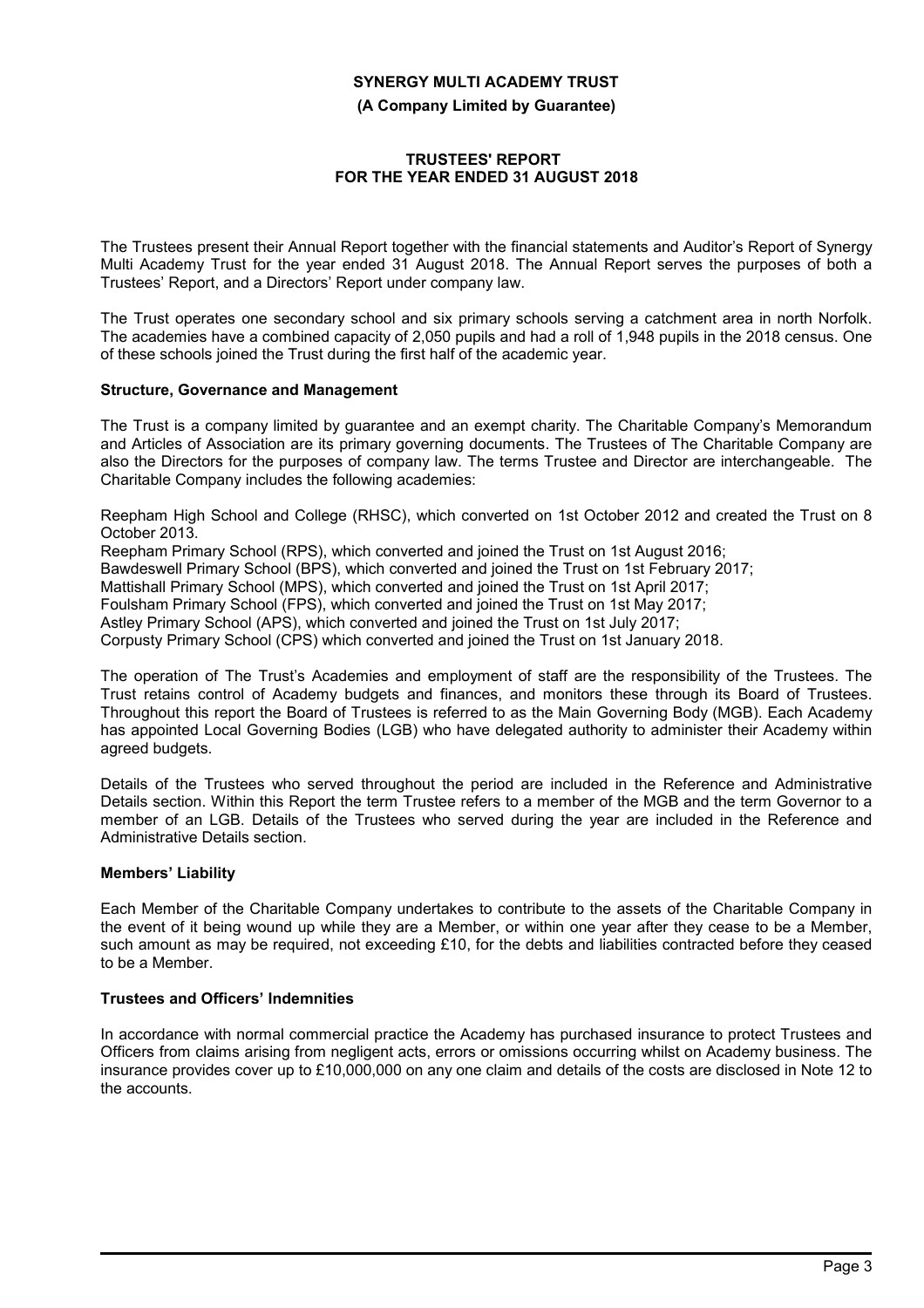**(A Company Limited by Guarantee)**

#### **TRUSTEES' REPORT (continued) FOR THE YEAR ENDED 31 AUGUST 2018**

#### **Method of Recruitment and Appointment or Election of Trustees**

The arrangements are as set out in the Articles and Funding Agreement.

Trustees are appointed for a fixed term. The Chief Executive Officer (CEO) is an ex officio member of the MGB. Other Trustees are elected to office or appointed if there are insufficient candidates offering themselves for election. The Articles of Association make provision for 9 Trustees.

### **Policies and Procedures Adopted for the Induction and Training of Trustees and Governors**

The Trust is committed to providing adequate opportunities for Trustees and Governors to undertake and receive suitable training so as to enable them to perform their role effectively. To this end the Trust provides links with a number of local training providers. New Trustees and Governors are required to attend a training programme. The induction programme would involve a tour of the relevant Academy, meetings with students and staff and provision of policy and procedures documents that are appropriate to the role they undertake with particular emphasis on the committee work that they will undertake.

### **Organisational Structure**

The governance of the Trust is defined in the Memorandum and Articles of Association together with the Funding Agreement with the Department of Education.

The Board of Trustees, which meets on at least eight occasions per year is responsible for the strategic direction of the Trust. The Trustees are responsible for setting strategic policy, adopting an annual plan and budget, monitoring The Trust by the use of those budgets and making major decisions about the direction of The Trust, capital expenditure and senior staff appointments. The Governors within their LGB's are responsible for implementing strategic policy, ensuring the appropriateness of annual budgets and capital expenditure projects for their Academy and monitoring performance against that budget and authorised capital limits.

Individual schools' Senior Leadership Teams manage their schools at an executive level implementing policies and reporting to their LGB. Each SLT is responsible for the day to day operation of their school, in particular organising staff, resources and pupils. They are responsible for the authorisation of spending within agreed budgets and for the appointment of staff following vetting and safeguarding recruitment processes.

The Trust's executive leaders have oversight of the Trust and align local SLT and LGB activity with the strategic aims of the Trust as a whole.

The Trust's CEO is the Accounting Officer.

### **Arrangements for setting pay and remuneration of key management personnel**

Key management personnel include Trustees and those staff to whom the Trustees have delegated significant authority and responsibility in the day-to-day running of the Trust.

Pay and remuneration of key management personnel is decided by a variety of contributory factors, such as the Academy group size, ISR, the pay scales for each role and the level of experience of each staff member. In addition, pay levels will be affected by nationally agreed pay awards, the ability to recruit and retain in post, all of which are in accordance with the Trust's appointment and pay policies.

All amendments to key management's pay and remuneration is approved by the MGB.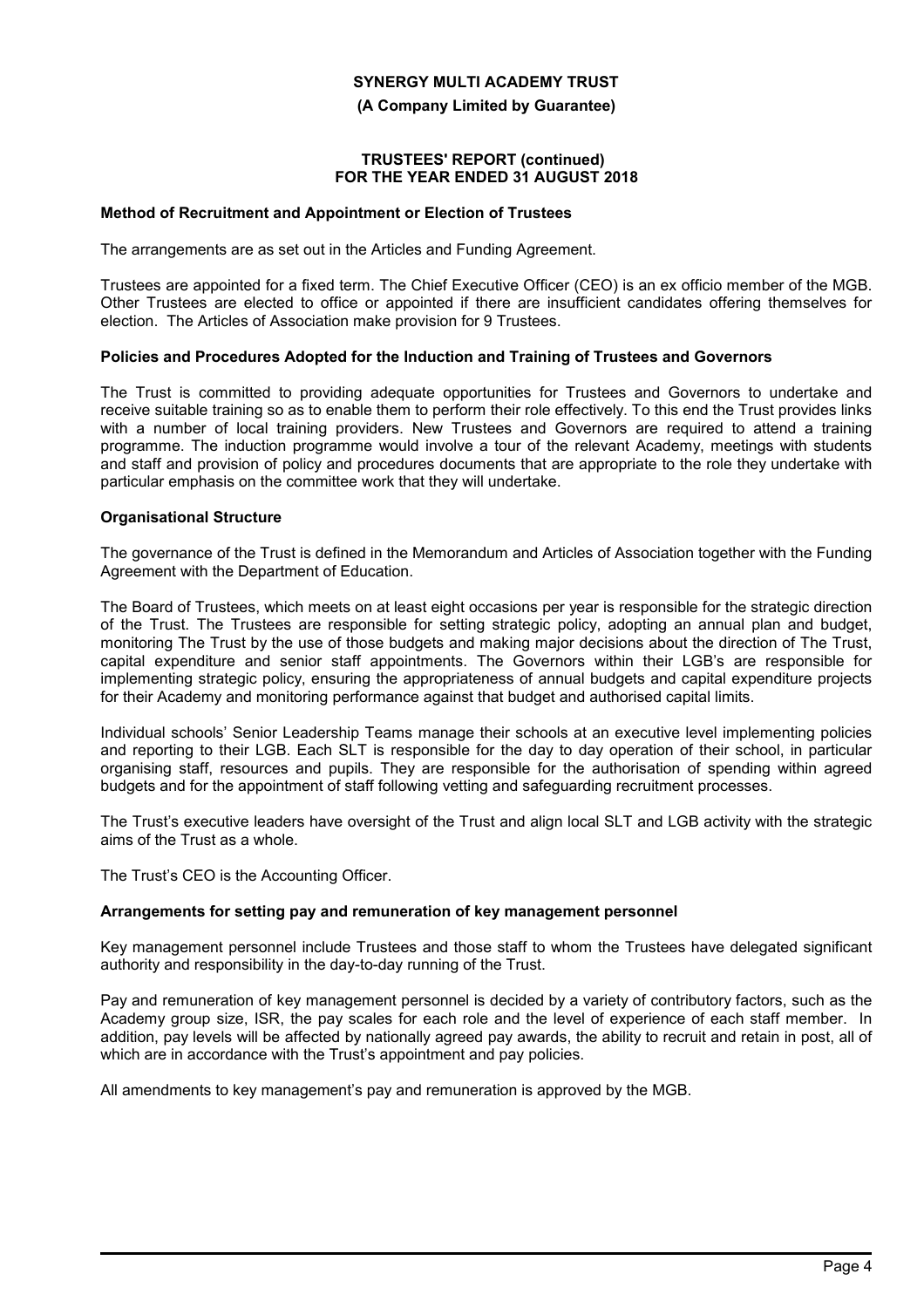**(A Company Limited by Guarantee)**

#### **TRUSTEES' REPORT (continued) FOR THE YEAR ENDED 31 AUGUST 2018**

#### **Related Parties and other Connected Charities and Organisations**

Owing to the nature of the Trust's operations and the composition of the Board of Trustees being drawn from local public and private sector organisations, it is inevitable that from time to time transactions will take place with organisations in which members of the MGB may have an interest. All transactions involving such organisations are conducted at arm's length and in accordance with the Academy's financial regulations and normal procedures. Any transaction where the Trustee may have a pecuniary interest is only undertaken in accordance with the 'at cost' principle described in the Academies Financial Handbook.

The Trust cooperated with the following organisations during the academic year in pursuit of its charitable activities:

Corpusty Primary School (in the period before it joined the Trust) Cawston Primary School Lyng Primary School Great Witchingham Primary School North Norfolk Academy Trust Litcham School Fakenham Infant and Nursery School Fakenham Junior School

The Trust does not have a formal sponsor.

### **Employees Information**

The Trust is an equal opportunities employer. Employment applications from disabled persons are treated in the same way as applications from others in that disability information is detached from the application form and not passed to the recruiting manager. Every effort is made to accommodate employees who may become disabled during their employment.

Alongside daily communication between members of staff, each school within the Trust continues to provide information to employees about matters which may affect them through a variety of ways including; staff briefings/meetings, departmental meetings, notice boards and bulletins.

#### **Trade Union Facility Time**

During the year, 3 members of staff (3 full time equivalent) have been provided with time to engage in trade union activity. The percentage of time, for each of these employees, spent on facility time falls within the range of 1% to 50% with an approximate cost for the year of £1,500.

#### **Fundraising**

The schools within the Trust do not carry out fundraising of themselves, however the Friends of the respective schools have held small fundraising events during the year including; school fetes, quiz nights, school performances. The Trust does not work with professional fundraisers or companies who carry out fundraising on its behalf. During the year no complaints or issues have arisen as a result of the fundraising events.

#### **Objectives and Activities**

#### **Objects and Aims**

The principal object and aim of the Charitable Company is the operation of a number of academies to provide free education and care for pupils of different abilities within its local community between the ages of 4 and 18.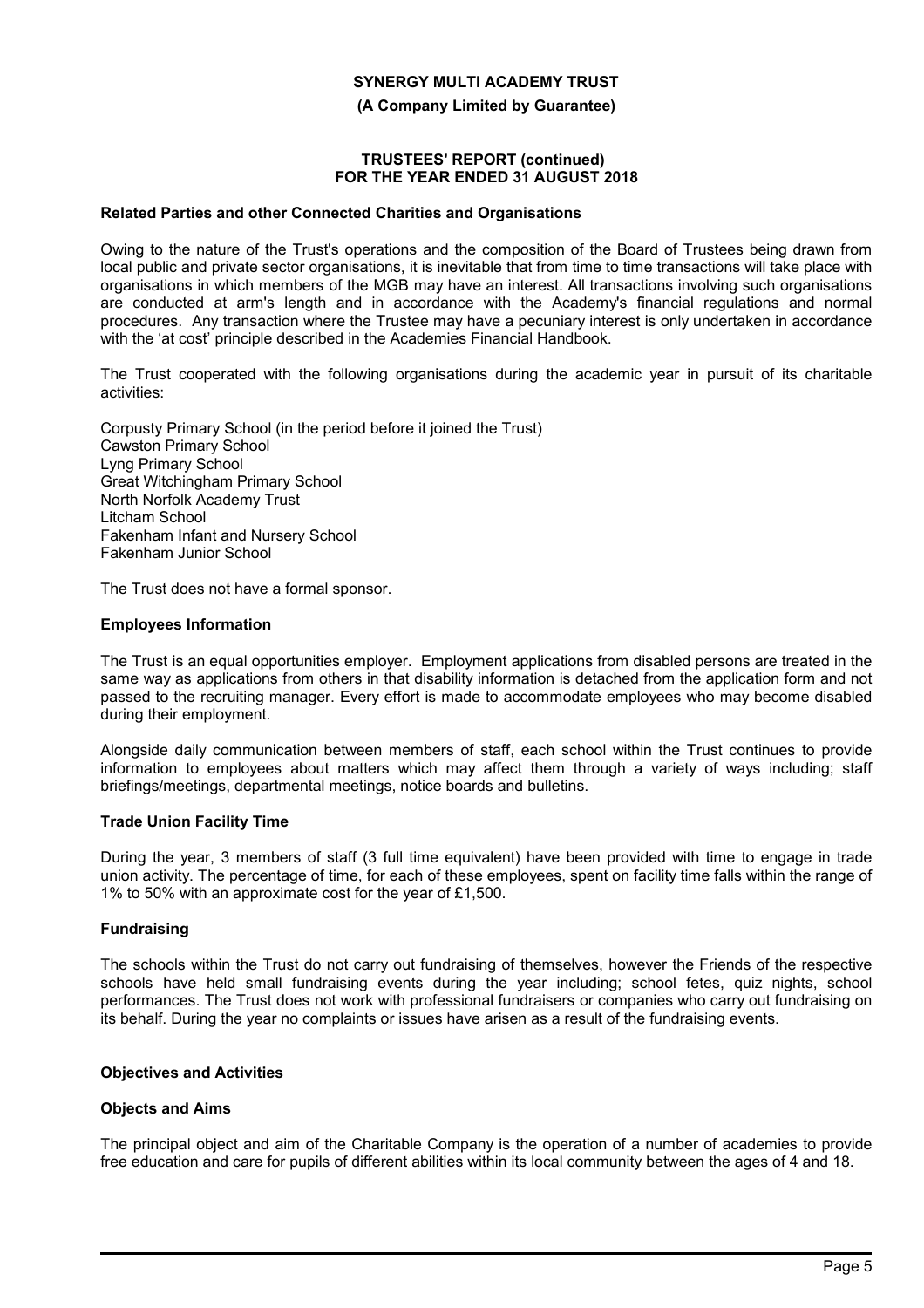### **(A Company Limited by Guarantee)**

### **TRUSTEES' REPORT (continued) FOR THE YEAR ENDED 31 AUGUST 2018**

### **Objectives, Strategies and Activities**

During the year the Trust has worked towards these aims by:

- Helping every pupil and student to achieve to their academic potential
- Making sure that every pupil finishes school with the skills employers seek
- Making sure that every person that leaves a Trust school does so as a good citizen and kind person
- Keeping all young people safe

Our success in fulfilling our aims can be measured by:

- Our outstanding A level examination results (top 1% nationally in terms of value added)
- Above average GCSE results (P8 score of +0.1)
- High proportion of students winning paces at Oxbridge and Russell Group universities
- Very low NEET rate
- High attendance rates
- Very low exclusion rates
- The trust's EYFS and phonics outcomes exceed the national figures
- Our KS2 results are improving and are now around the national averages in most categories

### **Public Benefit**

The Trustees believe that by working towards the objects and aims of the Trust as detailed above, they have complied with their duty to have due regard to the guidance on public benefit published by the Charity Commission.

### **Strategic Report**

#### **Achievements and Performance**

The Trust continued its mission to ensure that pupils achieved their potential in public examinations; encouraged a wide range of extra-curricular activities; developed and retained suitable staff and guided students in suitable progression when they left their school.

Specific achievements were as follows:

- The trust has grown from a membership of one school to a membership of seven in two years. These schools have been effectively absorbed into the Synergy family.
- All schools are working very closely to improve teaching and learning and standards are rising as a result.
- 66% of all A level grades were at A\*-B, 91% were at A\*-C and 100% were at A\*-E
- 34% of all GCSE pupils achieved the English Baccalaureate standard
- The GCSE Progress 8 score was above the national average (+0.1)
- RHSC is one of two schools sponsored by the Shenzhen Education Bureau. The bureau regularly sends Chinese pupils to RHSC to attend lessons, provides a teacher of Mandarin and subsidises trips to China by our staff and pupils

### **Key Performance Indicators**

The Trustees receive regular information at each committee meeting to enable them to monitor the performance of the Trust compared to aims, strategies and financial budgets.

As funding is based on pupil numbers this is a key performance indicator. Total pupil numbers for 2018 were 1,948 against a forecast of 1,940.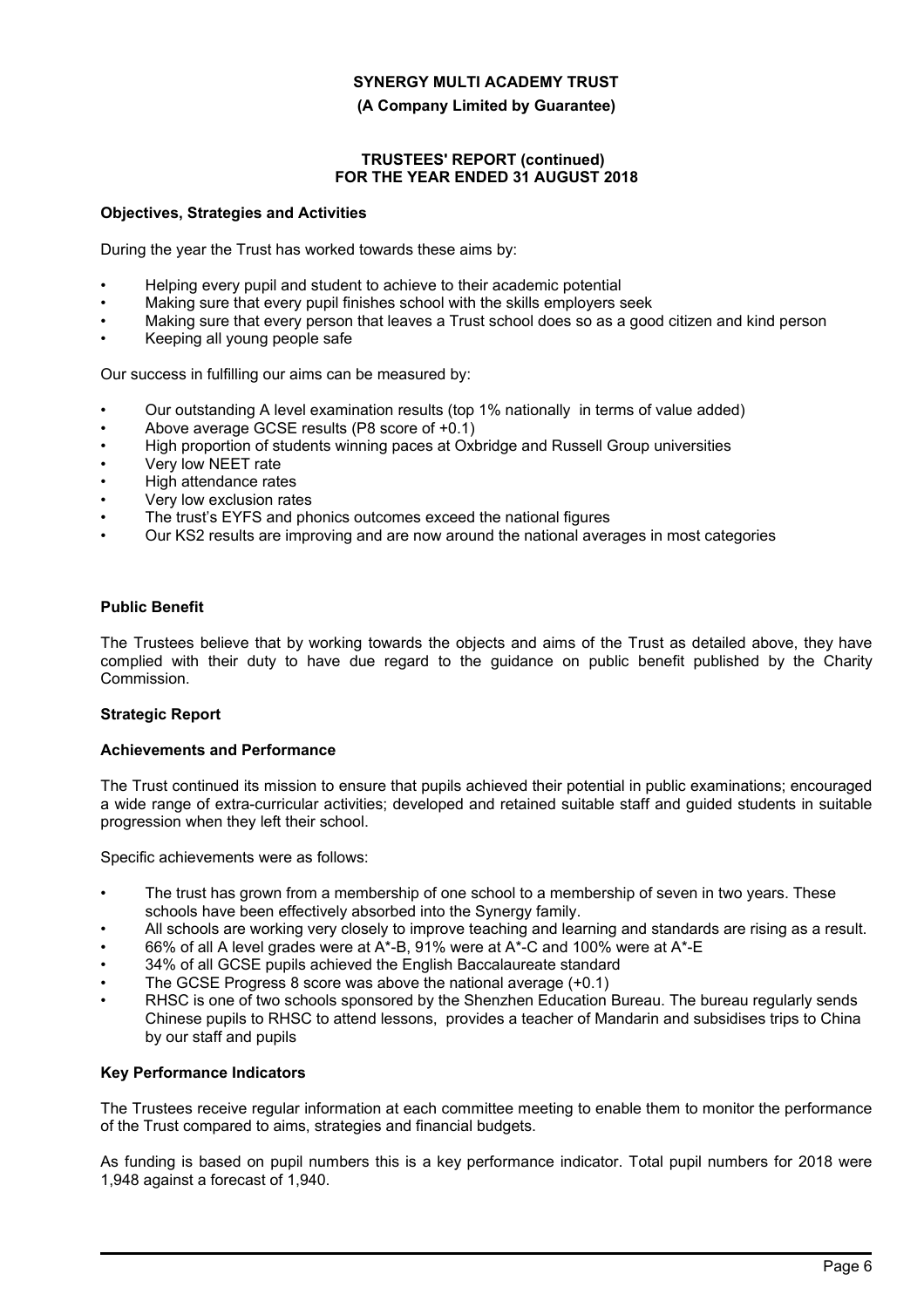**(A Company Limited by Guarantee)**

### **TRUSTEES' REPORT (continued) FOR THE YEAR ENDED 31 AUGUST 2018**

Another key financial performance indicator is staffing costs as a percentage of total income. For 2017/18 this was 80.4% against set parameters of between 76 - 81%. The Trustees are confident that staffing levels are closely monitored to agreed Full Time Equivalents and staffing structures all approved by the MGB.

The Trust Board also monitors premises costs to General Annual Grant (GAG) income, capitation spend for curriculum departments to GAG income, total income less grants and cash flow on a regular basis to ensure that the budget is set and managed appropriately. All of the above KPI's were within the parameters set by the MGB.

### **Going Concern**

After making appropriate enquiries, the Board of Trustees has a reasonable expectation that the Trust has adequate resources to continue in operational existence for the foreseeable future. For this reason it continues to adopt the going concern basis in preparing the financial statements. Further details regarding the adoption of the going concern basis can be found in the Statement of Accounting Policies.

### **Financial Review**

The principal source of funding for the Trust is the General Annual Grant (GAG) and other grants that it receives from the Education and Skills Funding Agency (ESFA). For the year ended 31 August 2018 the Trust received £370,919 relating to fixed assets, cash and pension deficit for the academies converting to the Trust, as well as £9,601,387 of GAG and other funding. A high percentage of the GAG and other funding is spent on wages and salaries and support costs to deliver the Trust's primary objective of the provision of education. During the year the Trust spent £10,690,445 on expenditure and transferred £50,802 to support capital improvements on the various academy sites. The Trust brought forward from 16/17 a deficit on restricted funds including pension deficit of (£1,562,350) as well as a surplus on unrestricted funds of £434,309. The carry forward for 17/18 is a deficit on restricted funds including pension of (£1,727,182) and £497,112 of surplus on unrestricted funding.

Due to the accounting rules for the Local Government Pension Scheme under FRS102, the Trust is recognising a significant pension fund deficit of £2,138,000. This does not mean that an immediate liability for this amount crystallises and such a deficit generally results in a cash flow effect in the form of increased employer contributions over a number of years.

### **Reserves Policy**

The Trustee Directors are aware of the requirement to balance current and future needs and always aim to set a balanced budget with annual income balancing annual expenditure. The Trustee Directors monitor estimated year-end carry forward figures via the monthly reports from the Business Manager. The budget plan identifies how any carry forward will be allocated in the plan for the following academic year, including the identification of any funds earmarked for a specific project or purpose.

The Trust's current level of free reserves (total funds less the amount held in fixed assets and restricted funds) is £497,112. This has been built up from a mixture of locally raised income and balances transferred from the predecessor schools.

The Trust's balance on restricted general funds (excluding pension reserve) plus the balance on unrestricted funds at 31 August 2018 was £907,930.

The cash balance of the Trust has been very healthy all year, ending the year with a balance of £1,103,258. A significant proportion of this cash is held against specific projects and is not available to meet normal recurring expenditure. The Trustee Directors monitor cash flow as part of the committee Business Manager reports and attempt to hold a minimum of £250,000 to cover short term cash flow variances.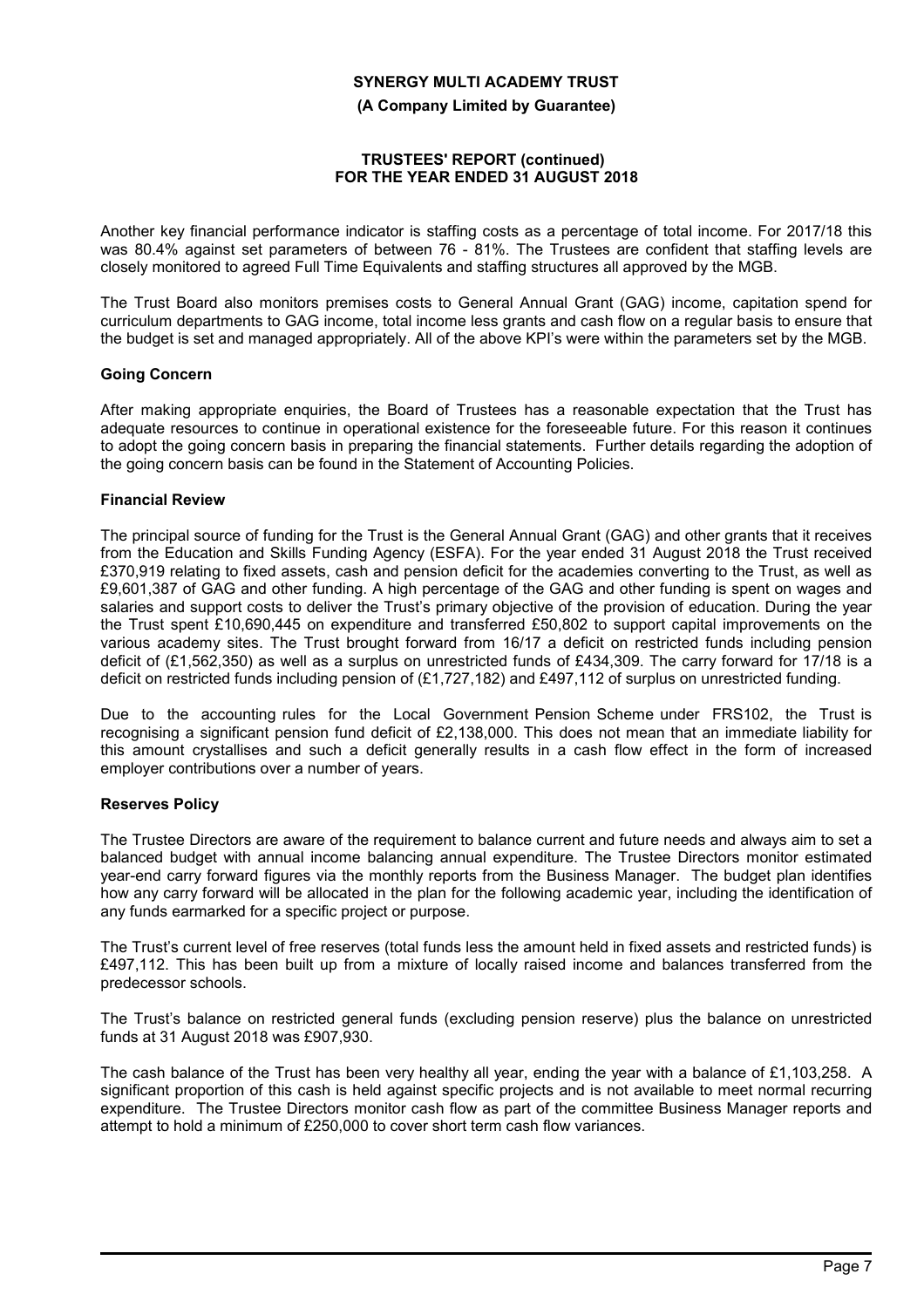**(A Company Limited by Guarantee)**

### **TRUSTEES' REPORT (continued) FOR THE YEAR ENDED 31 AUGUST 2018**

#### **Investment Policy**

The aim of the policy is to ensure funds that the Trust does not immediately need to cover anticipated expenditure are invested to maximise the Trust's income but with minimal risk. The aim is to research where funds may be deposited applying prudency in ensuring there is minimum risk. The Trust does not consider the investment of surplus funds as a primary activity, rather as good stewardship and as and when circumstances allow.

#### **Principal Risks and Uncertainties**

The Trustees maintain a risk register identifying the major risks to which the Trust is exposed, and identifying actions and procedures to mitigate those risks. A formal review of the risk register process is undertaken on an annual basis and the internal control systems and the exposure to said risks are monitored on behalf of the Trustee Directors at each Finance Committee meeting. The principal risks facing the Trust are outlined below; those facing the Trust at an operational level are addressed by its systems and by internal financial and other controls.

The Trustees report that the Trust's financial and internal controls conform to guidelines issued by the ESFA, and that improvements to the wider framework of systems dealing with business risk and risk management strategy continue to be made and formally documented.

It is recognised that systems can only provide reasonable but not absolute assurance that major risks have been adequately managed.

As an academy school, the level of financial risk is low. Cash flows can be reliably forecast, monitored and reported. Staff costs make up the majority of expenditure and are relatively stable with contingencies in place to cover such items as sickness and maternity.

The Trustees assess the other principal risks and uncertainties facing the Trust as follows:

- the Trust has considerable reliance on continued Government funding through the ESFA and there is no assurance that Government policy or practice will remain the same or that public funding will continue at the same levels or on the same terms;
- failures in governance and/or management the risk in this area arises from potential failure to effectively manage the Trust's finances, internal controls, compliance with regulations and legislation, statutory returns, etc. The Trustees continue to review and ensure that appropriate measures are in place to mitigate these risks;
- reputational the continuing success of the Trust is dependent on continuing to attract applicants in sufficient numbers by maintaining the highest educational standards. To mitigate this risk Trustees ensure that student progress and outcomes are closely monitored and reviewed;
- safeguarding and child protection the Trustees continue to ensure that the highest standards are maintained in the areas of selection and monitoring of staff, the operation of child protection policies and procedures, health & safety and discipline;
- staffing the success of the Trust is reliant on the quality of its staff and the Trustees monitor and review policies and procedures and recruitment to ensure continued development and training of staff as well as ensuring there is clear succession planning;
- fraud and mismanagement of funds The Trust has appointed a peer review system to carry out independent and external checks on financial systems and records as required by the Academy Financial Handbook. All finance staff receive training to keep up to date with financial practice requirements and develop their skills in this area;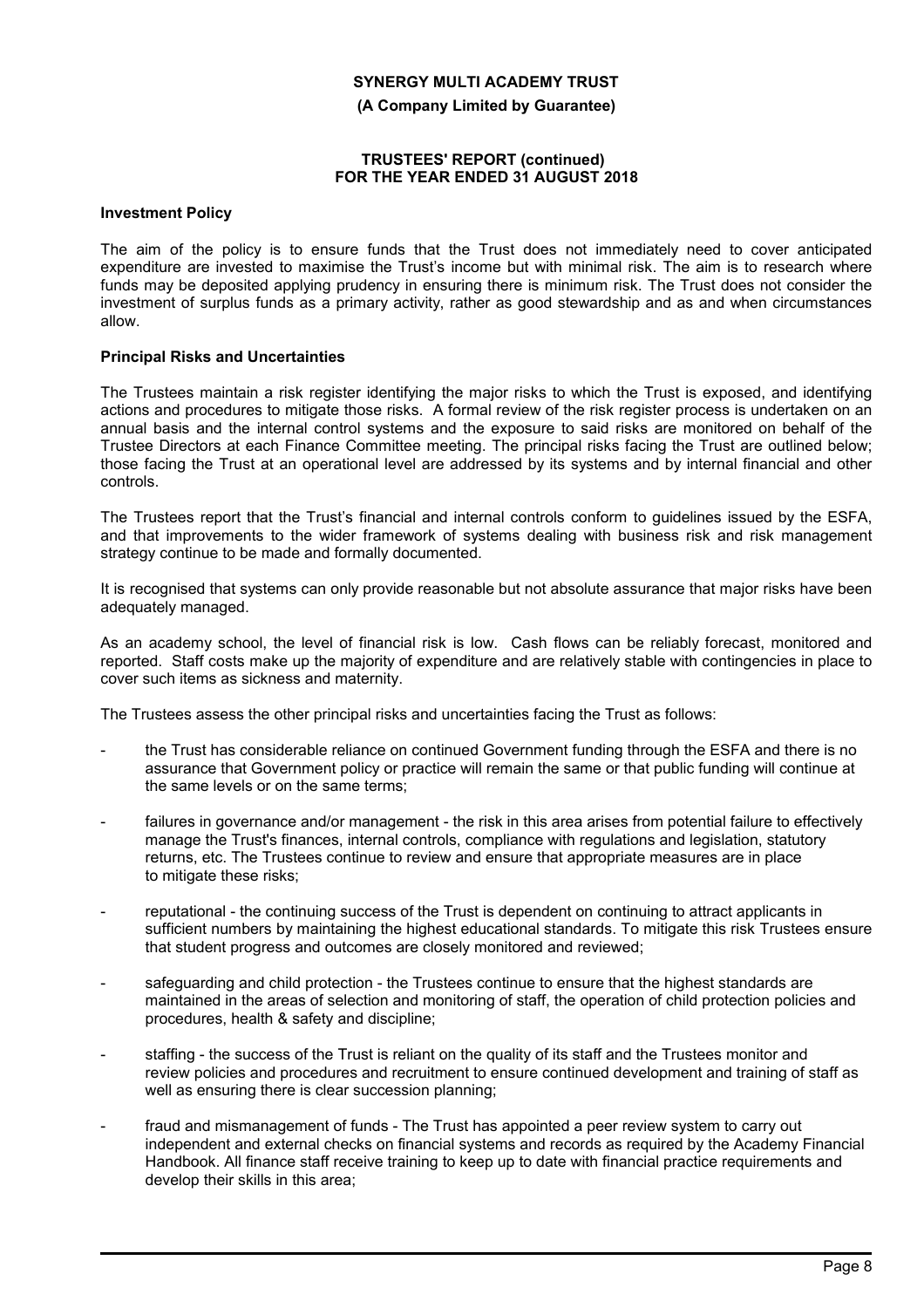#### **(A Company Limited by Guarantee)**

### **TRUSTEES' REPORT (continued) FOR THE YEAR ENDED 31 AUGUST 2018**

- financial instruments the Trust only deals with bank balances, cash and trade creditors, with limited trade (and other) debtors. The risk in this area is considered to be low; and
- defined benefit pension liability as the Government has agreed to meet the defined benefit pension liability of any school ceasing to exist the main risk to the Trust is an annual cash flow funding of part of the deficit. Trustees take these payments into account when setting the annual budget plan.

The Trust has continued to strengthen its risk management process throughout the year by improving the process and ensuring staff awareness.

### **Plans for Future Periods**

Synergy has grown rapidly over the last two years. An all-through 4-16 school joined the trust on 1 September 2018. A large infant and a large junior school are due to join the Trust in February 2019. As a result the Trust will have well over 3,000 pupils which should give access to substantial capital funds later in the year. This is important because many of our small rural schools have highly inadequate facilities. All Trust schools are, importantly, within a 30 minute drive of Reepham. This allows teachers to easily work together, to share expertise, to visit each other's schools and improve standards as a result.

Our intention is to work with all Synergy schools to ensure that the highest quality education is provided for each pupil. It is our intention to ensure that all academies are well resourced, appropriately supported, co-operating and determined to achieve to the highest standard.

### **Funds Held as Custodian Trustee on Behalf of Others**

There are no funds held as Custodian Trustee on behalf of others.

### **Auditor**

Insofar as the Trustees are aware:

- there is no relevant audit information of which the Charitable Company's Auditor is unaware, and
- the Trustees have taken all steps that they ought to have taken to make themselves aware of any relevant audit information and to establish that the Auditor is aware of that information.

The Trustees' Report, incorporating a strategic report, was approved by order of the board of trustees, as the company directors, on 5 December 2018 and signed on its behalf by:

**Anthony Williams**  Chair of Trustees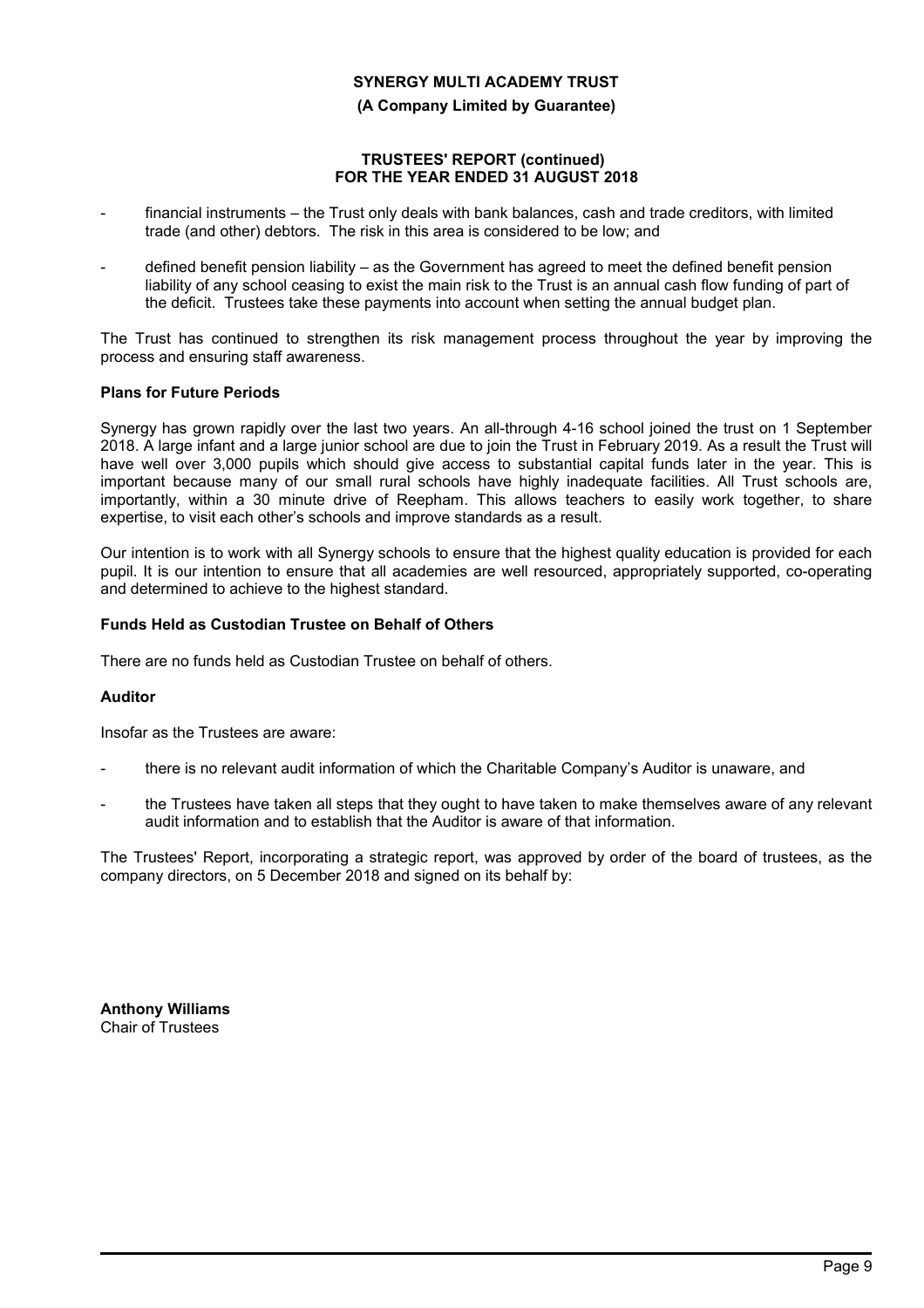**(A Company Limited by Guarantee)**

### **GOVERNANCE STATEMENT**

### **SCOPE OF RESPONSIBILITY**

As trustees, we acknowledge we have overall responsibility for ensuring that Synergy Multi Academy Trust has an effective and appropriate system of control, financial and otherwise. However such a system is designed to manage rather than eliminate the risk of failure to achieve business objectives, and can provide only reasonable and not absolute assurance against material misstatement or loss.

The board of trustees has delegated the day-to-day responsibility to the Chief Executive Officer, as Accounting Officer, for ensuring financial controls conform with the requirements of both propriety and good financial management and in accordance with the requirements and responsibilities assigned to it in the funding agreement between Synergy Multi Academy Trust and the Secretary of State for Education. They are also responsible for reporting to the board of trustees any material weaknesses or breakdowns in internal control.

### **GOVERNANCE**

The information on governance included here supplements that described in the Trustees' Report and in the Statement of Trustees' Responsibilities. The board of trustees has formally met 8 times during the year. Attendance during the year at meetings of the board of trustees was as follows:

|   | Out of a possible |
|---|-------------------|
|   |                   |
|   |                   |
|   |                   |
|   |                   |
| 6 |                   |
|   |                   |
| 5 |                   |
|   |                   |
| 8 | 8                 |
|   |                   |
|   | Meetings attended |

There have been no significant changes to the composition of the Board. Peter Williams resigned at the end of the year and has been replaced with Andrew Savage.

Given the age and the growth of the Trust, the main challenges have arisen as a result of clarifying and embedding process, procedure and responsibility between Trust Board and Local Governing Boards.

Informal self-evaluation reviews have effectively been conducted through the process of approving Financial Management and Governance Self-Assessments as a result of Schools joining the Trust.

As a result of conducting the self-assessments and given the growth of the Trust the Board is planning to have an external review of governance during the Spring of 2019.

No separate finance committee meetings were held during the financial year to 31 August 2018, instead more frequent full board meetings were held and finance discussions were held as part of the full board.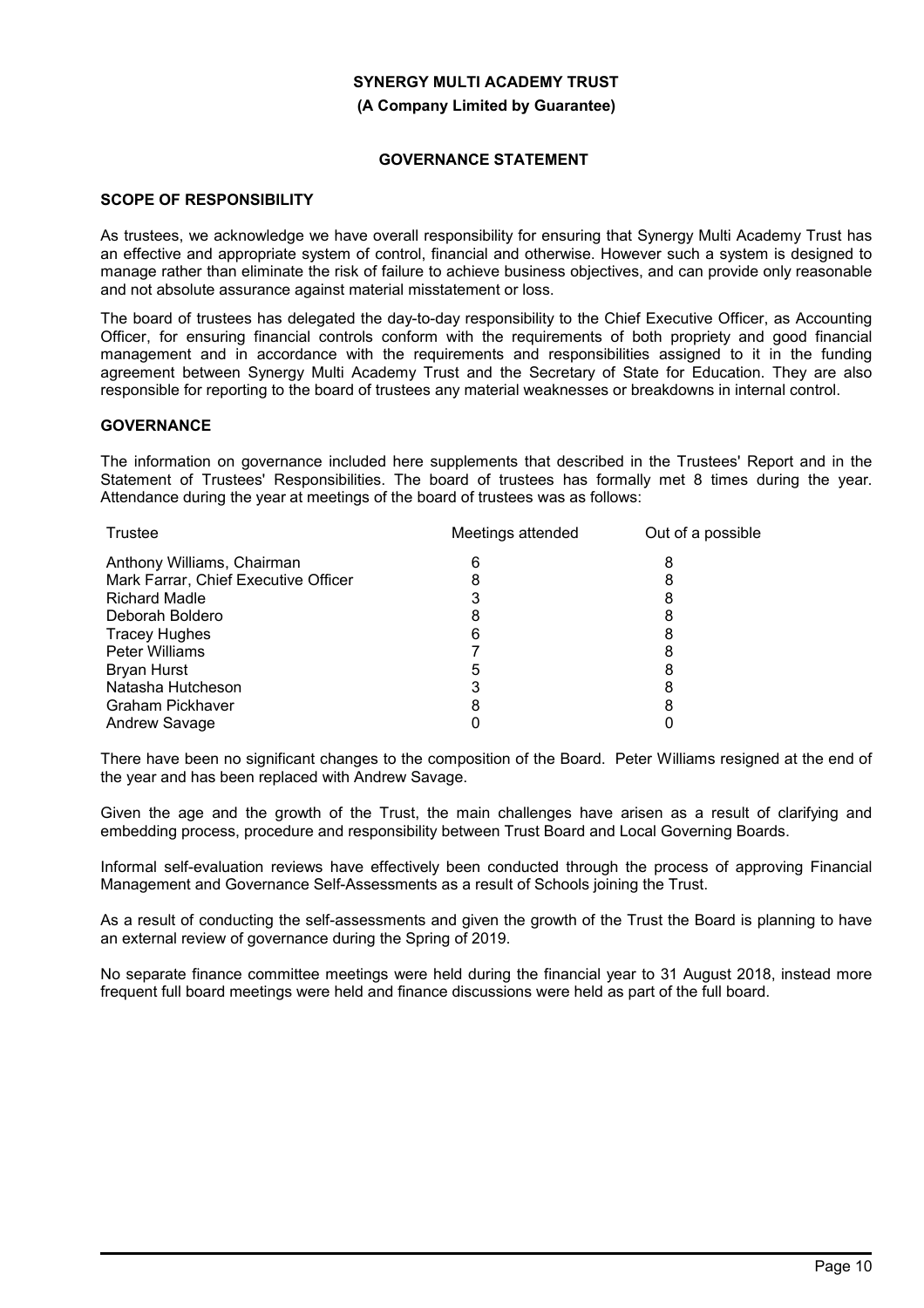#### **(A Company Limited by Guarantee)**

### **GOVERNANCE STATEMENT (continued)**

### **REVIEW OF VALUE FOR MONEY**

As Accounting Officer, the Chief Executive Officer has responsibility for ensuring that the Academy Trust delivers good value in the use of public resources. The Accounting Officer understands that value for money refers to the educational and wider societal outcomes achieved in return for the taxpayer resources received.

The Accounting Officer considers how the Academy Trust's use of its resources has provided good value for money during each academic year, and reports to the board of trustees where value for money can be improved, including the use of benchmarking data where appropriate. The Accounting Officer for the Academy Trust has delivered improved value for money during the year by:

- Continued commitment to operating a central services model with the intention of rationalising services where appropriate.
- Ensuring competing quotes are obtained for significant purchases of goods or services.
- Sharing of resources across the Trust including a Headteacher leading two of the smaller primaries.

### **THE PURPOSE OF THE SYSTEM OF INTERNAL CONTROL**

The system of internal control is designed to manage risk to a reasonable level rather than to eliminate all risk of failure to achieve policies, aims and objectives; it can therefore only provide reasonable and not absolute assurance of effectiveness. The system of internal control is based on an ongoing process designed to identify and prioritise the risks to the achievement of Academy Trust policies, aims and objectives, to evaluate the likelihood of those risks being realised and the impact should they be realised, and to manage them efficiently, effectively and economically. The system of internal control has been in place in Synergy Multi Academy Trust for the year 1 September 2017 to 31 August 2018 and up to the date of approval of the annual report and financial statements.

### **CAPACITY TO HANDLE RISK**

The board of trustees has reviewed the key risks to which the Academy Trust is exposed together with the operating, financial and compliance controls that have been implemented to mitigate those risks. The board of trustees is of the view that there is a formal ongoing process for identifying, evaluating and managing the Academy Trust's significant risks, that has been in place for the year 1 September 2017 to 31 August 2018 and up to the date of approval of the annual report and financial statements. This process is regularly reviewed by the board of trustees.

### **THE RISK AND CONTROL FRAMEWORK**

The Academy Trust's system of internal financial control is based on a framework of regular management information and administrative procedures including the segregation of duties and a system of delegation and accountability. In particular, it includes:

- comprehensive budgeting and monitoring systems with an annual budget and periodic financial reports which are reviewed and agreed by the board of trustees;
- regular reviews by the Full Board of Trustees of reports which indicate financial performance against the forecasts and of major purchase plans, capital works and expenditure programmes;
- setting targets to measure financial and other performance;
- clearly defined purchasing (asset purchase or capital investment) guidelines.
- delegation of authority and segregation of duties;
- identification and management of risks.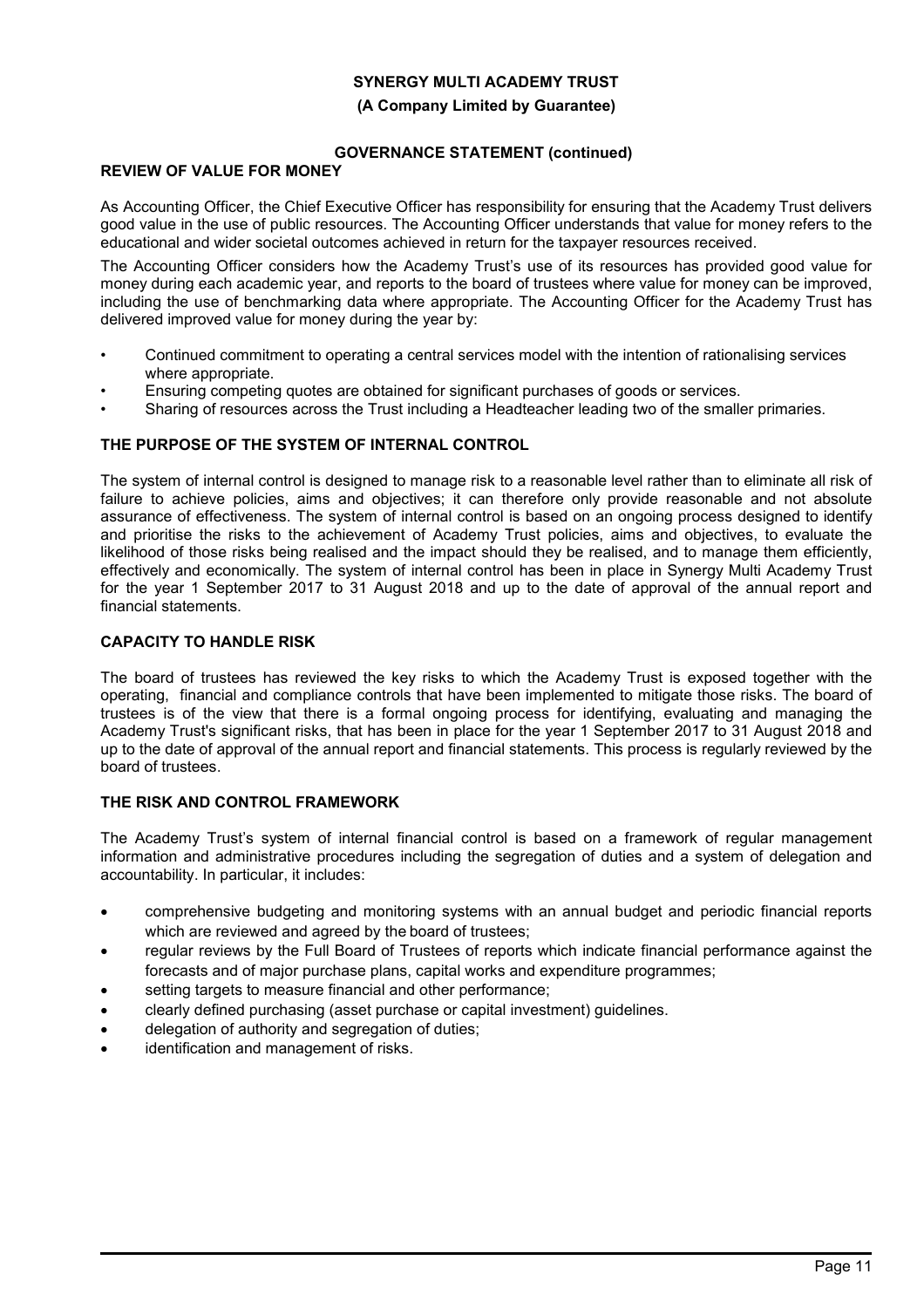**(A Company Limited by Guarantee)**

### **GOVERNANCE STATEMENT (continued)**

The board of trustees has considered the need for a specific internal audit function and has decided not to appoint an internal auditor. However, the Trustees have appointed J Knowlden, the Chief Financial Officer of North Norfolk Academy Trust to perform a peer review.

The reviewer's role includes giving advice on financial matters and performing a range of checks on the Academy Trust's financial systems. In particular the checks carried out in the current period included: review of payroll transactions, purchases, income recognition and accounting processes/reconciliations.

On an annual basis, the reviewer reports to the board of trustees through the finance team on the operation of the systems of control and on the discharge of the board of trustees' financial responsibilities.

No material control issues were identifed as part of the review.

### **REVIEW OF EFFECTIVENESS**

As Accounting Officer, the Chief Executive Officer has responsibility for reviewing the effectiveness of the system of internal control. During the year in question the review has been informed by:

- the work of the reviewer:
- the work of the external auditors:
- the financial management and governance self-assessment process;
- the work of the executive managers within the Academy Trust who have responsibility for the development and maintenance of the internal control framework.

The Accounting Officer has been advised of the implications of the result of their review of the system of internal control by the Full Board of Trustees and a plan to address weaknesses and ensure continuous improvement of the system is in place.

Approved by order of the members of the board of trustees on 5 December 2017 and signed on their behalf, by:

**Anthony Williams Chair of Trustees**

**Mark Farrar Accounting Officer**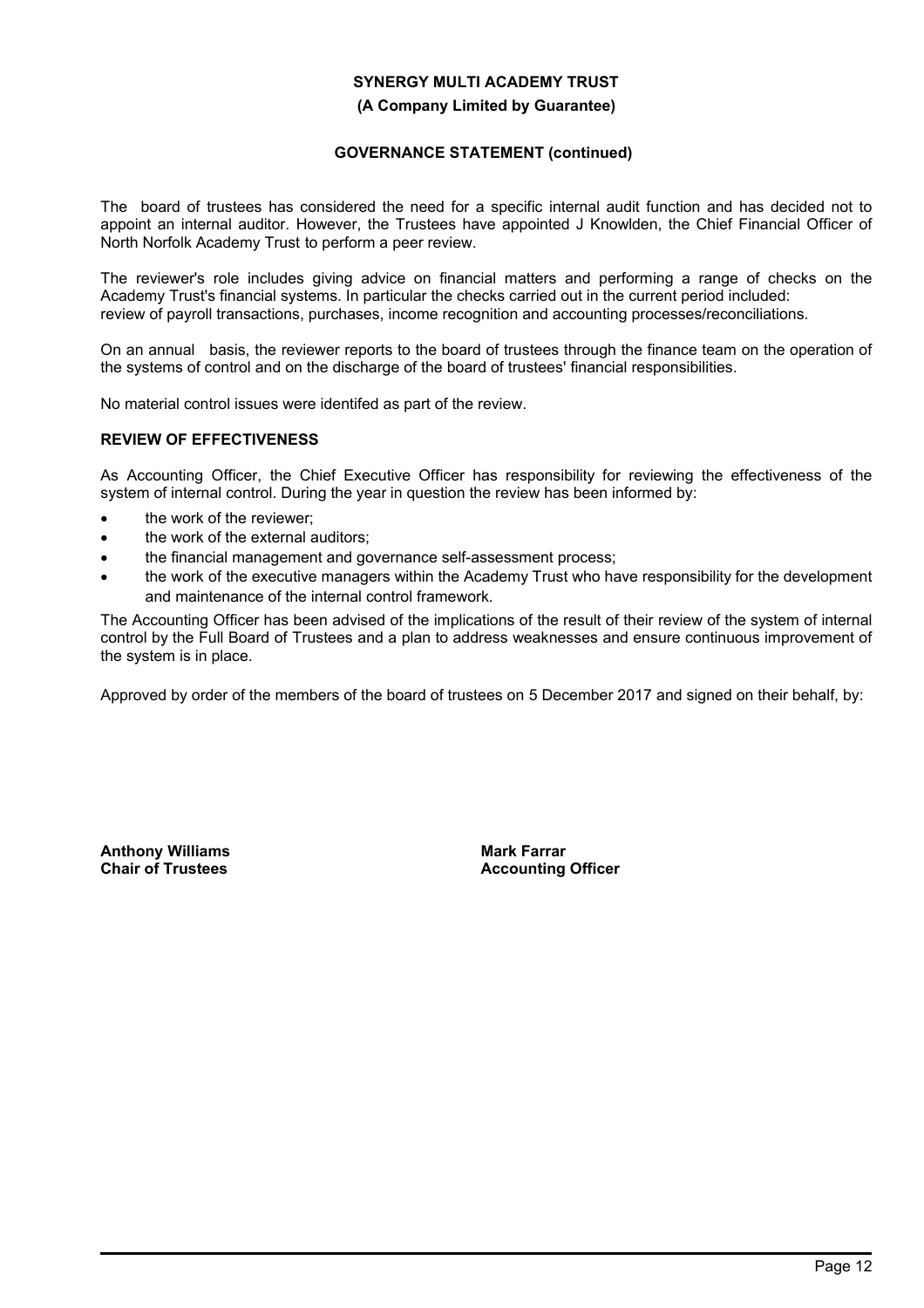### **(A Company Limited by Guarantee)**

### **STATEMENT ON REGULARITY, PROPRIETY AND COMPLIANCE**

As Accounting Officer of Synergy Multi Academy Trust I have considered my responsibility to notify the academy trust board of trustees and the Education & Skills Funding Agency (ESFA) of material irregularity, impropriety and non-compliance with terms and conditions of all funding received by the academy trust, under the funding agreement in place between the academy trust and the Secretary of State for Education. As part of my consideration I have had due regard to the requirements of the Academies Financial Handbook 2017.

I confirm that I and the academy trust board of trustees are able to identify any material irregular or improper use of funds by the academy trust, or material non-compliance with the terms and conditions of funding under the academy trust's funding agreement and the Academies Financial Handbook 2017.

I confirm that no instances of material irregularity, impropriety or funding non-compliance have been discovered to date. If any instances are identified after the date of this statement, these will be notified to the board of trustees and ESFA.

**Mark Farrar Accounting Officer**

Date: 5 December 2018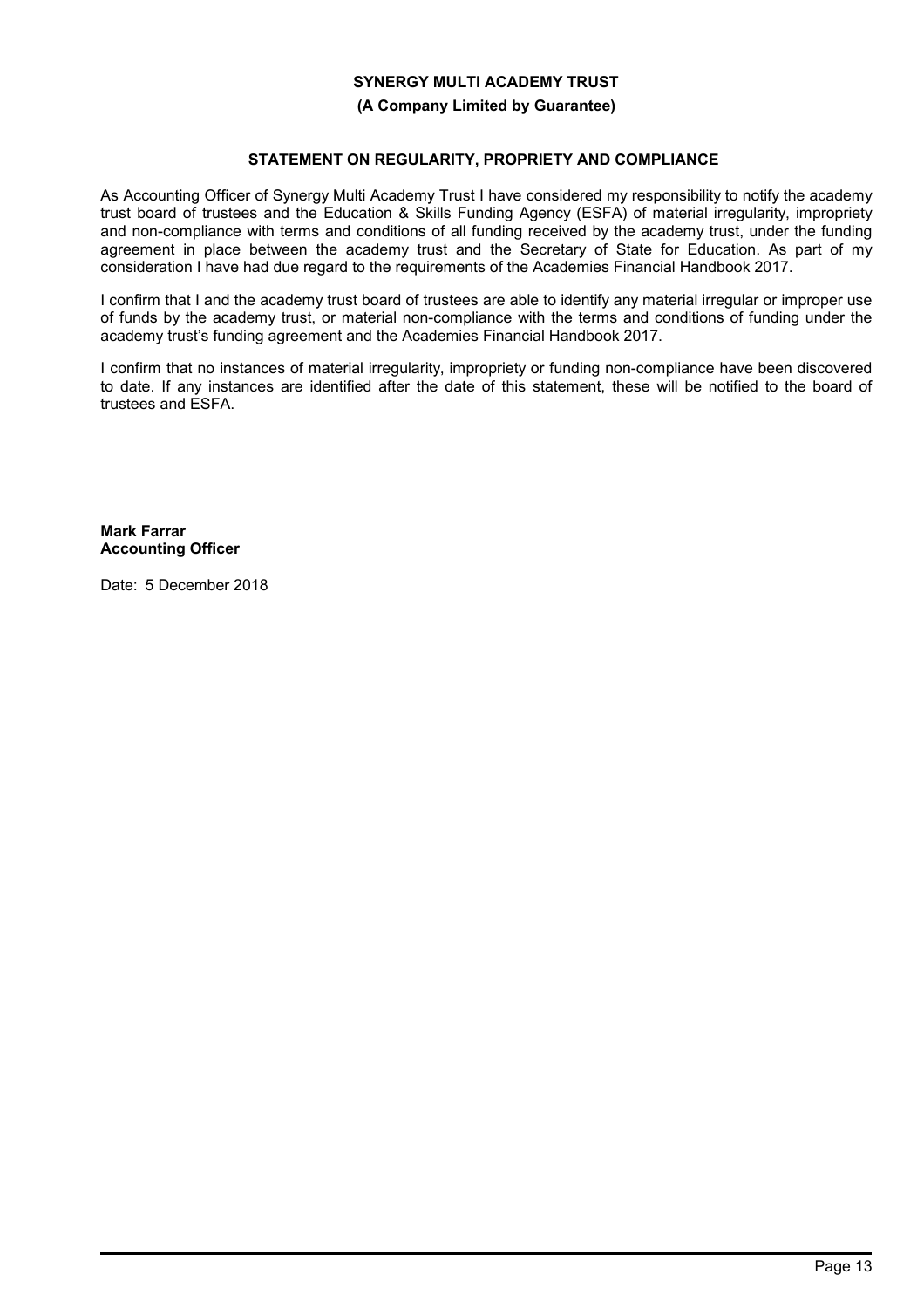### **(A Company Limited by Guarantee)**

### **STATEMENT OF TRUSTEES' RESPONSIBILITIES FOR THE YEAR ENDED 31 AUGUST 2018**

The Trustees (who are also the directors of the charitable company for the purposes of company law) are responsible for preparing the Strategic Report, the Trustees' Report and the financial statements in accordance with the Annual Accounts Direction issued by the Education & Skills Funding Agency, United Kingdom Accounting Standards (United Kingdom Generally Accepted Accounting Practice) and applicable law and regulations.

Company law requires the Trustees to prepare financial statements for each financial year. Under company law the Trustees must not approve the financial statements unless they are satisfied that they give a true and fair view of the state of affairs of the charitable company and of its incoming resources and application of resources, including its income and expenditure, for that period. In preparing these financial statements, the Trustees have decided to:

- select suitable accounting policies and then apply them consistently;
- observe the methods and principles of the Charities SORP 2015 and the Academies Accounts Direction 2017 to 2018;
- make judgments and accounting estimates that are reasonable and prudent;
- state whether applicable UK Accounting Standards have been followed, subject to any material departures disclosed and explained in the financial statements;
- prepare the financial statements on the going concern basis unless it is inappropriate to presume that the charitable company will continue in business.

The Trustees are responsible for keeping adequate accounting records that are sufficient to show and explain the charitable company's transactions and disclose with reasonable accuracy at any time the financial position of the charitable company and enable them to ensure that the financial statements comply with the Companies Act 2006. They are also responsible for safeguarding the assets of the charitable company and hence for taking reasonable steps for the prevention and detection of fraud and other irregularities.

The Trustees are responsible for ensuring that in its conduct and operation the charitable company applies financial and other controls, which conform with the requirements both of propriety and of good financial management. They are also responsible for ensuring grants received from ESFA/DfE have been applied for the purposes intended.

The Trustees are responsible for the maintenance and integrity of the corporate and financial information included on the charitable company's website. Legislation in the United Kingdom governing the preparation and dissemination of financial statements may differ from legislation in other jurisdictions.

Approved by order of the members of the board of trustees on 5 December 2018 and signed on its behalf by:

**Anthony Williams** Chair of Trustees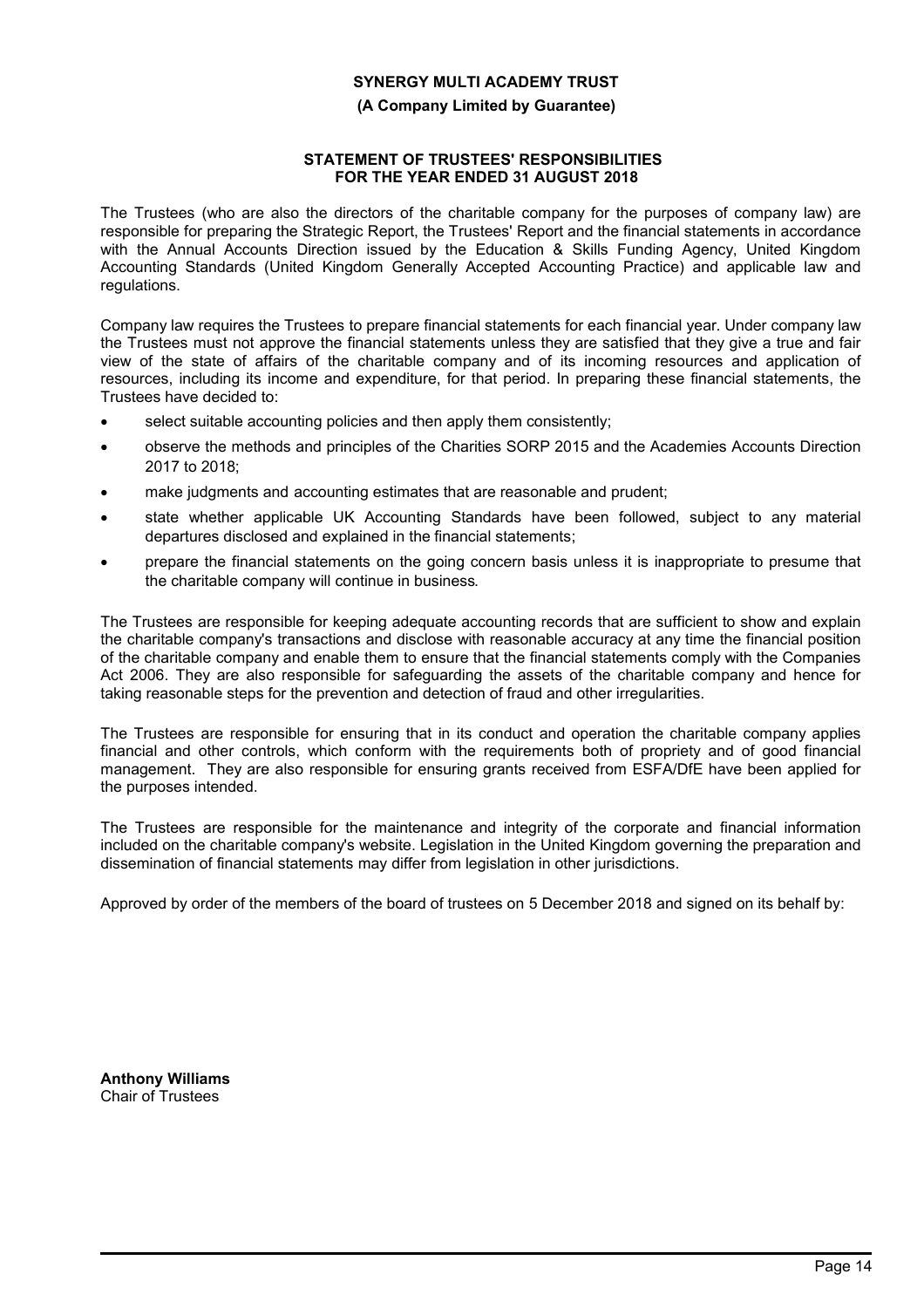#### **(A Company Limited by Guarantee)**

### **INDEPENDENT AUDITORS' REPORT ON THE FINANCIAL STATEMENTS TO THE MEMBERS OF SYNERGY MULTI ACADEMY TRUST**

### **OPINION**

We have audited the financial statements of Synergy Multi Academy Trust (the 'Academy Trust') for the year ended 31 August 2018 which comprise the Statement of Financial Activities incorporating Income and Expenditure Account, the Balance Sheet, the Statement of Cash Flows and the related notes, including a summary of significant accounting policies. The financial reporting framework that has been applied in their preparation is applicable law, United Kingdom Accounting Standards (United Kingdom Generally Accepted Accounting Practice), including Financial Reporting Standard 102 'The Financial Reporting Standard applicable in the UK and Republic of Ireland', the Charities SORP 2015 and the Academies Accounts Direction 2017 to 2018 issued by the Education & Skills Funding Agency.

In our opinion the financial statements:

- give a true and fair view of the state of the Academy Trust's affairs as at 31 August 2018 and of its incoming resources and application of resources, including its income and expenditure for the year then ended;
- have been properly prepared in accordance with United Kingdom Generally Accepted Accounting Practice; and
- have been prepared in accordance with the requirements of the Companies Act 2006, the Charities SORP 2015 and the Academies Accounts Direction 2017 to 2018 issued by the Education & Skills Funding Agency.

### **BASIS FOR OPINION**

We conducted our audit in accordance with International Standards on Auditing (UK) (ISAs (UK)) and applicable law. Our responsibilities under those standards are further described in the Auditors' responsibilities for the audit of the financial statements section of our report. We are independent of the Academy Trust in accordance with the ethical requirements that are relevant to our audit of the financial statements in the United Kingdom, including the Financial Reporting Council's Ethical Standard, and we have fulfilled our other ethical responsibilities in accordance with these requirements. We believe that the audit evidence we have obtained is sufficient and appropriate to provide a basis for our opinion.

### **CONCLUSIONS RELATING TO GOING CONCERN**

We have nothing to report in respect of the following matters in relation to which the ISAs (UK) require us to report to you where:

- the Trustees' use of the going concern basis of accounting in the preparation of the financial statements is not appropriate; or
- the Trustees have not disclosed in the financial statements any identified material uncertainties that may cast significant doubt about the Academy Trust's ability to continue to adopt the going concern basis of accounting for a period of at least twelve months from the date when the financial statements are authorised for issue.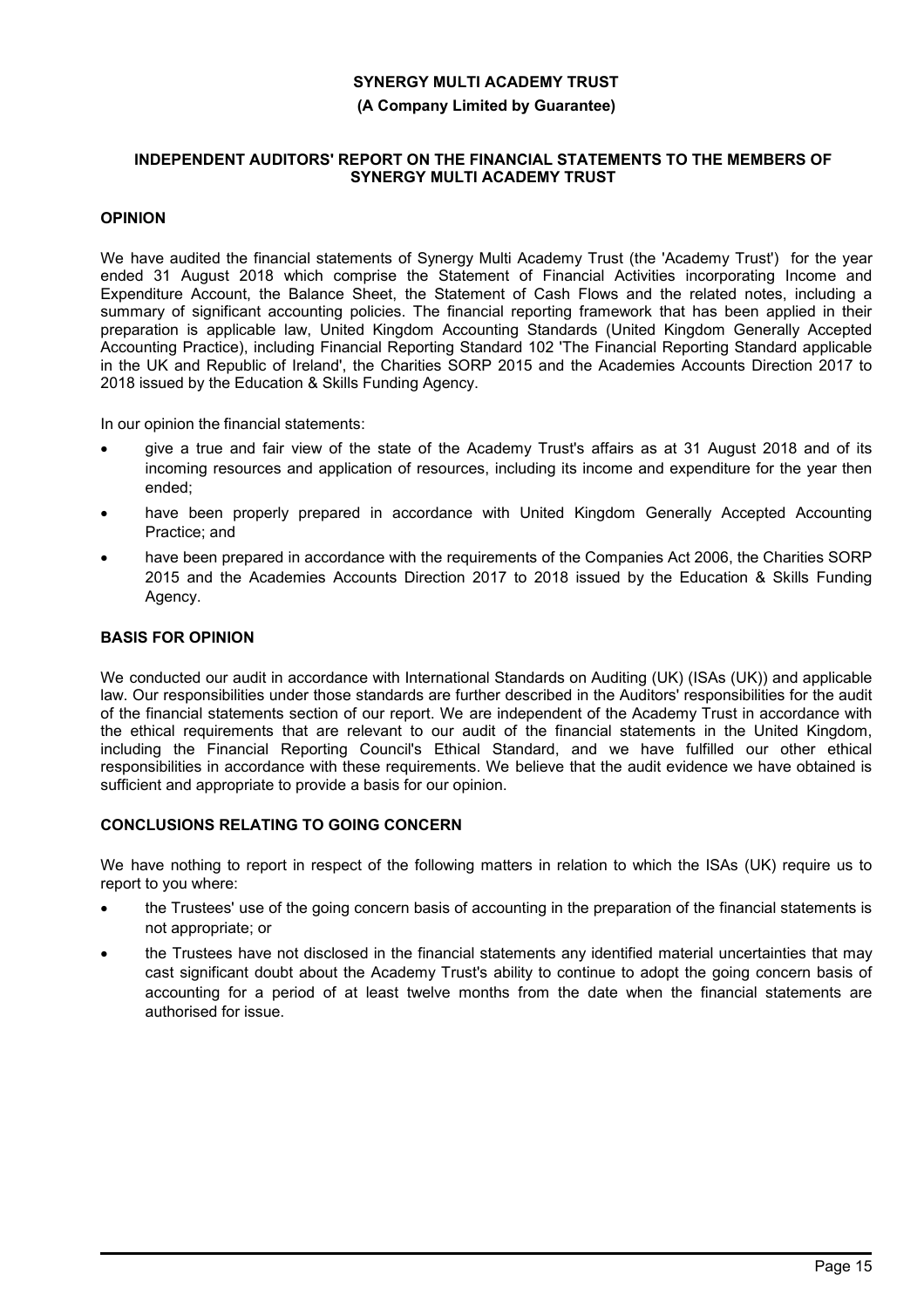### **(A Company Limited by Guarantee)**

### **INDEPENDENT AUDITORS' REPORT ON THE FINANCIAL STATEMENTS TO THE MEMBERS OF SYNERGY MULTI ACADEMY TRUST**

### **OTHER INFORMATION**

The Trustees are responsible for the other information. The other information comprises the information included in the Annual Report, other than the financial statements and our Auditors' Report thereon. Our opinion on the financial statements does not cover the other information and, except to the extent otherwise explicitly stated in our report, we do not express any form of assurance conclusion thereon.

In connection with our audit of the financial statements, our responsibility is to read the other information and, in doing so, consider whether the other information is materially inconsistent with the financial statements or our knowledge obtained in the audit or otherwise appears to be materially misstated. If we identify such material inconsistencies or apparent material misstatements, we are required to determine whether there is a material misstatement in the financial statements or a material misstatement of the other information. If, based on the work we have performed, we conclude that there is a material misstatement of this other information, we are required to report that fact.

We have nothing to report in this regard.

### **OPINION ON OTHER MATTERS PRESCRIBED BY THE COMPANIES ACT 2006**

In our opinion, based on the work undertaken in the course of the audit:

- the information given in the Trustees' Report (incorporating the Strategic Report and the Directors' Report) for which the financial statements are prepared is consistent with the financial statements.
- the Strategic Report and the Directors' Report have been prepared in accordance with applicable legal requirements.

### **MATTERS ON WHICH WE ARE REQUIRED TO REPORT BY EXCEPTION**

In the light of our knowledge and understanding of the Academy Trust and its environment obtained in the course of the audit, we have not identified material misstatements in the Strategic Report and the Directors' Report.

We have nothing to report in respect of the following matters in relation to which the Companies Act 2006 requires us to report to you if, in our opinion:

- adequate accounting records have not been kept, or returns adequate for our audit have not been received from branches not visited by us; or
- the financial statements are not in agreement with the accounting records and returns; or
- certain disclosures of Trustees' remuneration specified by law are not made; or
- we have not received all the information and explanations we require for our audit.

### **RESPONSIBILITIES OF TRUSTEES**

As explained more fully in the Statement of Trustees' Responsibilities, the Trustees (who are also the directors of the Academy Trust for the purposes of company law) are responsible for the preparation of the financial statements and for being satisfied that they give a true and fair view, and for such internal control as the Trustees determine is necessary to enable the preparation of financial statements that are free from material misstatement, whether due to fraud or error.

In preparing the financial statements, the Trustees are responsible for assessing the Academy Trust's ability to continue as a going concern, disclosing, as applicable, matters related to going concern and using the going concern basis of accounting unless the Trustees either intend to liquidate the Academy Trust or to cease operations, or have no realistic alternative but to do so.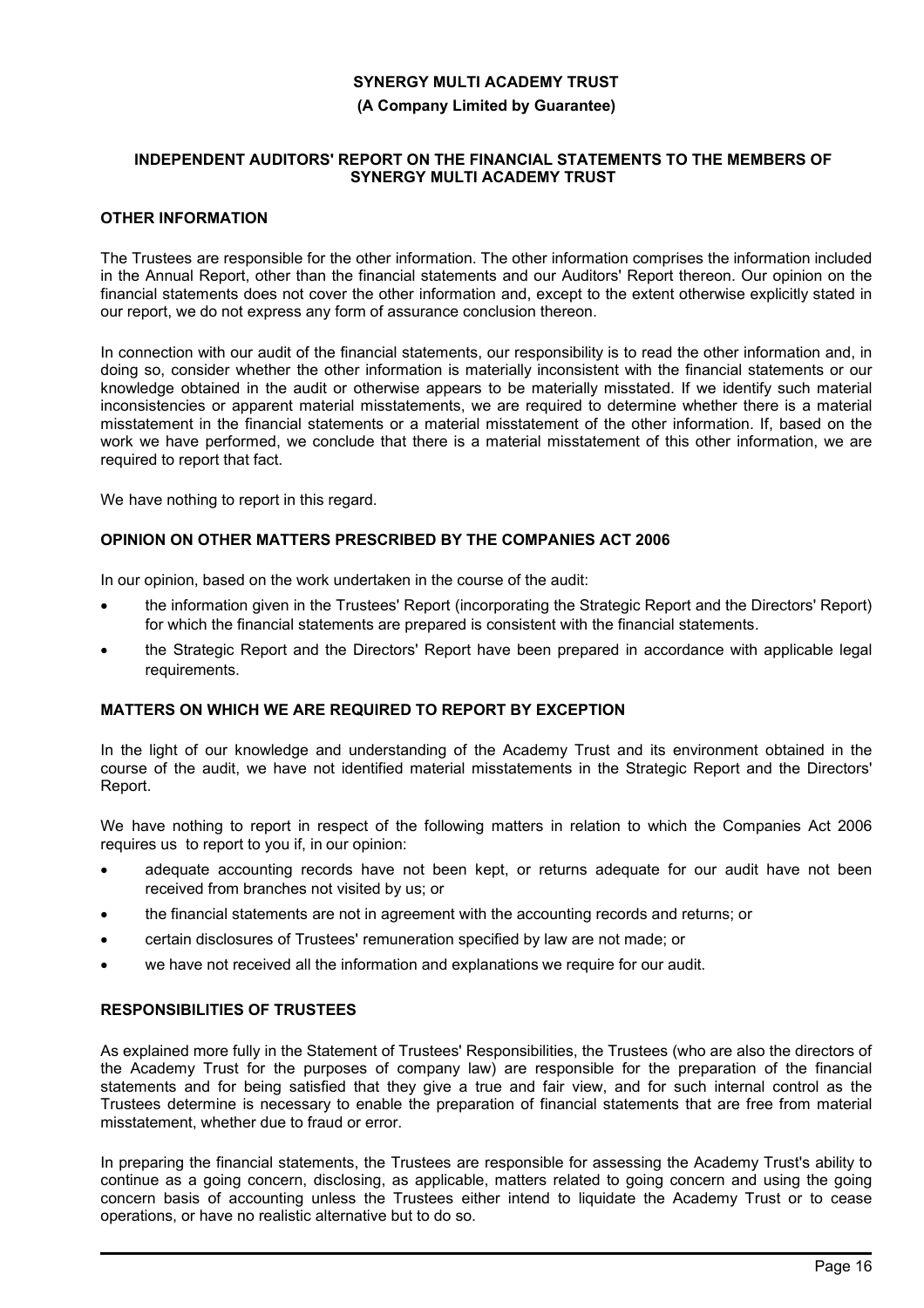#### **(A Company Limited by Guarantee)**

### **INDEPENDENT AUDITORS' REPORT ON THE FINANCIAL STATEMENTS TO THE MEMBERS OF SYNERGY MULTI ACADEMY TRUST**

### **AUDITORS' RESPONSIBILITIES FOR THE AUDIT OF THE FINANCIAL STATEMENTS**

Our objectives are to obtain reasonable assurance about whether the financial statements as a whole are free from material misstatement, whether due to fraud or error, and to issue an Auditors' Report that includes our opinion. Reasonable assurance is a high level of assurance, but is not a guarantee that an audit conducted in accordance with ISAs (UK) will always detect a material misstatement when it exists. Misstatements can arise from fraud or error and are considered material if, individually or in the aggregate, they could reasonably be expected to influence the economic decisions of users taken on the basis of these financial statements.

A further description of our responsibilities for the audit of the financial statements is located on the Financial Reporting Council's website at: www.frc.org.uk/auditorsresponsibilities. This description forms part of our Auditors' Report.

### **USE OF OUR REPORT**

This report is made solely to the Academy Trust's members, as a body, in accordance with Chapter 3 of Part 16 of the Companies Act 2006. Our audit work has been undertaken so that we might state to the Academy Trust's members those matters we are required to state to them in an Auditors' Report and for no other purpose. To the fullest extent permitted by law, we do not accept or assume responsibility to anyone other than the Academy Trust and the Academy Trust's members, as a body, for our audit work, for this report, or for the opinions we have formed.

John Warren BSc FCA (Senior Statutory Auditor)

for and on behalf of

**Price Bailey LLP**

Chartered Accountants Statutory Auditors

Anglia House, 6 Central Avenue St Andrews Business Park Thorpe St Andrew Norwich Norfolk NR7 0HR 13 December 2018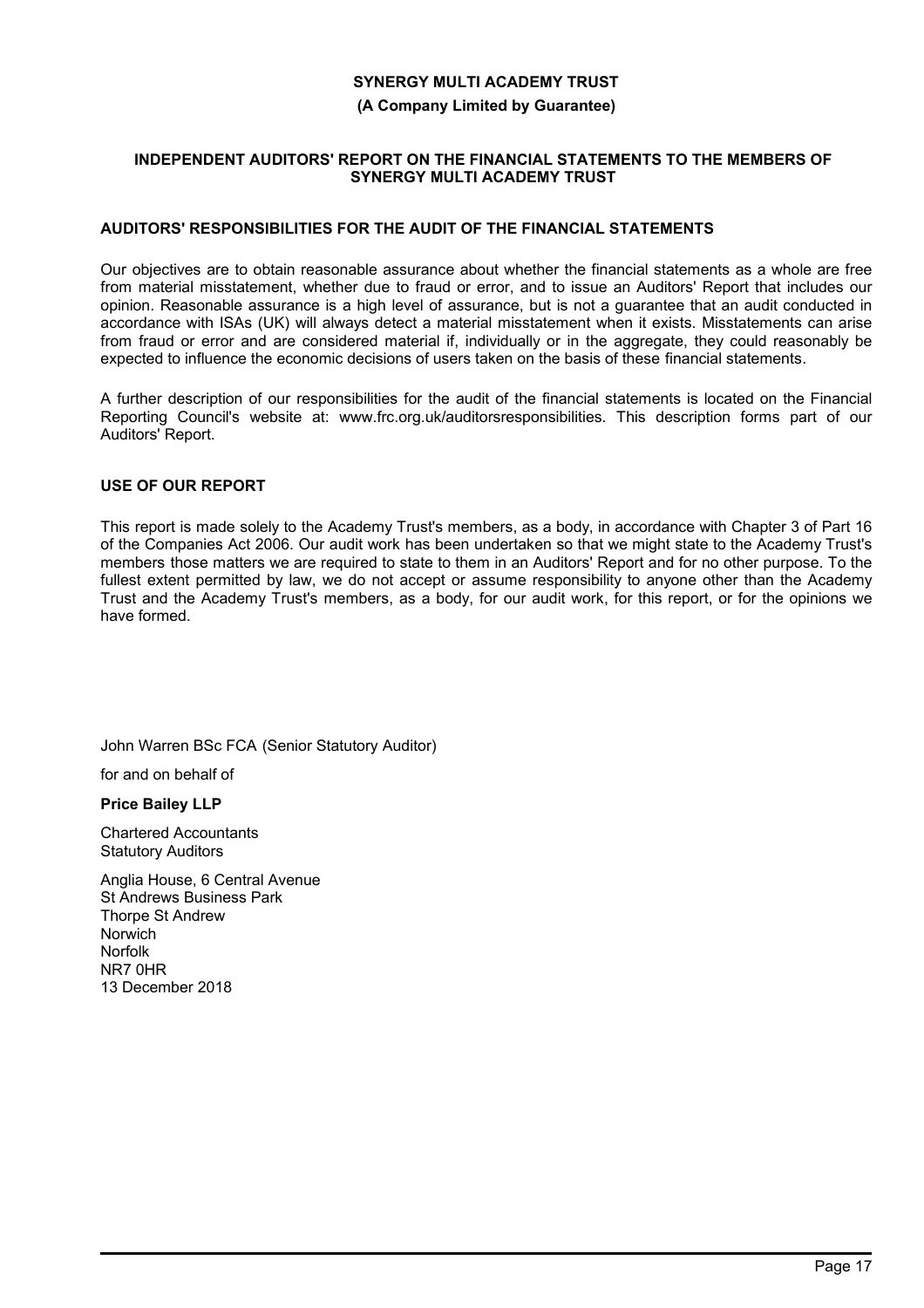#### **(A Company Limited by Guarantee)**

### **INDEPENDENT REPORTING ACCOUNTANTS' ASSURANCE REPORT ON REGULARITY TO SYNERGY MULTI ACADEMY TRUST AND THE EDUCATION & SKILLS FUNDING AGENCY**

In accordance with the terms of our engagement letter dated 20 August 2018 and further to the requirements of the Education & Skills Funding Agency (ESFA) as included in the Academies Accounts Direction 2017 to 2018, we have carried out an engagement to obtain limited assurance about whether the expenditure disbursed and income received by Synergy Multi Academy Trust during the year 1 September 2017 to 31 August 2018 have been applied to the purposes identified by Parliament and the financial transactions conform to the authorities which govern them.

This report is made solely to Synergy Multi Academy Trust and the ESFA in accordance with the terms of our engagement letter. Our work has been undertaken so that we might state to Synergy Multi Academy Trust and the ESFA those matters we are required to state in a report and for no other purpose. To the fullest extent permitted by law, we do not accept or assume responsibility to anyone other than Synergy Multi Academy Trust and the ESFA, for our work, for this report, or for the conclusion we have formed.

#### **RESPECTIVE RESPONSIBILITIES OF SYNERGY MULTI ACADEMY TRUST'S ACCOUNTING OFFICER AND THE REPORTING ACCOUNTANT**

The Accounting Officer is responsible, under the requirements of Synergy Multi Academy Trust's funding agreement with the Secretary of State for Education dated 9 June 2016, and the Academies Financial Handbook extant from 1 September 2017, for ensuring that expenditure disbursed and income received is applied for the purposes intended by Parliament and the financial transactions conform to the authorities which govern them.

Our responsibilities for this engagement are established in the United Kingdom by our profession's ethical guidance and are to obtain limited assurance and report in accordance with our engagement letter and the requirements of the Academies Accounts Direction 2017 to 2018. We report to you whether anything has come to our attention in carrying out our work which suggests that in all material respects, expenditure disbursed and income received during the year 1 September 2017 to 31 August 2018 have not been applied to purposes intended by Parliament or that the financial transactions do not conform to the authorities which govern them.

### **APPROACH**

We conducted our engagement in accordance with the Academies Accounts Direction 2017 to 2018 issued by the ESFA. We performed a limited assurance engagement as defined in our engagement letter.

The objective of a limited assurance engagement is to perform such procedures as to obtain information and explanations in order to provide us with sufficient appropriate evidence to express a negative conclusion on regularity.

A limited assurance engagement is more limited in scope than a reasonable assurance engagement and consequently does not enable us to obtain assurance that we would become aware of all significant matters that might be identified in a reasonable assurance engagement. Accordingly, we do not express a positive opinion.

Our engagement includes examination, on a test basis, of evidence relevant to the regularity and propriety of the Academy Trust's income and expenditure.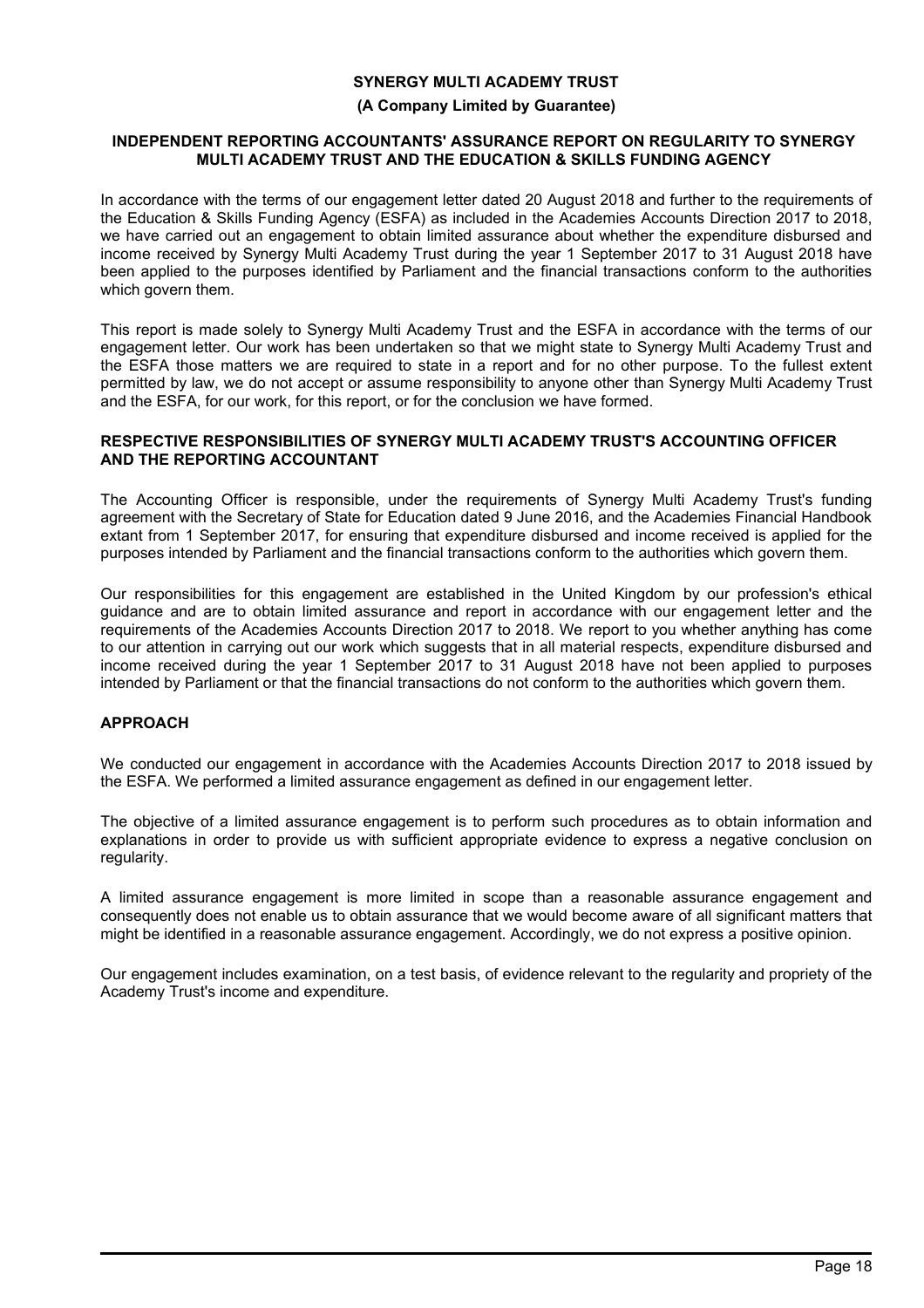**(A Company Limited by Guarantee)**

### **INDEPENDENT REPORTING ACCOUNTANTS' ASSURANCE REPORT ON REGULARITY TO SYNERGY MULTI ACADEMY TRUST AND THE EDUCATION & SKILLS FUNDING AGENCY (continued)**

### **CONCLUSION**

In the course of our work, nothing has come to our attention which suggests that in all material respects the expenditure disbursed and income received during the year 1 September 2017 to 31 August 2018 have not been applied to purposes intended by Parliament and the financial transactions do not conform to the authorities which govern them.

**Price Bailey LLP**

Reporting Accountant

Anglia House, 6 Central Avenue St Andrews Business Park Thorpe St Andrew Norwich Norfolk NR7 0HR

13 December 2018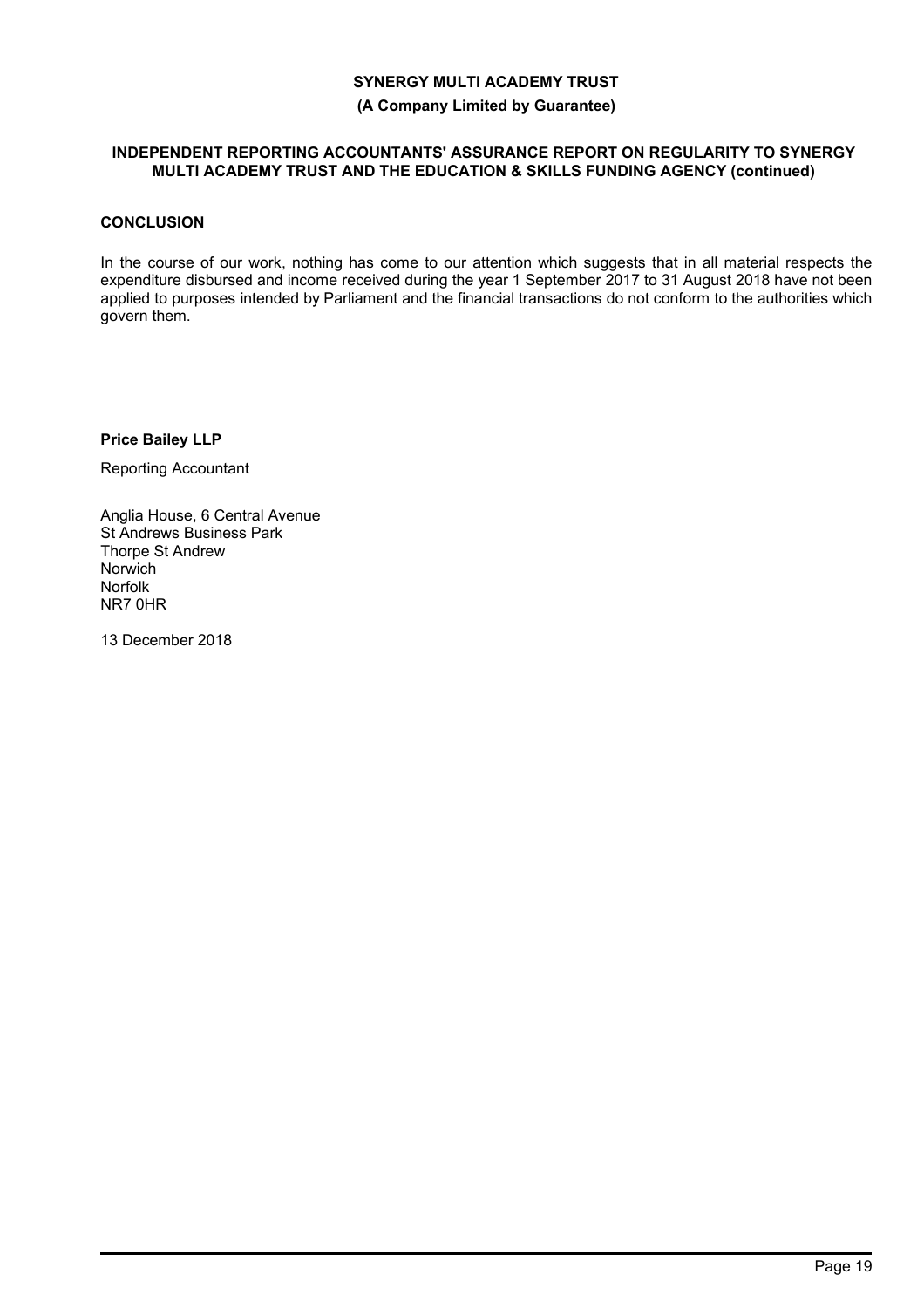### **(A Company Limited by Guarantee)**

### **STATEMENT OF FINANCIAL ACTIVITIES INCORPORATING INCOME AND EXPENDITURE ACCOUNT FOR THE YEAR ENDED 31 AUGUST 2018**

|                                                                        |             |              |             | Restricted  |            |            |
|------------------------------------------------------------------------|-------------|--------------|-------------|-------------|------------|------------|
|                                                                        |             | Unrestricted | Restricted  | fixed asset | Total      | Total      |
|                                                                        |             | funds        | funds       | funds       | funds      | funds      |
|                                                                        |             | 2018         | 2018        | 2018        | 2018       | 2017       |
|                                                                        | <b>Note</b> | £            | £           | £           | £          | £          |
| <b>INCOME FROM:</b>                                                    |             |              |             |             |            |            |
| Donations & capital grants:<br>Funds transferred on                    |             |              |             |             |            |            |
| conversion to academy<br>Other donations and capital                   | 2,21        | 46,169       | (75,000)    | 399,750     | 370,919    | 4,420,545  |
| grants                                                                 | 2           | 17,169       | 390,453     | 62,326      | 469,948    | 329,456    |
| Charitable activities                                                  | 5           | 169,273      | 8,861,267   |             | 9,030,540  | 6,955,079  |
| Other trading activities                                               | 3           | 100,678      |             |             | 100,678    | 81,889     |
| Investments                                                            | 4           | 221          |             |             | 221        | 509        |
| <b>TOTAL INCOME</b>                                                    |             | 333,510      | 9,176,720   | 462,076     | 9,972,306  | 11,787,478 |
| <b>EXPENDITURE ON:</b>                                                 |             |              |             |             |            |            |
| Charitable activities                                                  | 6           | 251,797      | 9,881,660   | 556,988     | 10,690,445 | 7,982,702  |
| <b>TOTAL EXPENDITURE</b>                                               | 6           | 251,797      | 9,881,660   | 556,988     | 10,690,445 | 7,982,702  |
| <b>NET INCOME /</b><br>(EXPENDITURE) BEFORE<br><b>TRANSFERS</b>        |             | 81,713       | (704, 940)  | (94, 912)   | (718, 139) | 3,804,776  |
| <b>Transfers between Funds</b>                                         | 17          | (18, 910)    | (31, 892)   | 50,802      |            |            |
| <b>NET INCOME /</b><br>(EXPENDITURE) BEFORE<br><b>OTHER RECOGNISED</b> |             |              |             |             |            |            |
| <b>GAINS AND LOSSES</b>                                                |             | 62,803       | (736, 832)  | (44, 110)   | (718, 139) | 3,804,776  |
| Actuarial gains on defined<br>benefit pension schemes                  | 22          |              | 572,000     |             | 572,000    | 675,000    |
| <b>NET MOVEMENT IN FUNDS</b>                                           |             | 62,803       | (164, 832)  | (44, 110)   | (146, 139) | 4,479,776  |
| <b>RECONCILIATION OF FUNDS:</b>                                        |             |              |             |             |            |            |
| Total funds brought forward                                            |             | 434,309      | (1,562,350) | 22,717,668  | 21,589,627 | 17,109,851 |
| <b>TOTAL FUNDS CARRIED</b><br><b>FORWARD</b>                           |             | 497,112      | (1,727,182) | 22,673,558  | 21,443,488 | 21,589,627 |
|                                                                        |             |              |             |             |            |            |

The notes on pages 23 to 49 form part of these financial statements.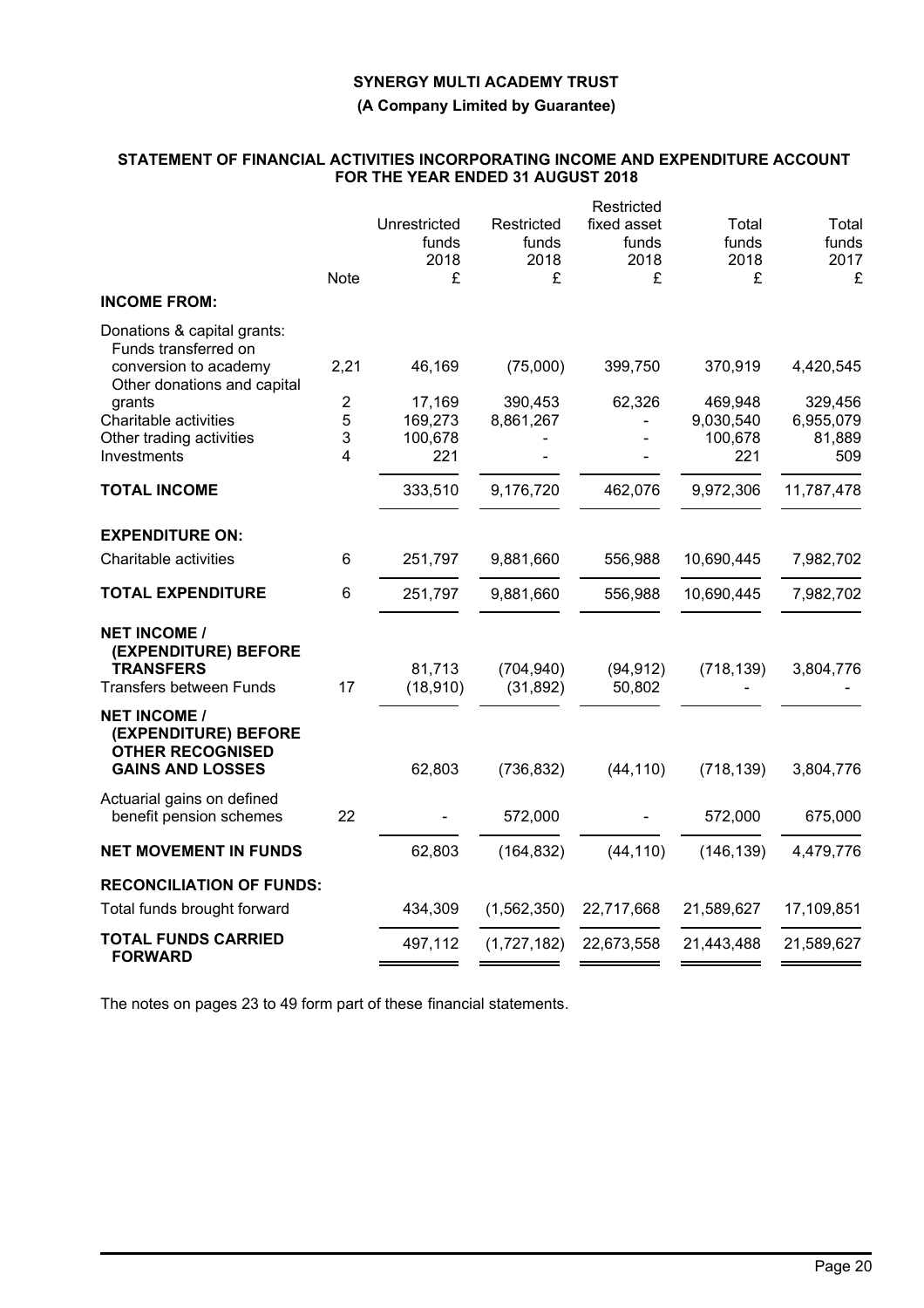**(A Company Limited by Guarantee) REGISTERED NUMBER: 08198980**

#### **BALANCE SHEET AS AT 31 AUGUST 2018**

|                                                                  |      |               | 2018          |             | 2017         |
|------------------------------------------------------------------|------|---------------|---------------|-------------|--------------|
|                                                                  | Note | £             | £             | £           | £            |
| <b>FIXED ASSETS</b>                                              |      |               |               |             |              |
| Tangible assets                                                  | 13   |               | 22,663,420    |             | 22,717,668   |
| <b>CURRENT ASSETS</b>                                            |      |               |               |             |              |
| <b>Debtors</b>                                                   | 14   | 519,303       |               | 514,914     |              |
| Cash at bank and in hand                                         | 20   | 1,103,258     |               | 1,326,431   |              |
|                                                                  |      | 1,622,561     |               | 1,841,345   |              |
| <b>CREDITORS: amounts falling due within</b><br>one year         | 15   | (704, 493)    |               | (750, 386)  |              |
| <b>NET CURRENT ASSETS</b>                                        |      |               | 918,068       |             | 1,090,959    |
| TOTAL ASSETS LESS CURRENT LIABILITIES                            |      |               | 23,581,488    |             | 23,808,627   |
| Defined benefit pension scheme liability                         | 22   |               | (2, 138, 000) |             | (2,219,000)  |
| <b>NET ASSETS INCLUDING PENSION</b><br><b>SCHEME LIABILITIES</b> |      |               | 21,443,488    |             | 21,589,627   |
| <b>FUNDS OF THE ACADEMY</b>                                      |      |               |               |             |              |
| Restricted income funds:                                         |      |               |               |             |              |
| Restricted income funds                                          | 17   | 410,818       |               | 656,650     |              |
| Restricted fixed asset funds                                     | 17   | 22,673,558    |               | 22,717,668  |              |
| Restricted income funds excluding pension                        |      |               |               |             |              |
| liability                                                        |      | 23,084,376    |               | 23,374,318  |              |
| Pension reserve                                                  |      | (2, 138, 000) |               | (2,219,000) |              |
| Total restricted income funds                                    |      |               | 20,946,376    |             | 21, 155, 318 |
| Unrestricted income funds                                        | 17   |               | 497,112       |             | 434,309      |
| <b>TOTAL FUNDS</b>                                               |      |               | 21,443,488    |             | 21,589,627   |
|                                                                  |      |               |               |             |              |

The financial statements on pages 20 to 49 were approved by the Trustees, and authorised for issue, on 5 December 2018 and are signed on their behalf, by:

#### **Anthony Williams, Chairman** Chair of Trustees

The notes on pages 23 to 49 form part of these financial statements.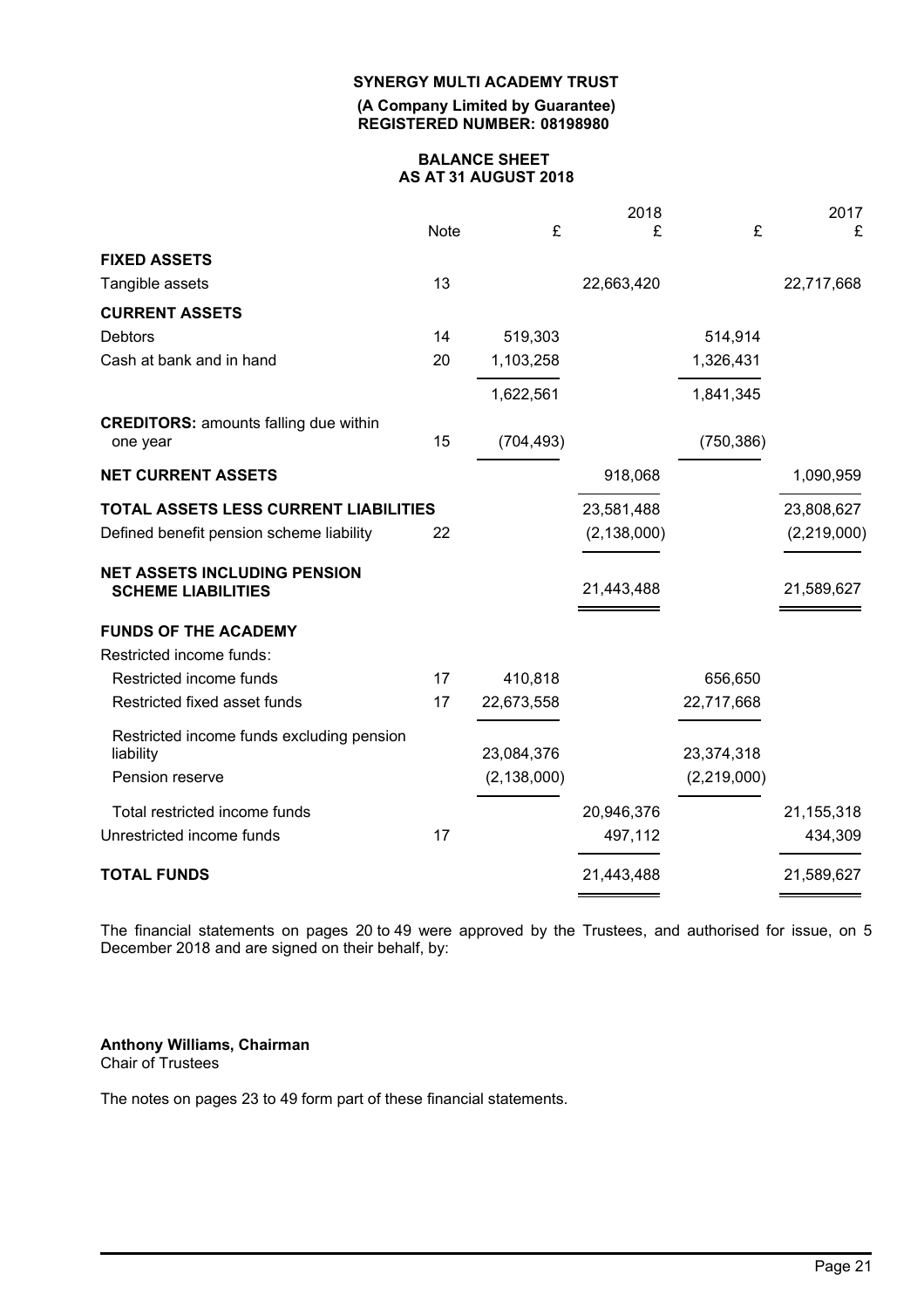**(A Company Limited by Guarantee)**

### **STATEMENT OF CASH FLOWS FOR THE YEAR ENDED 31 AUGUST 2018**

|                                                     |      | 2018       | 2017      |
|-----------------------------------------------------|------|------------|-----------|
|                                                     | Note | £          | £         |
| Cash flows from operating activities                |      |            |           |
| Net cash (used in)/provided by operating activities | 19   | (228, 899) | 227,356   |
| Cash flows from investing activities:               |      |            |           |
| Dividends, interest and rents from investments      |      | 221        | 509       |
| Purchase of tangible fixed assets                   |      | (102, 990) | (55, 841) |
| Capital grants from DfE Group                       |      | 62,326     | 43,957    |
| Cash received from conversion                       |      | 46,169     | 134,226   |
| Net cash provided by investing activities           |      | 5,726      | 122,851   |
| Change in cash and cash equivalents in the year     |      | (223, 173) | 350,207   |
| Cash and cash equivalents brought forward           |      | 1,326,431  | 976,224   |
| Cash and cash equivalents carried forward           | 20   | 1,103,258  | 1,326,431 |
|                                                     |      |            |           |

The notes on pages 23 to 49 form part of these financial statements.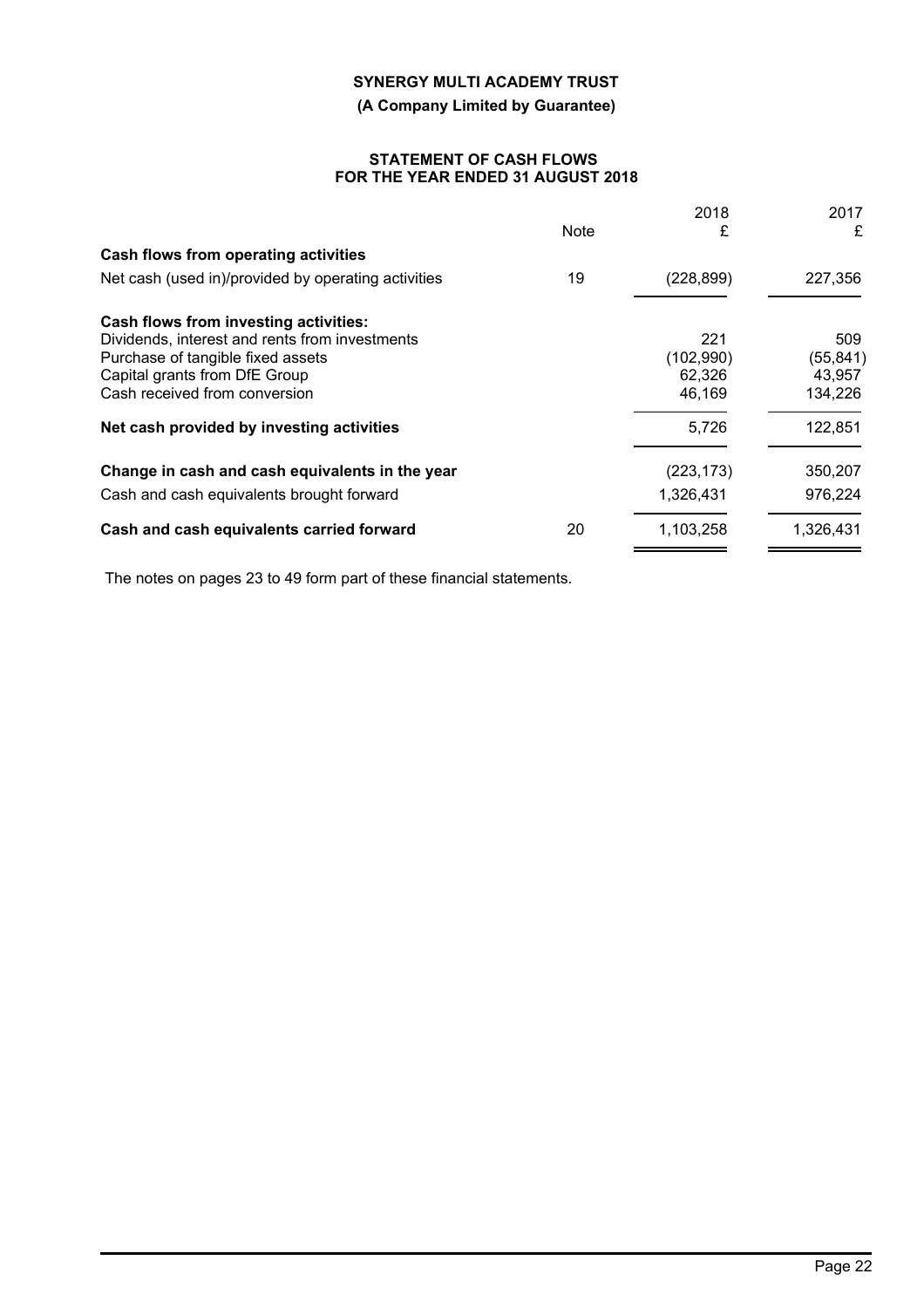**(A Company Limited by Guarantee)**

#### **NOTES TO THE FINANCIAL STATEMENTS FOR THE YEAR ENDED 31 AUGUST 2018**

### **1. ACCOUNTING POLICIES**

A summary of the principal accounting policies adopted, judgments and key sources of estimation, is set out below.

#### **1.1 Basis of preparation of financial statements**

The financial statements of the academy trust, which is a public benefit entity under FRS 102, have been prepared under the historical cost convention in accordance with the Financial Reporting Standard Applicable in the UK and Republic of Ireland (FRS 102), the Accounting and Reporting by Charities: Statement of Recommended Practice applicable to charities preparing their accounts in accordance with the Financial Reporting Standard applicable in the UK and Republic of Ireland (FRS 102) (Charities SORP (FRS 102)), the Academies Accounts Direction 2017 to 2018 issued by ESFA, the Charities Act 2011 and the Companies Act 2006.

Synergy Multi Academy Trust constitutes a public benefit entity as defined by FRS 102.

Synergy Multi Academy Trust is a private company limited by guarantee incorporated in England and Wales under the Companies Act 2006. It is registered at the following address: Reepham High School, Whitwell Road, Reepham, Norwich, Norfolk, NR10 4JT

The financial statements have been prepared in pounds sterling and have been rounded to the nearest pound.

#### **1.2 Going concern**

The Trustees assess whether the use of going concern is appropriate, i.e. whether there are any material uncertainties related to events or conditions that may cast significant doubt on the ability of the trust to continue as a going concern. The Trustees make this assessment in respect of a period of at least one year from the date of authorisation for issue of the financial statements and have concluded that the trust has adequate resources to continue in operational existence for the foreseeable future and there are no material uncertainties about the trust's ability to continue as a going concern, thus they continue to adopt the going concern basis of accounting in preparing the financial statements..

#### **1.3 Fund accounting**

Unrestricted income funds represent those resources which may be used towards meeting any of the charitable objects of the trust at the discretion of the Trustees.

Restricted fixed asset funds are resources which are to be applied to specific capital purposes imposed by funders where the asset acquired or created is held for a specific purpose.

Restricted general funds comprise all other restricted funds received with restrictions imposed by the funder/donor and include grants from the Department for Education Group.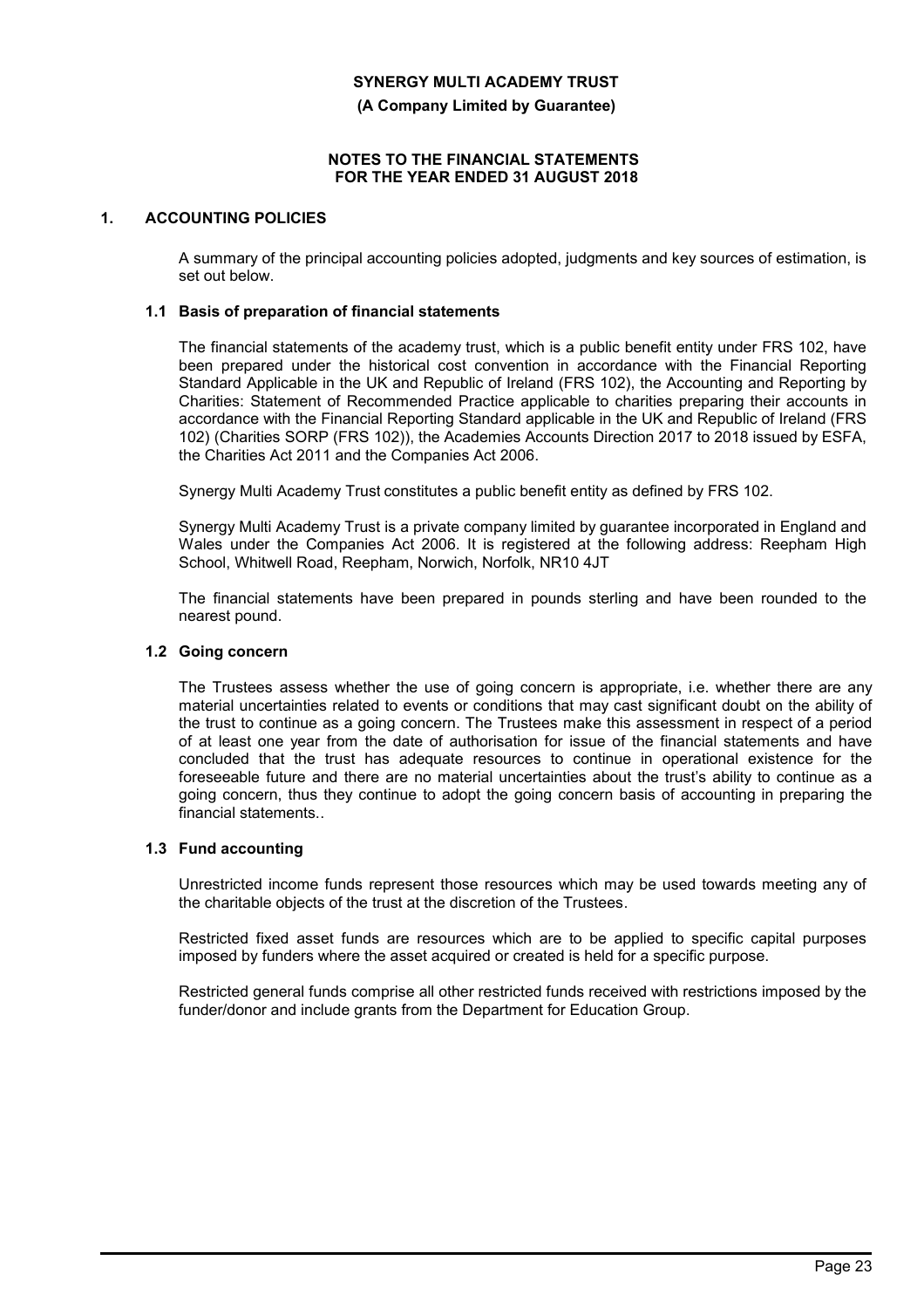**(A Company Limited by Guarantee)**

### **NOTES TO THE FINANCIAL STATEMENTS FOR THE YEAR ENDED 31 AUGUST 2018**

### **1. ACCOUNTING POLICIES (continued)**

#### **1.4 Income**

All income is recognised once the Academy Trust has entitlement to the income, it is probable that the income will be received and the amount of income receivable can be measured reliably.

Grants are included in the Statement of Financial Activities incorporating Income and Expenditure Account on a receivable basis. The balance of income received for specific purposes but not expended during the period is shown in the relevant funds on the Balance Sheet. Where income is received in advance of entitlement of receipt, its recognition is deferred and included in creditors as deferred income. Where entitlement occurs before income is received, the income is accrued.

General Annual Grant is recognised in full in the Statement of Financial Activities incorporating Income and Expenditure Account in the year for which it is receivable and any abatement in respect of the period is deducted from income and recognised as a liability.

Capital grants are recognised when there is entitlement and are not deferred over the life of the asset on which they are expended. Unspent amounts of capital grant are reflected in the balance in the restricted fixed asset fund.

Donations are recognised on a receivable basis where receipt is probable and the amount can be reliably measured.

Other income, including the hire of facilities, is recognised in the period in which it is receivable and to the extent the goods have been provided or on completion of the service.

Where assets are received by the trust on conversion to an academy, the transferred assets are measured at fair value and recognised in the Balance Sheet at the point when the risk and rewards of ownership pass to the trust. An equal amount of income is recognised as a transfer on conversion within Income from donations and capital grants.

### **1.5 Expenditure**

Expenditure is recognised once there is a legal or constructive obligation to transfer economic benefit to a third party, it is probable that a transfer of economic benefits will be required in settlement and the amount of the obligation can be measured reliably. Expenditure is classified by activity. The costs of each activity are made up of the total of direct costs and shared costs, including support costs involved in undertaking each activity. Direct costs attributable to a single activity are allocated directly to that activity. Shared costs which contribute to more than one activity and support costs which are not attributable to a single activity are apportioned between those activities on a basis consistent with the use of resources. Central staff costs are allocated on the basis of time spent, and depreciation charges allocated on the portion of the asset's use.

Expenditure on charitable activities are costs incurred on the Academy Trust's educational operations, including support costs and those costs relating to the governance of the Academy Trust appointed to charitable activities.

All expenditure is inclusive of irrecoverable VAT.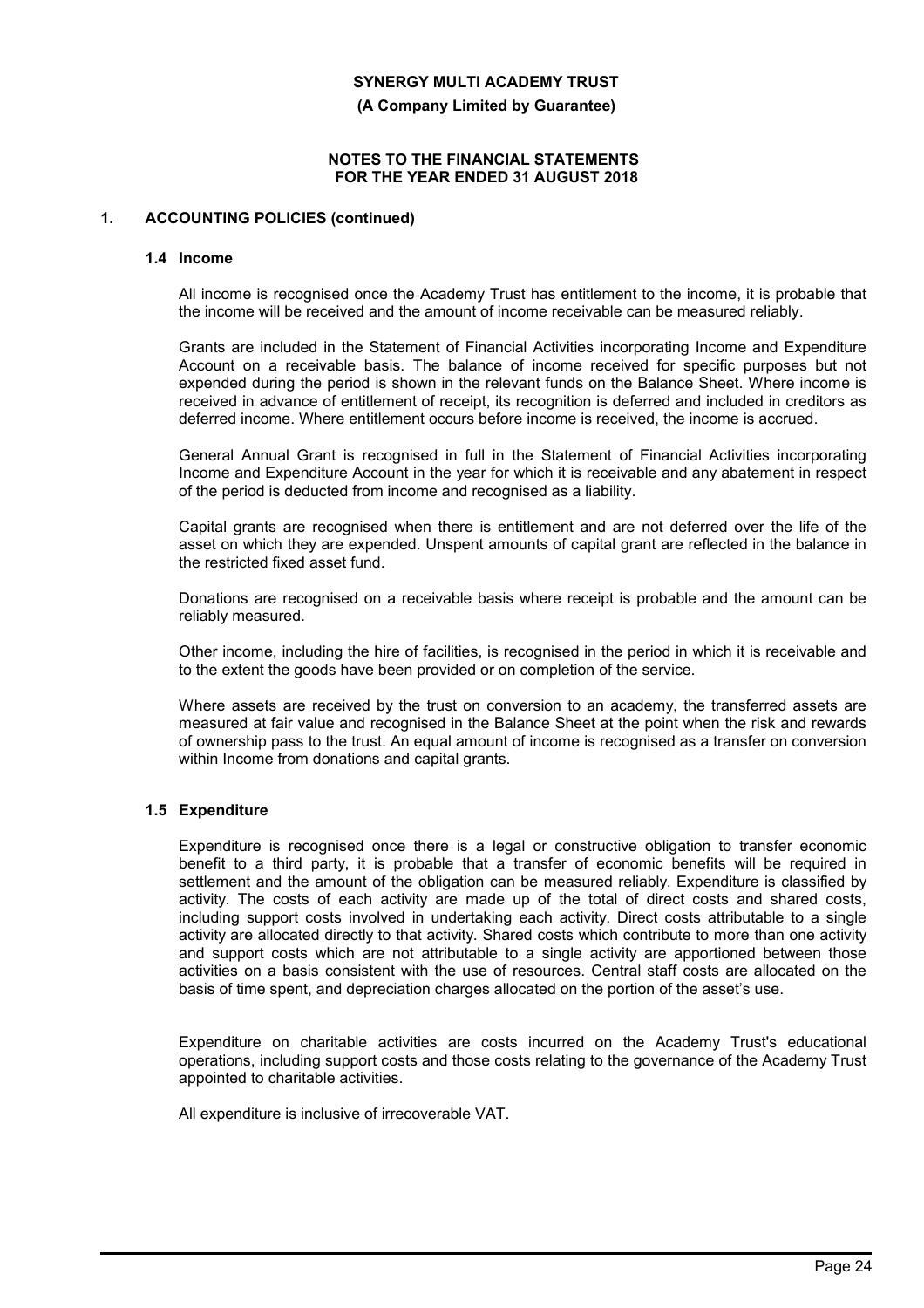**(A Company Limited by Guarantee)**

#### **NOTES TO THE FINANCIAL STATEMENTS FOR THE YEAR ENDED 31 AUGUST 2018**

#### **1. ACCOUNTING POLICIES (continued)**

#### **1.6 Tangible fixed assets and depreciation**

All assets costing more than £1,000 are capitalised and are carried at cost, net of depreciation and any provision for impairment.

Where tangible fixed assets have been acquired with the aid of specific grants, either from the government or from the private sector, they are included in the Balance Sheet at cost and depreciated over their expected useful economic life. Where there are specific conditions attached to the funding requiring the continued use of the asset, the related grants are credited to a restricted fixed asset fund in the Statement of Financial Activities incorporating Income and Expenditure Account and carried forward in the Balance Sheet. Depreciation on the relevant assets is charged directly to the restricted fixed asset fund in the Statement of Financial Activities incorporating Income and Expenditure Account. Where tangible fixed assets have been acquired with unrestricted funds, depreciation on such assets is charged to the unrestricted fund.

Depreciation is provided on all tangible fixed assets other than freehold land, at rates calculated to write off the cost of these assets, less their estimated residual value, over their expected useful lives on the following bases:

| Long term leasehold land      | $\sim$ | over the life of the lease (125 years) |
|-------------------------------|--------|----------------------------------------|
| Long term leasehold property  | $\sim$ | 2% straight line                       |
| <b>Furniture and fixtures</b> |        | 20% straight line                      |
| Motor vehicles                |        | 25% straight line                      |

A review for impairment of a fixed asset is carried out if events or changes in circumstances indicate that the carrying value of any fixed asset may not be recoverable. Shortfalls between the carrying value of fixed assets and their recoverable amounts are recognised as impairments. Impairment losses are recognised in the Statement of Financial Activities incorporating Income and Expenditure Account.

### **1.7 Debtors**

Trade and other debtors are recognised at the settlement amount after any trade discount offered. Prepayments are valued at the amount prepaid net of any trade discounts due.

#### **1.8 Cash at Bank and in hand**

Cash at bank and in hand includes cash and short term highly liquid investments with a short maturity of three months or less from the date of acquisition or opening of the deposit or similar account.

#### **1.9 Liabilities and provisions**

Liabilities and provisions are recognised when there is an obligation at the Balance Sheet date as a result of a past event, it is probable that a transfer of economic benefit will be required in settlement, and the amount of the settlement can be estimated reliably. Liabilities are recognised at the amount that the trust anticipates it will pay to settle the debt or the amount it has received as advanced payments for the goods or services it must provide. Provisions are measured at the best estimate of the amounts required to settle the obligation. Where the effect of the time value of money is material, the provision is based on the present value of those amounts, discounted at the pre-tax discount rate that reflects the risks specific to the liability. The unwinding of the discount is recognised within interest payable and similar charges.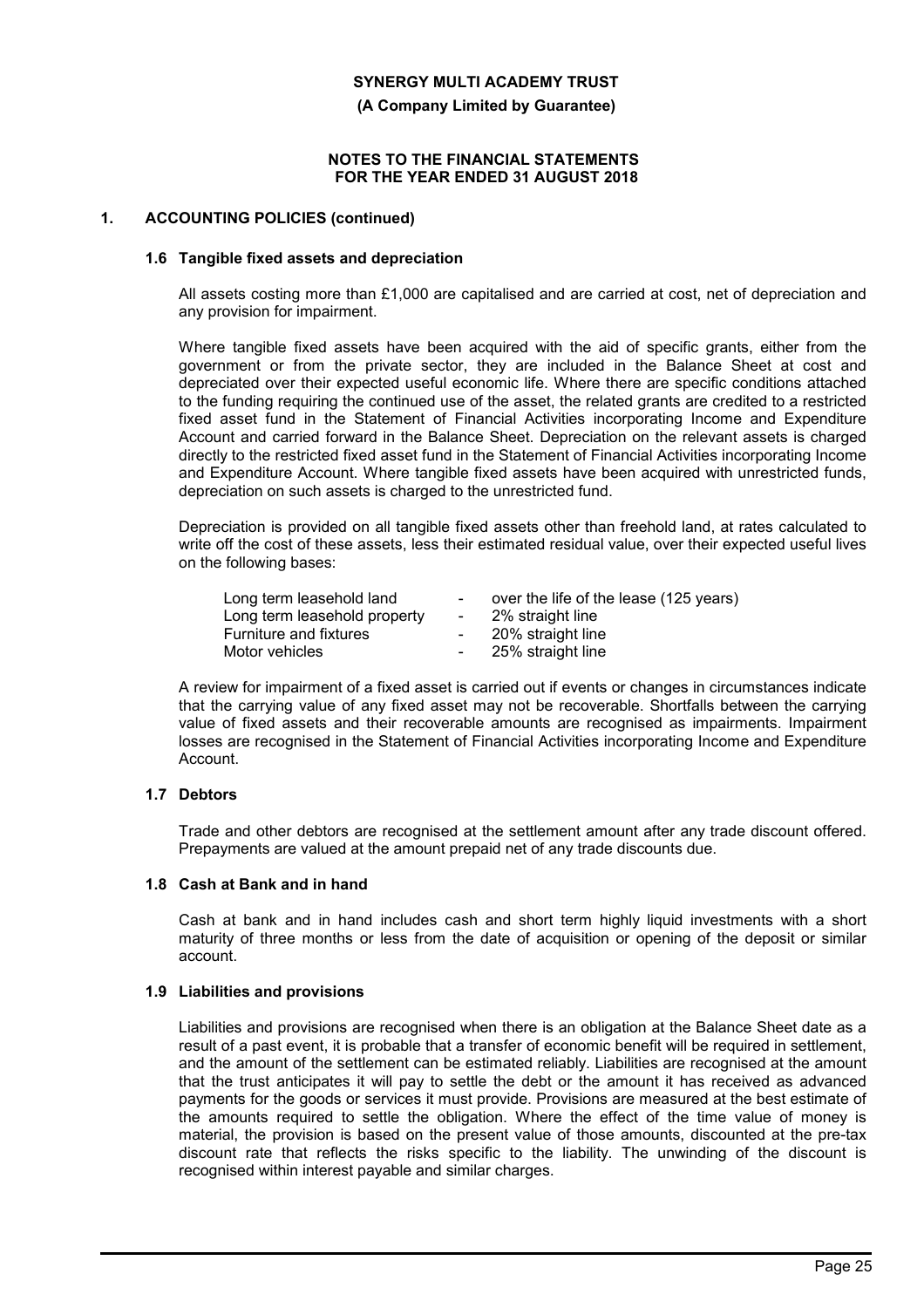**(A Company Limited by Guarantee)**

#### **NOTES TO THE FINANCIAL STATEMENTS FOR THE YEAR ENDED 31 AUGUST 2018**

#### **1. ACCOUNTING POLICIES (continued)**

#### **1.10 Financial instruments**

The Academy Trust only holds basic financial instruments as defined in FRS 102. The financial assets and financial liabilities of the Academy Trust and their measurement basis are as follows:

*Financial assets* - trade and other debtors are basic financial instruments and are debt instruments measured at amortised cost as detailed in note 14. Prepayments are not financial instruments. Cash at bank is classified as a basic financial instrument and is measured at face value.

*Financial liabilities* - trade creditors, accruals and other creditors are financial instruments, and are measured at amortised costs as detailed in note 15. Taxation and social security are not included in the financial instruments disclosure definition. Deferred income is not deemed to be a financial liability, as the cash settlement has already taken place and there is an obligation to deliver services rather than cash or another financial instruments.

#### **1.11 Taxation**

The trust is considered to pass the tests set out in Paragraph 1 Schedule 6 of the Finance Act 2010 and therefore it meets the definition of a charitable company for UK corporation tax purposes. Accordingly, the trust is potentially exempt from taxation in respect of income or capital gains received within categories covered by Chapter 3 Part 11 of the Corporation Tax Act 2010 or Section 256 of the Taxation of Chargeable Gains Act 1992, to the extent that such income or gains are applied exclusively to charitable purposes.

### **1.12 Pensions**

Retirement benefits to employees of the academy trust are provided by the Teachers' Pension Scheme ("TPS") and the Local Government Pension Scheme ("LGPS"). These are defined benefit schemes.

The TPS is an unfunded scheme and contributions are calculated so as to spread the cost of pensions over employees' working lives with the Academy Trust in such a way that the pension cost is a substantially level percentage of current and future pensionable payroll. The contributions are determined by the Government Actuary on the basis of quadrennial valuations using a prospective unit credit method. As stated in note 22, the TPS is a multi-employer scheme and there is insufficient information available to use defined benefit accounting. The TPS is therefore treated as a defined contribution scheme for accounting purposes and the contributions recognised in the period to which they relate.

The LGPS is a funded scheme and the assets are held separately from those of the academy trust in separate trustee administered funds. Pension scheme assets are measured at fair value and liabilities are measured on an actuarial basis using the projected unit credit method and discounted at a rate equivalent to the current rate of return on a high quality corporate bond of equivalent term and currency to the liabilities. The actuarial valuations are obtained at least triennially and are updated at each Balance Sheet date. The amounts charged to operating surplus are the current service costs and the costs of scheme introductions, benefit changes, settlements and curtailments. They are included as part of staff costs as incurred. Net interest on the net defined benefit liability/asset is also recognised in the Statement of Financial Activities incorporating Income and Expenditure Account and comprises the interest cost on the defined benefit obligation and interest income on the scheme assets, calculated by multiplying the fair value of the scheme assets at the beginning of the period by the rate used to discount the benefit obligations. The difference between the interest income on the scheme assets and the actual return on the scheme assets is recognised in other recognised gains and losses.

Actuarial gains and losses are recognised immediately in other recognised gains and losses.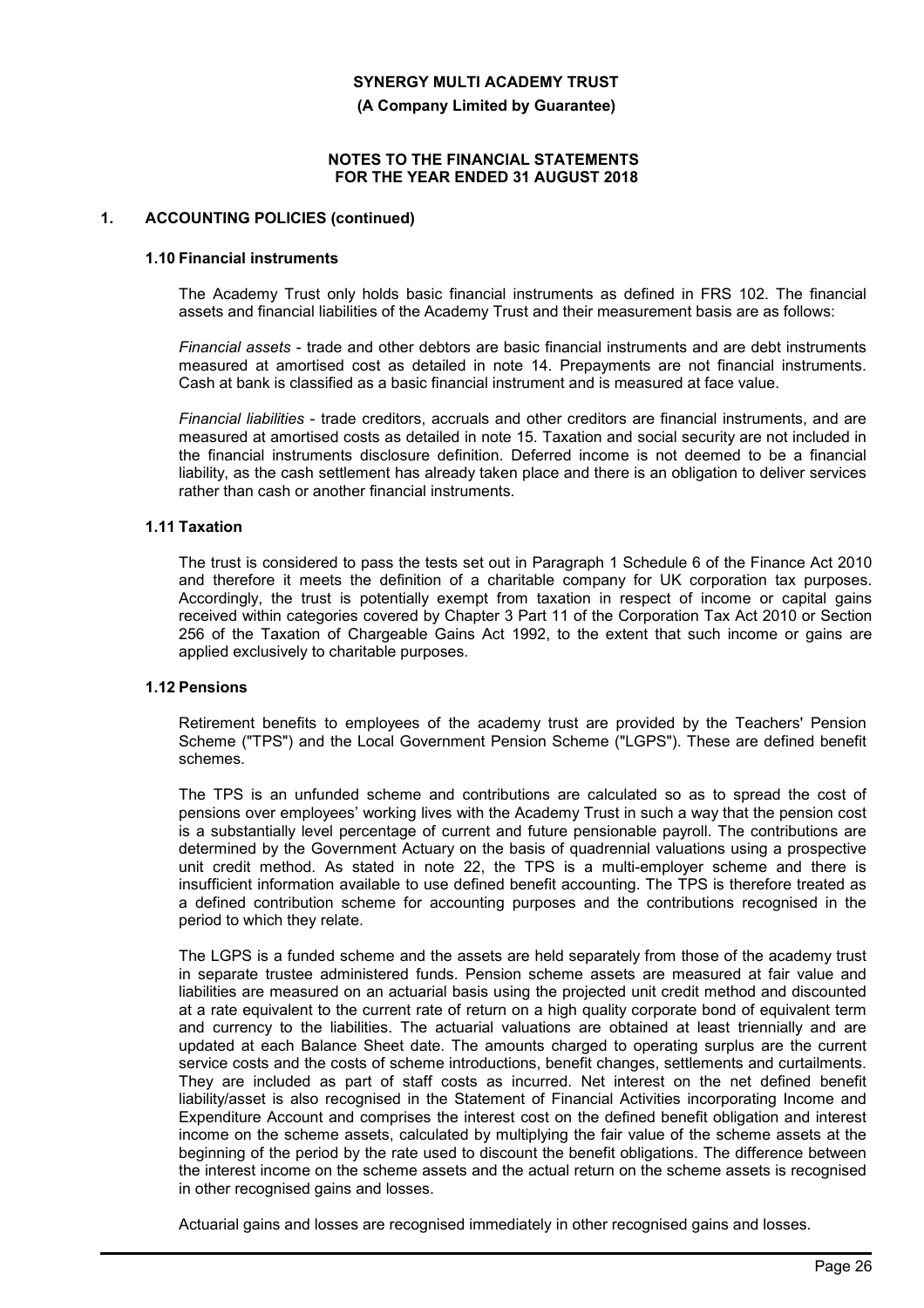**(A Company Limited by Guarantee)**

#### **NOTES TO THE FINANCIAL STATEMENTS FOR THE YEAR ENDED 31 AUGUST 2018**

### **1. ACCOUNTING POLICIES (continued)**

#### **1.13 Redundancy payments**

Redundancy and termination costs are recognised as an expense in the Statement of Financial Activities and a liability on the Balance Sheet immediately at the point the Academy Trust is demonstrably committed to either:

- terminate the employment of an employee or group of employees before normal retirement date; or
- provide termination benefits as a result of an offer made in order to encourage voluntary redundancy.

The Academy Trust is considered to be demonstrably committed only when it has a detailed formal plan for the termination and is without realistic possibility of withdrawal from the plan.

#### **1.14 Conversion to an academy trust**

The conversion from a state maintained school to an academy trust involved the transfer of identifiable assets and liabilities and the operation of the school for £NIL consideration. The substance of the transfer is that of a gift and it has been accounted for on that basis as set out below.

The assets and liabilities transferred on conversion from Corpusty Primary School to an academy trust have been valued at their fair value. The fair value has been derived based on that of equivalent items. The amounts have been recognised under the appropriate balance sheet categories, with a corresponding amount recognised in Donations - transfer from local authority on conversion in the Statement of Financial Activities incorporating Income and Expenditure Account and analysed under unrestricted funds, restricted general funds and restricted fixed asset funds.

Further details of the transaction are set out in note 21.

#### **1.15 Agency arrangements**

The academy trust acts as an agent in distributing 16-19 bursary funds from ESFA. Payments received from ESFA and subsequent disbursements to students are excluded from the statement of financial activities as the trust does not have control over the charitable application of the funds. The trust does not use any of the allocation towards its own administration costs and so none is recognised in the statement of financial activities. The funds received and paid and any balances held are disclosed in note 27.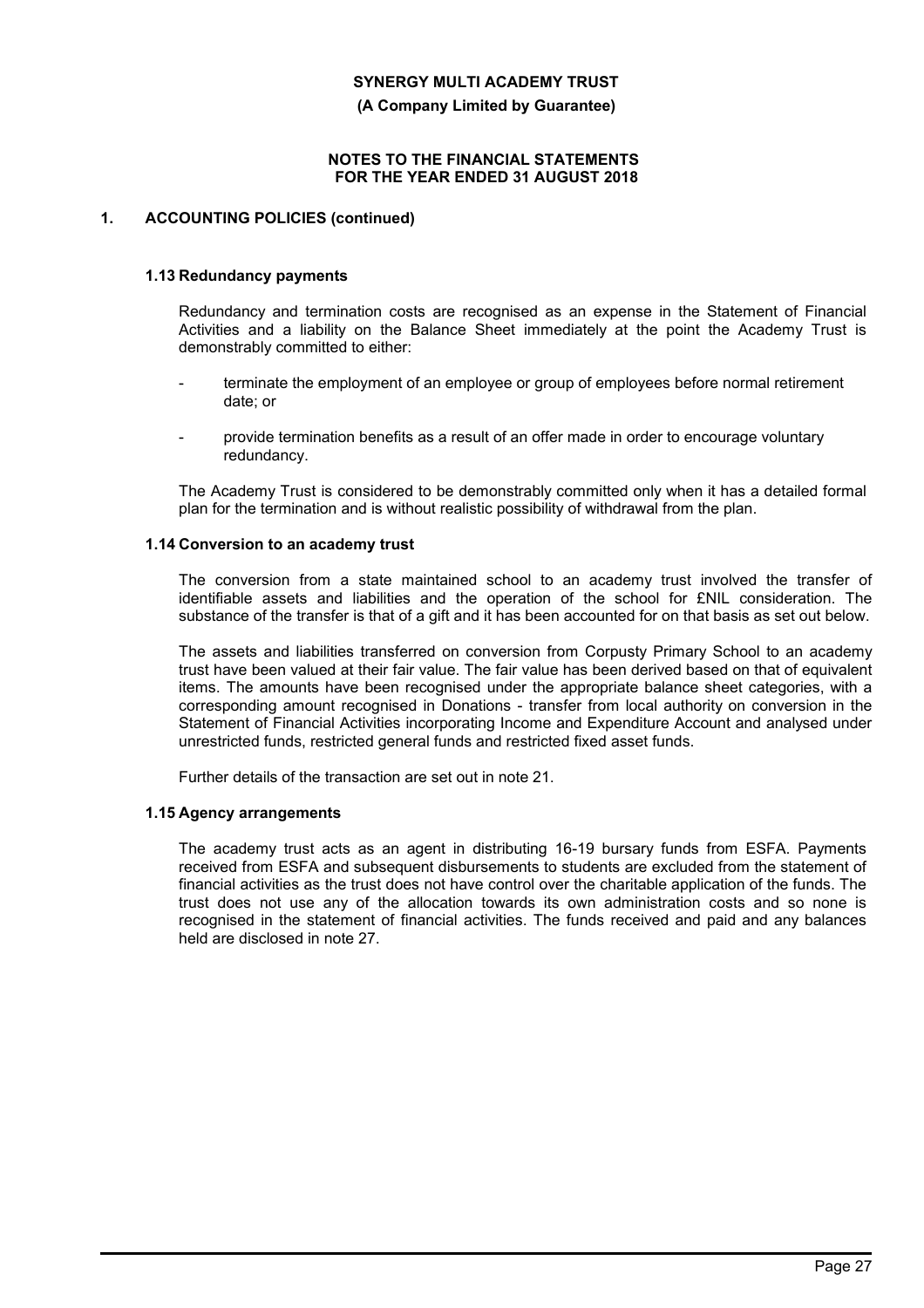**(A Company Limited by Guarantee)**

#### **NOTES TO THE FINANCIAL STATEMENTS FOR THE YEAR ENDED 31 AUGUST 2018**

#### **1. ACCOUNTING POLICIES (continued)**

#### **1.16 Critical accounting estimates and areas of judgment**

Estimates and judgments are continually evaluated and are based on historical experience and other factors, including expectations of future events that are believed to be reasonable under the circumstances.

Critical accounting estimates and assumptions:

The academy trust makes estimates and assumptions concerning the future. The resulting accounting estimates and assumptions will, by definition, seldom equal the related actual results. The estimates and assumptions that have a significant risk of causing a material adjustment to the carrying amounts of assets and liabilities within the next financial year are discussed below.

The present value of the Local Government Pension Scheme defined benefit liability depends on a number of factors that are determined on an actuarial basis using a variety of assumptions. The assumptions used in determining the net cost (income) for pensions include the discount rate. Any changes in these assumptions, which are disclosed in note 22, will impact the carrying amount of the pension liability. Furthermore a roll forward approach which projects results from the latest full actuarial valuation performed at 31 March 2016 has been used by the actuary in valuing the pensions liability at 31 August 2018. Any differences between the figures derived from the roll forward approach and a full actuarial valuation would impact on the carrying amount of the pension liability.

### **2. INCOME FROM DONATIONS AND CAPITAL GRANTS**

|                                                                   | Unrestricted<br>funds<br>2018<br>£ | Restricted<br>funds<br>2018<br>£ | Restricted<br>fixed asset<br>funds<br>2018<br>£ | Total<br>funds<br>2018<br>£ | Total<br>funds<br>2017<br>£ |
|-------------------------------------------------------------------|------------------------------------|----------------------------------|-------------------------------------------------|-----------------------------|-----------------------------|
| Funds transferred on conversion<br>to academy                     | 46,169                             | (75,000)                         | 399,750                                         | 370,919                     | 4,420,545                   |
| Donations<br><b>Capital Grants</b><br>Other amounts on conversion | 17,169                             | 390,453                          | 62,326                                          | 390,453<br>62,326<br>17,169 | 285,499<br>43,957           |
| Subtotal                                                          | 17,169                             | 390,453                          | 62,326                                          | 469,948                     | 329,456                     |
|                                                                   | 63,338                             | 315,453                          | 462,076                                         | 840,867                     | 4,750,001                   |
| Total 2017                                                        | 134,226                            | (669, 501)                       | 5,285,276                                       | 4,750,001                   |                             |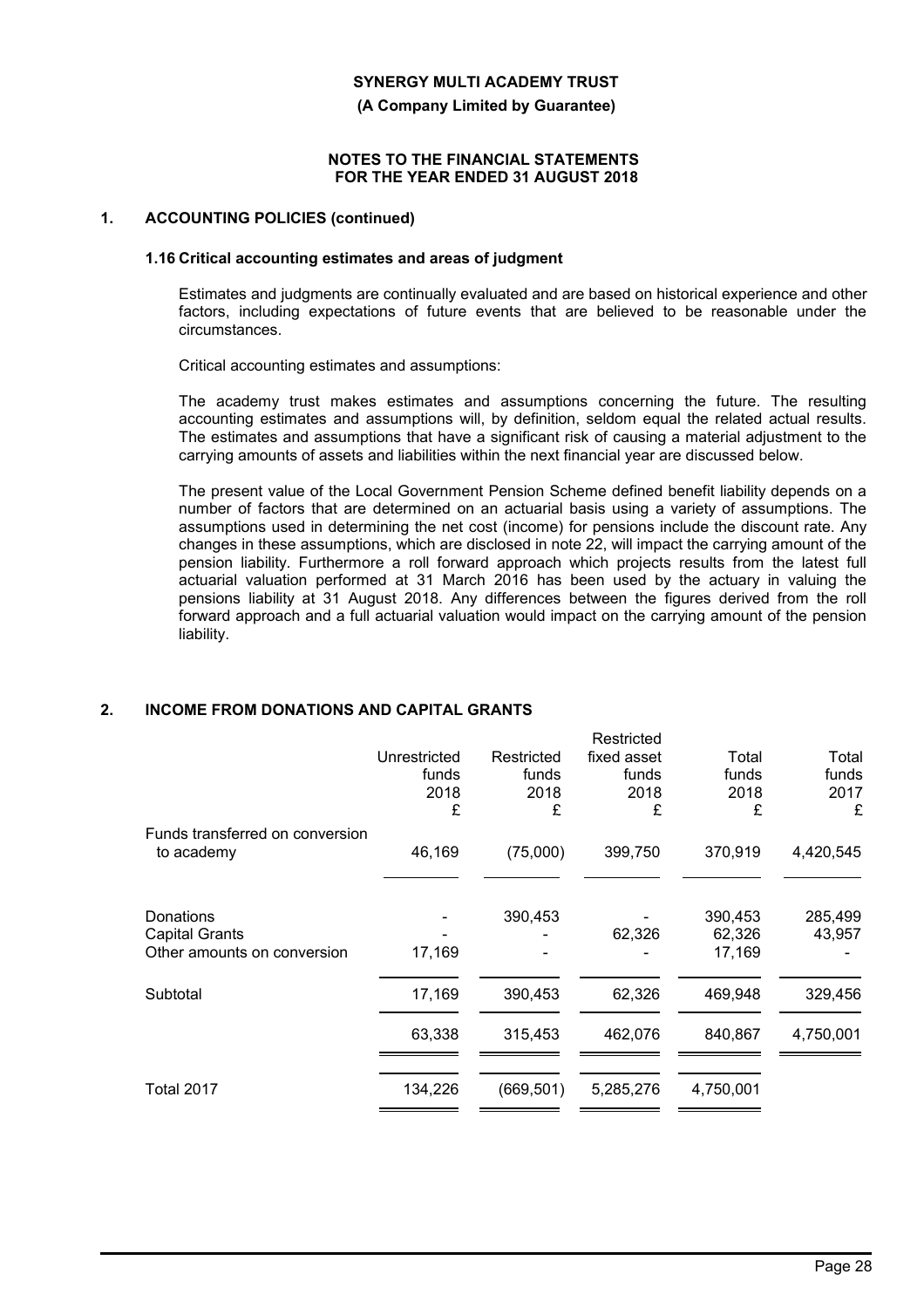**(A Company Limited by Guarantee)**

### **NOTES TO THE FINANCIAL STATEMENTS FOR THE YEAR ENDED 31 AUGUST 2018**

### **3. OTHER TRADING ACTIVITIES**

|                                           | Unrestricted<br>funds<br>2018<br>£ | Restricted<br>funds<br>2018<br>£ | Total<br>funds<br>2018<br>£ | As restated<br>total funds<br>2017<br>£ |
|-------------------------------------------|------------------------------------|----------------------------------|-----------------------------|-----------------------------------------|
| <b>Hire of Facilities</b><br>Other Income | 7,078<br>93,600                    |                                  | 7,078<br>93,600             | 6,179<br>75,710                         |
|                                           | 100,678                            |                                  | 100,678                     | 81,889                                  |
| <b>Total 2017</b>                         | 14,996                             | 66,893                           | 81,889                      |                                         |
| <b>INVESTMENT INCOME</b><br>4.            |                                    |                                  |                             |                                         |
|                                           | Unrestricted<br>funds<br>2018<br>£ | Restricted<br>funds<br>2018<br>£ | Total<br>funds<br>2018<br>£ | Total<br>funds<br>2017<br>£             |
| <b>Bank Interest</b>                      | 221                                |                                  | 221                         | 509                                     |
| <b>Total 2017</b>                         | 509                                |                                  | 509                         |                                         |

 $\equiv$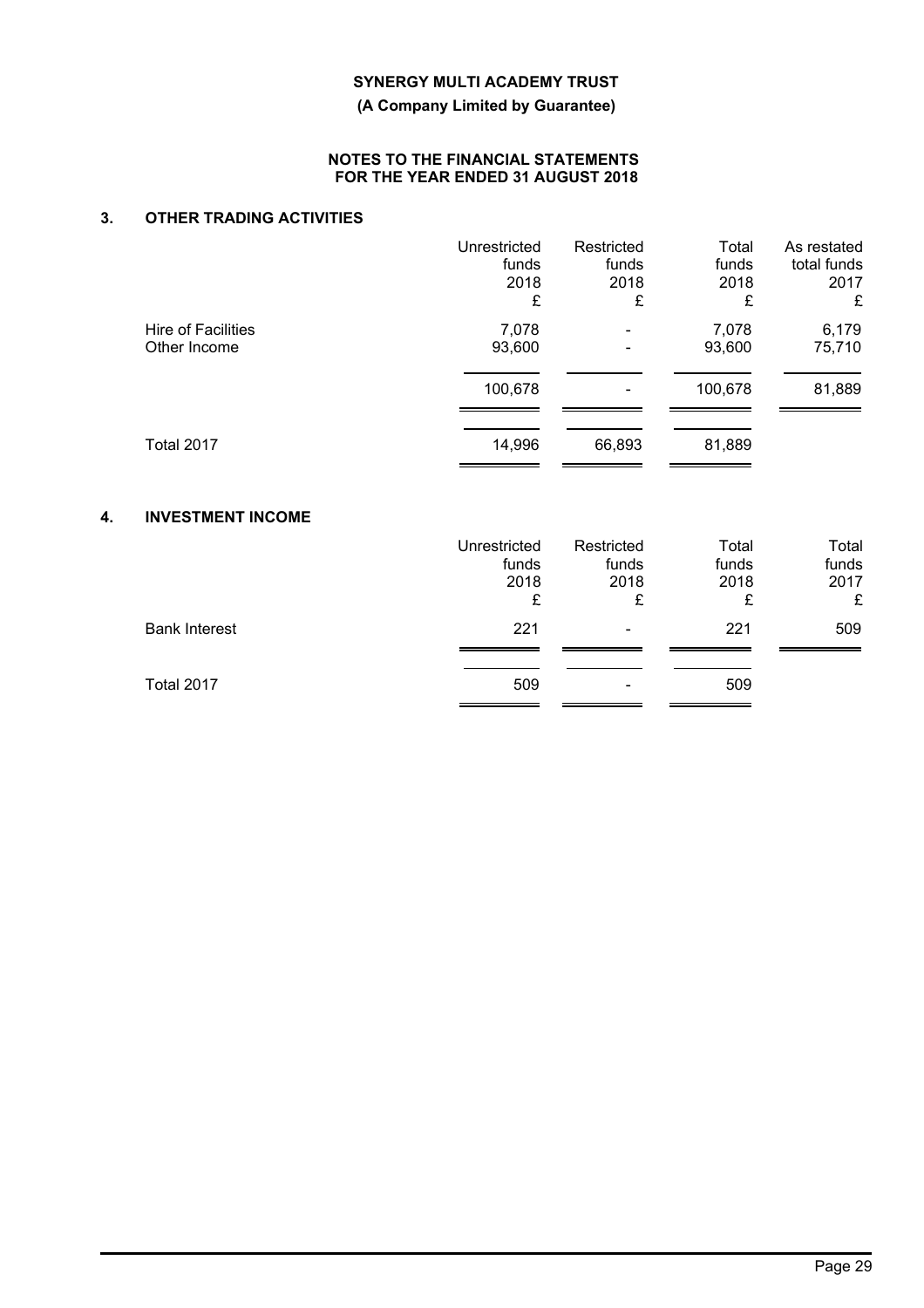**(A Company Limited by Guarantee)**

#### **NOTES TO THE FINANCIAL STATEMENTS FOR THE YEAR ENDED 31 AUGUST 2018**

### **5. FUNDING FOR THE ACADEMY TRUST'S EDUCATIONAL OPERATIONS**

|                                                                  | Unrestricted | Restricted | Total     | As restated |
|------------------------------------------------------------------|--------------|------------|-----------|-------------|
|                                                                  | funds        | funds      | funds     | total funds |
|                                                                  | 2018         | 2018       | 2018      | 2017        |
|                                                                  | £            | £          | £         | £           |
| DfE/ESFA grants                                                  |              |            |           |             |
| General Annual Grant (GAG)                                       |              | 8,160,169  | 8,160,169 | 6,154,647   |
| Other DfE/EFSA grants                                            |              | 574,939    | 574,939   | 496,024     |
| Start up grant                                                   |              | 50,000     | 50,000    | 100,000     |
|                                                                  |              | 8,785,108  | 8,785,108 | 6,750,671   |
| Other government grants                                          |              |            |           |             |
| Local authority grants                                           |              | 76,159     | 76,159    | 106,674     |
|                                                                  |              | 76,159     | 76,159    | 106,674     |
|                                                                  |              |            |           |             |
| Other funding from the academy trust's<br>educational operations |              |            |           |             |
| Catering income                                                  | 67,844       |            | 67,844    | 34,624      |
| Music services income                                            | 35,695       |            | 35,695    | 26,323      |
| Income from services provided                                    | 65,734       |            | 65,734    | 36,787      |
|                                                                  | 169,273      |            | 169,273   | 97,734      |
|                                                                  | 169,273      | 8,861,267  | 9,030,540 | 6,955,079   |
|                                                                  |              |            |           |             |
| <b>Total 2017</b>                                                | 97,734       | 6,857,345  | 6,955,079 |             |

The restatements in notes 3 and 5 relate to the reclassification of income between Funding for the Academy Trust's educational operations and Other trading activities. Overall this has no effect on the total income in the year ended 31 August 2017.

### **6. EXPENDITURE**

|                                                          | Staff costs<br>2018<br>£ | <b>Premises</b><br>2018<br>£ | Other costs<br>2018<br>£ | Total<br>2018<br>£     | Total<br>2017<br>£     |
|----------------------------------------------------------|--------------------------|------------------------------|--------------------------|------------------------|------------------------|
| Provision of Education:<br>Direct costs<br>Support costs | 6,623,049<br>1,398,898   | 398,998                      | 885,449<br>1,384,051     | 7,508,498<br>3,181,947 | 5,686,205<br>2,296,497 |
|                                                          | 8,021,947                | 398,998                      | 2,269,500                | 10,690,445             | 7,982,702              |
| Total 2017                                               | 5,838,337                | 279.817                      | 1.864.548                | 7,982,702              |                        |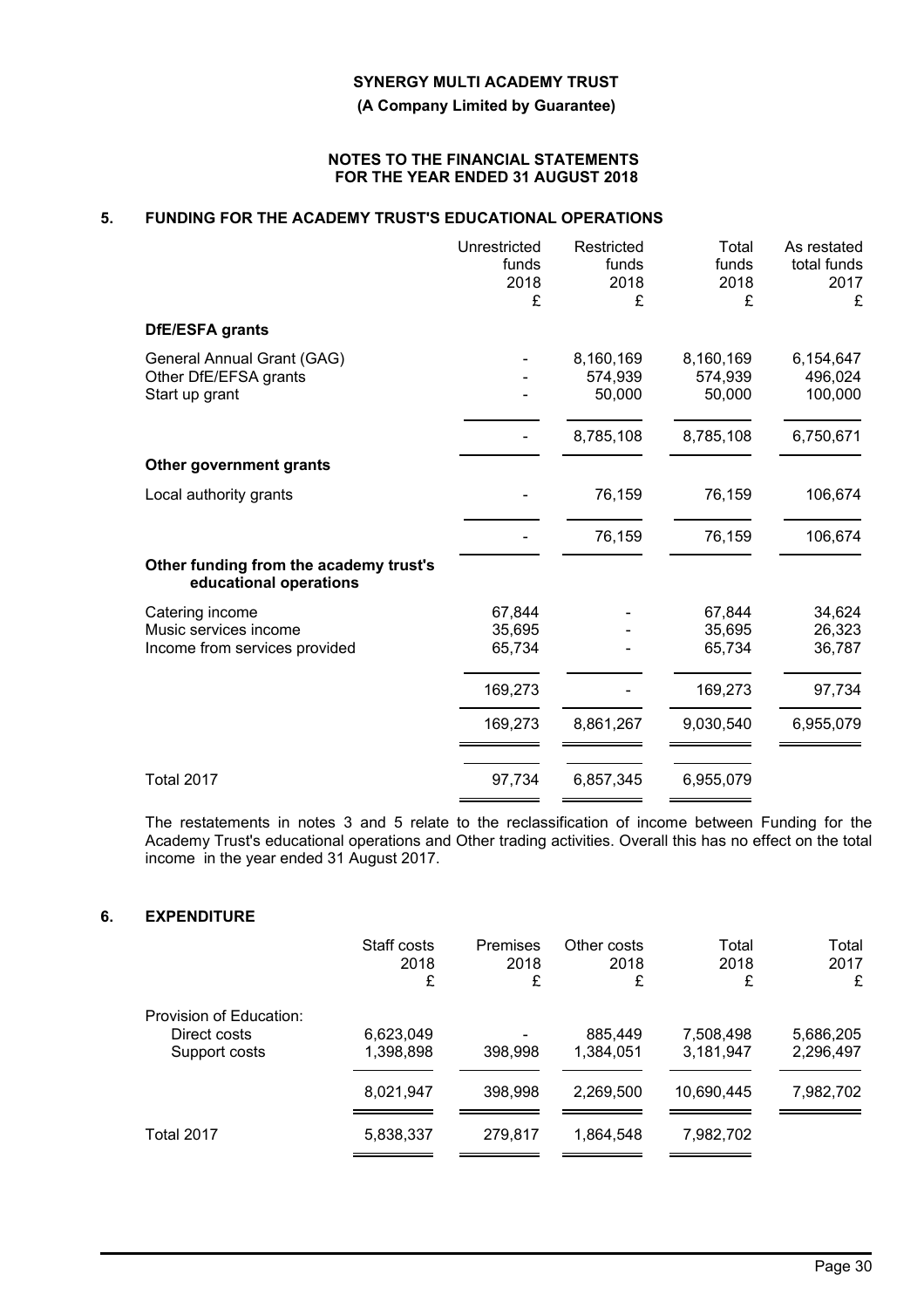**(A Company Limited by Guarantee)**

### **NOTES TO THE FINANCIAL STATEMENTS FOR THE YEAR ENDED 31 AUGUST 2018**

### **7. CHARITABLE ACTIVITIES**

|    |                                                                                                                      | 2018<br>£                                                      | 2017<br>£                                                    |
|----|----------------------------------------------------------------------------------------------------------------------|----------------------------------------------------------------|--------------------------------------------------------------|
|    | Direct costs - educational operations<br>Support costs - educational operations                                      | 7,508,498<br>3,181,947                                         | 5,686,205<br>2,296,497                                       |
|    | Total                                                                                                                | 10,690,445                                                     | 7,982,702                                                    |
|    | <b>Analysis of support costs</b>                                                                                     |                                                                |                                                              |
|    |                                                                                                                      | 2018<br>£                                                      | 2017<br>£                                                    |
|    | Support staff costs<br>Depreciation<br>Technology costs<br>Premises costs<br>Other support costs<br>Governance costs | 1,398,898<br>556,988<br>85,039<br>398,998<br>711,234<br>30,790 | 885,034<br>498,846<br>82,632<br>279,817<br>524,629<br>25,539 |
|    | Total                                                                                                                | 3,181,947                                                      | 2,296,497                                                    |
| 8. | NET INCOME/(EXPENDITURE) INCLUDES:                                                                                   |                                                                |                                                              |
|    | This is stated after charging:                                                                                       |                                                                |                                                              |
|    |                                                                                                                      | 2018<br>£                                                      | 2017<br>£                                                    |
|    | Depreciation of tangible fixed assets:<br>- owned by the charity                                                     | 556,988                                                        | 498,846                                                      |

Auditors' remuneration - audit 16,425<br>Auditors' remuneration - audit 16,425<br>Auditors' remuneration - other services 14,165 13,090 Auditors' remuneration - other services 14,165 13,090<br>Contracting lease rentals 15,090<br>23,674 8,673

Operating lease rentals

 $\overline{\phantom{0}}$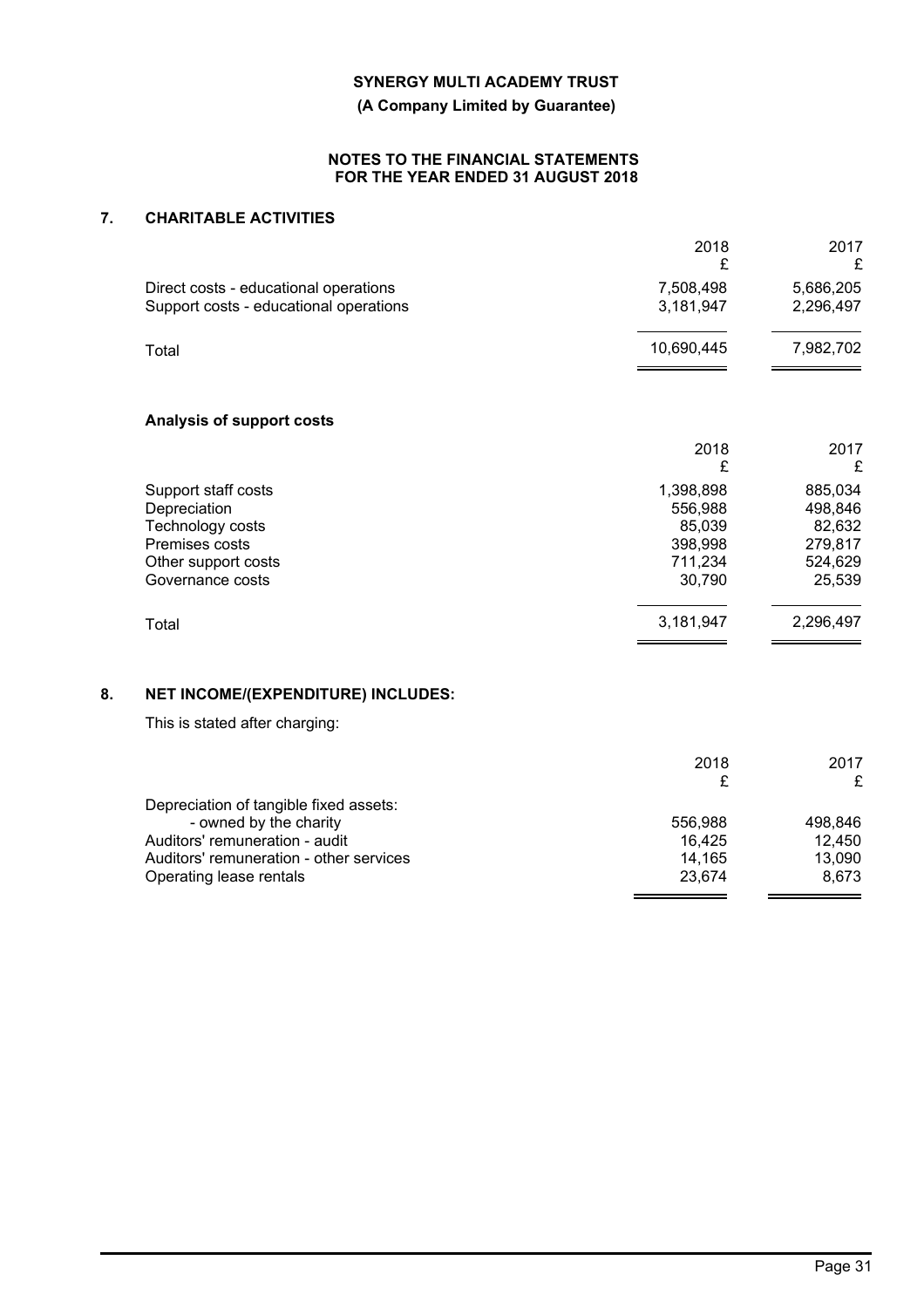**(A Company Limited by Guarantee)**

### **NOTES TO THE FINANCIAL STATEMENTS FOR THE YEAR ENDED 31 AUGUST 2018**

### **9. CENTRAL SERVICES**

The Academy Trust has provided the following central services to its academies during the year:

- Human Resources
- Legal Services
- Financial Services
- Educational Support Services
- IT services

The Academy Trust charges for these services on the following basis:

5% of GAG income

The actual amounts charged during the year were as follows:

|                                  | 2018    | 2017    |
|----------------------------------|---------|---------|
|                                  |         | £       |
| Reepham High School and College  | 234,983 | 223,599 |
| <b>Reepham Primary School</b>    | 38,113  | 39,090  |
| <b>Astley Primary School</b>     | 37.689  | 6.435   |
| <b>Bawdeswell Primary School</b> | 21.628  | 12,281  |
| Foulsham Primary School          | 19.726  | 6,686   |
| <b>Mattishall Primary School</b> | 38,562  | 16.329  |
| <b>Corpusty Primary School</b>   | 13,957  |         |
|                                  | 404.658 | 304,420 |
| Total                            |         |         |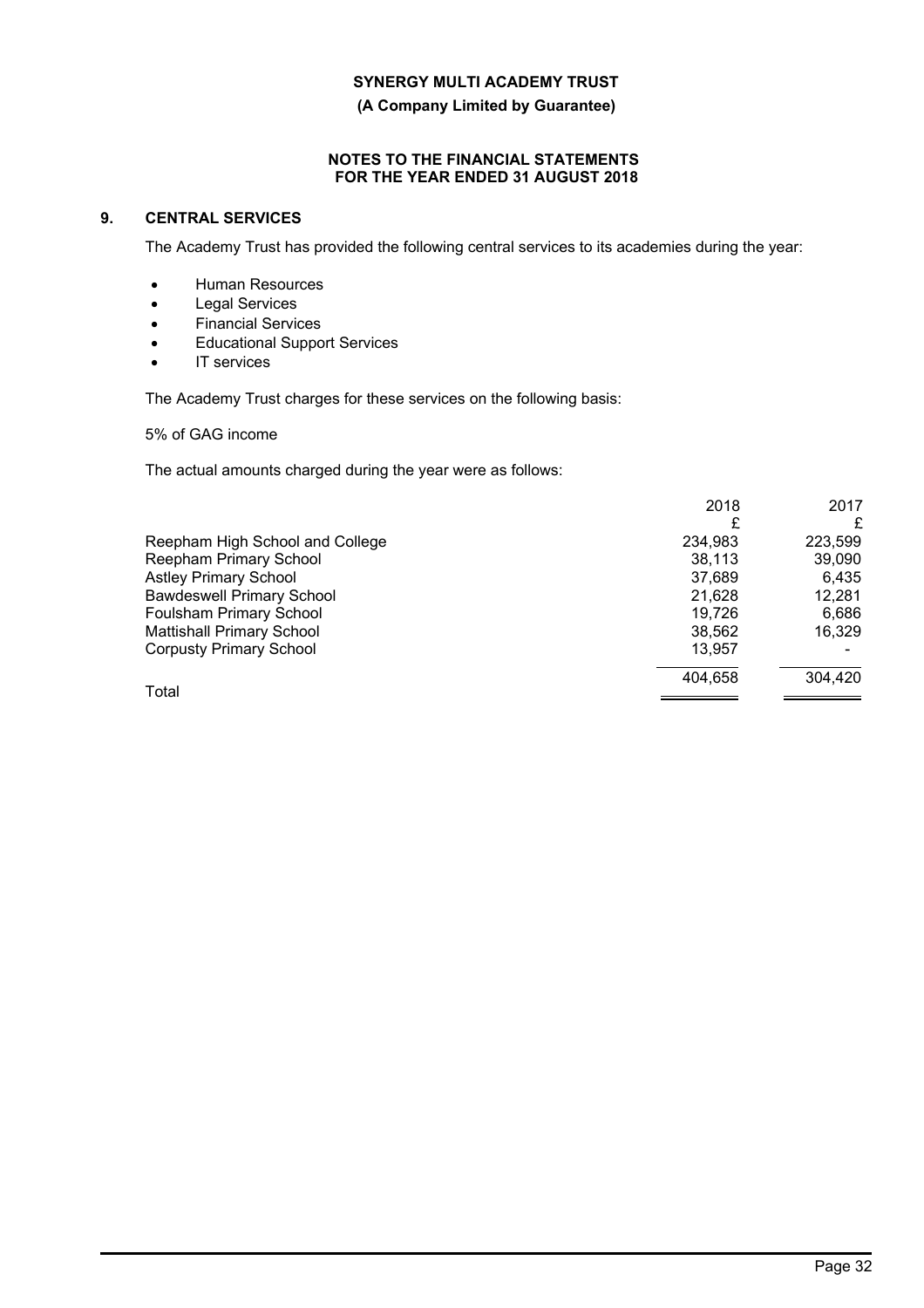**(A Company Limited by Guarantee)**

#### **NOTES TO THE FINANCIAL STATEMENTS FOR THE YEAR ENDED 31 AUGUST 2018**

### **10. STAFF COSTS**

### **a. Staff costs**

Staff costs were as follows:

|                                                                                                   | 2018<br>£                         | 2017<br>£                       |
|---------------------------------------------------------------------------------------------------|-----------------------------------|---------------------------------|
| Wages and salaries<br>Social security costs<br>Operating costs of defined benefit pension schemes | 6,010,821<br>536,879<br>1,385,796 | 4,432,263<br>397,213<br>936,027 |
| Agency staff costs<br>Staff restructuring costs                                                   | 7,933,496<br>47,866<br>40,585     | 5,765,503<br>40,296<br>32,538   |
|                                                                                                   | 8,021,947                         | 5,838,337                       |
| Staff restructuring costs comprise:                                                               |                                   |                                 |
|                                                                                                   | 2018<br>£                         | 2017<br>£                       |
| Redundancy payments<br>Severance payments                                                         | 26,485<br>14,100                  | 5,538<br>27,000                 |
|                                                                                                   | 40,585                            | 32,538                          |

### **b. Non-statutory/non-contractual staff severance payments**

Included in staff restructuring costs is one non-statutory, non-contractual amount totalling £14,100 (2017: £27,000) paid on 19 September 2018.

### **c. Staff numbers**

The average number of persons employed by the Academy Trust during the year was as follows:

|                            |      | As restated |
|----------------------------|------|-------------|
|                            | 2018 | 2017        |
|                            | No.  | No.         |
| Teachers                   | 121  | 88          |
| Administration and support | 149  | 110         |
| Management                 | 8    | 12          |
|                            | 278  | 210         |
|                            |      |             |

The restatement is because the comparative average employee headcount disclosure did not annualise the employee headcounts of new joiners in the 2017 period.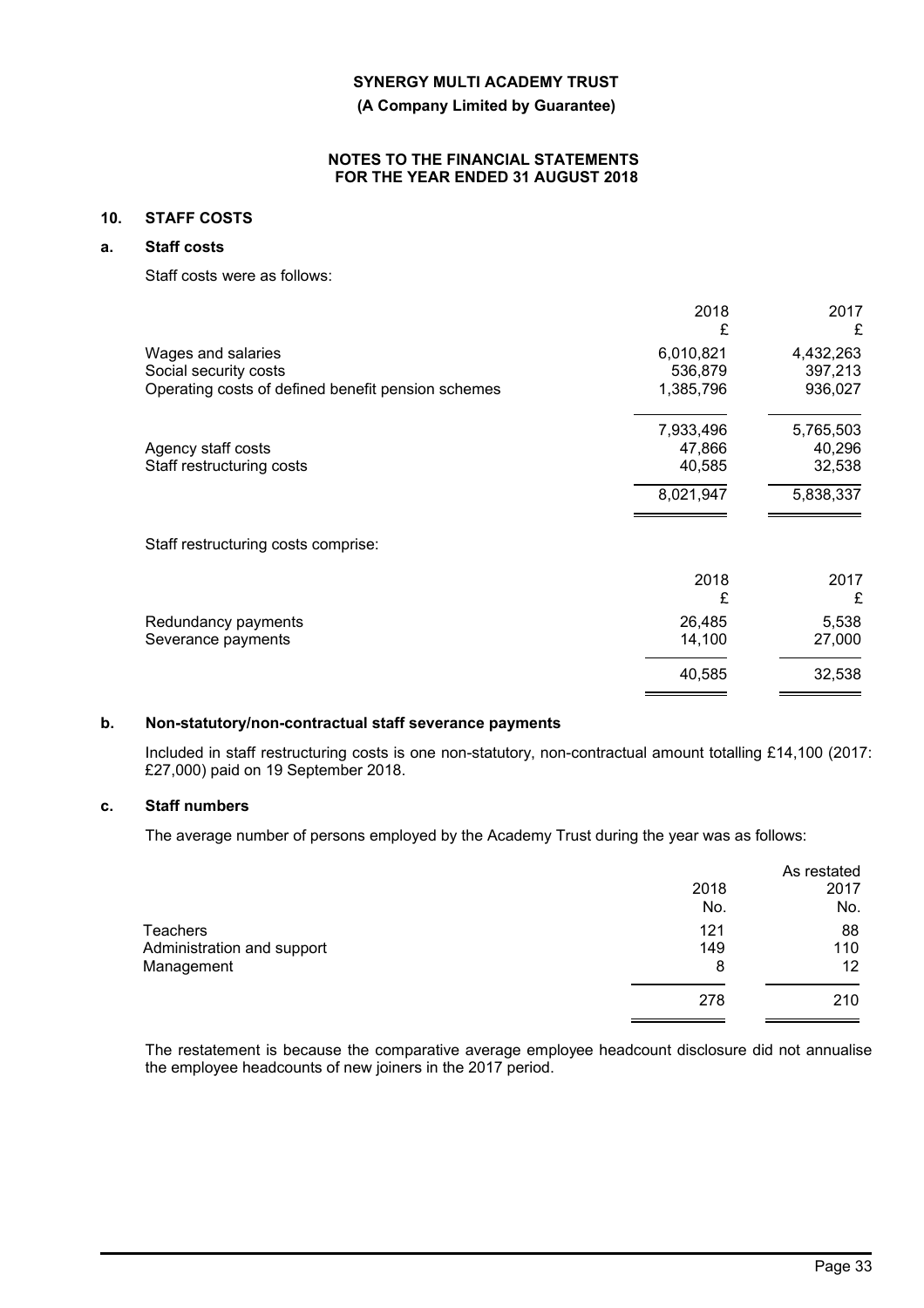**(A Company Limited by Guarantee)**

#### **NOTES TO THE FINANCIAL STATEMENTS FOR THE YEAR ENDED 31 AUGUST 2018**

### **10. STAFF COSTS (continued)**

Average headcount expressed as a full time equivalent:

|                | 2018 | 2017 |
|----------------|------|------|
| Teachers       | 107  | 79   |
| Administration | 90   | 67   |
| Management     | 8    | 8    |
|                | 205  | 154  |

#### **d. Higher paid staff**

The number of employees whose employee benefits (excluding employer pension costs) exceeded £60,000 was:

|                                | 2018 | 2017 |
|--------------------------------|------|------|
|                                | No.  | No.  |
| In the band £60,001 - £70,000  |      |      |
| In the band £70,001 - £80,000  |      |      |
| In the band £90,001 - £100,000 |      |      |

### **e. Key management personnel**

The key management personnel of the academy trust comprise the trustees and the senior management team. The total amount of employee benefits (including employer pension contributions and employer national insurance contributions) received by key management personnel for their services to the academy trust was £549,404 (2017: £343,516).

Included in the above are employer national insurance contributions of £50,859 (2017: £31,207).

Included in the above are employer pension contributions of £64,099 (2017: £45,470).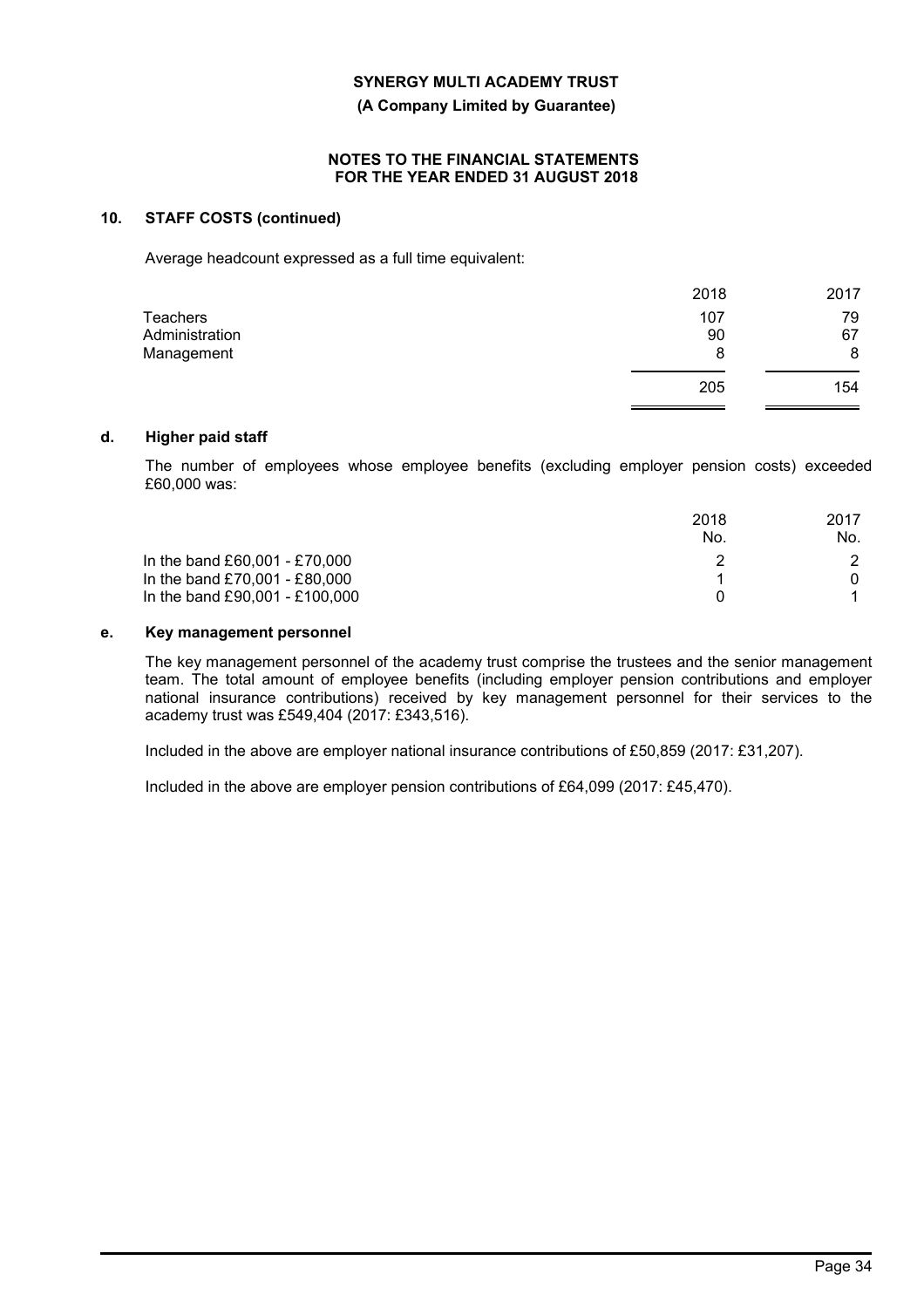**(A Company Limited by Guarantee)**

### **NOTES TO THE FINANCIAL STATEMENTS FOR THE YEAR ENDED 31 AUGUST 2018**

### **11. TRUSTEES' REMUNERATION AND EXPENSES**

One or more Trustees has been paid remuneration or has received other benefits from an employment with the Academy Trust. The Chief Executive Officer and other staff Trustees only receive remuneration in respect of services they provide undertaking the roles of Chief Executive Officer and other staff members under their contracts of employment, and not in respect of their role as Trustees. The value of Trustees' remuneration and other benefits was as follows:

|                                      |                            | 2018          | 2017           |
|--------------------------------------|----------------------------|---------------|----------------|
|                                      |                            |               |                |
| Mark Farrar, Chief Executive Officer | Remuneration               | 50.000-55.000 | 95.000-100.000 |
|                                      | Pension contributions paid | Nil           | 15,000-20,000  |

During the year ended 31 August 2018, expenses totalling £910 (2017 - £254) were reimbursed to 2 Trustees (2017 - 1).

### **12. TRUSTEES' AND OFFICERS' INSURANCE**

The academy trust has opted into the Department for Education's risk protection arrangement (RPA), an alternative to insurance where UK government funds cover losses that arise. This scheme protects trustees and officers from claims arising from negligent acts, errors or omissions occurring whilst on academy business, and provides cover up to £10,000,000. It is not possible to quantify the Trustees and officers indemnity element from the overall cost of the RPA scheme.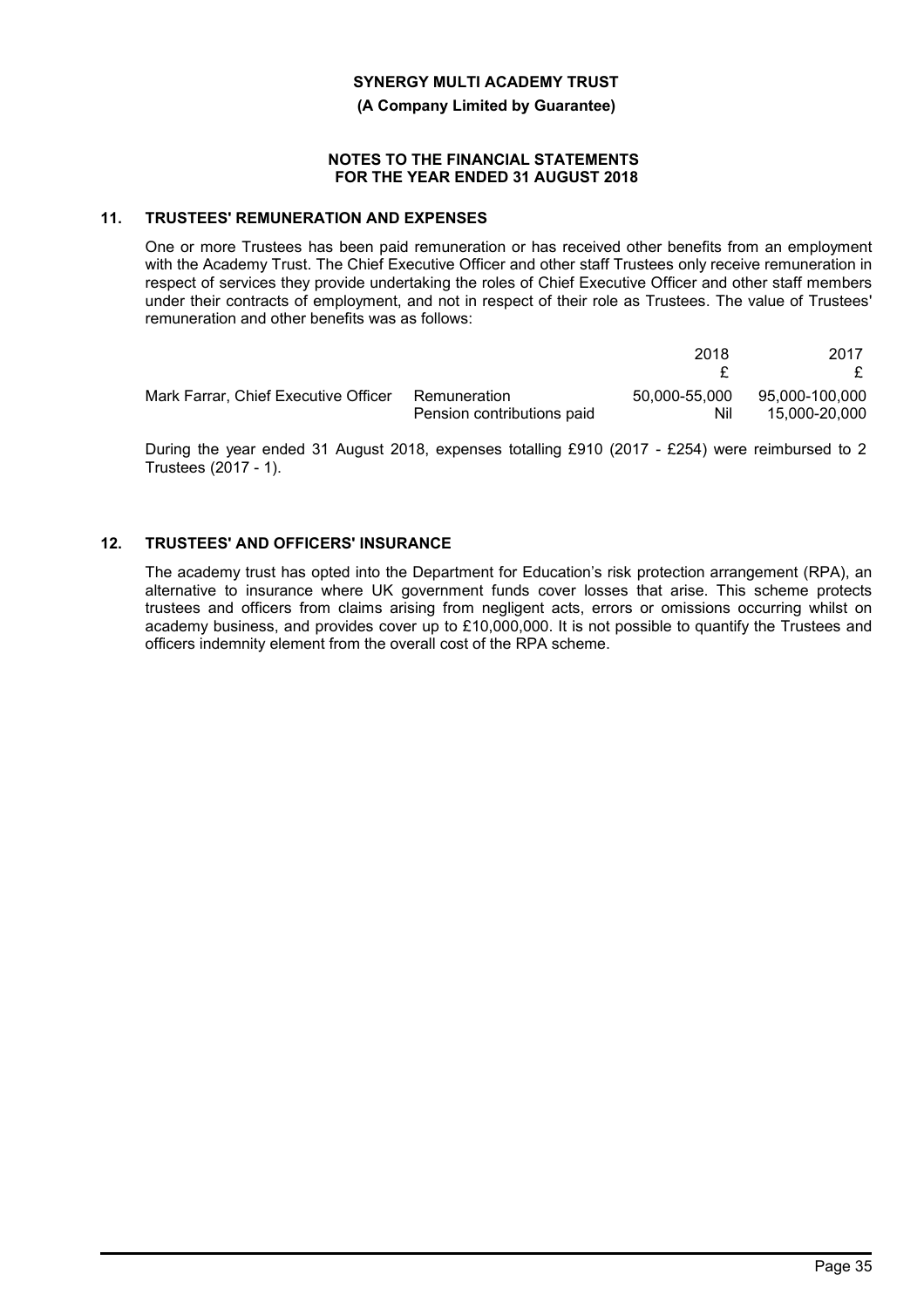**(A Company Limited by Guarantee)**

#### **NOTES TO THE FINANCIAL STATEMENTS FOR THE YEAR ENDED 31 AUGUST 2018**

### **13. TANGIBLE FIXED ASSETS**

| £ | Motor<br>Computer<br>equipment<br>£                                                                            | Total<br>£                                                                       |
|---|----------------------------------------------------------------------------------------------------------------|----------------------------------------------------------------------------------|
|   |                                                                                                                |                                                                                  |
|   | 284,026<br>86,643<br>19,750                                                                                    | 24,859,108<br>102,990<br>399,750                                                 |
|   | 390,419                                                                                                        | 25,361,848                                                                       |
|   |                                                                                                                |                                                                                  |
|   | 232,346<br>65,963                                                                                              | 2,141,440<br>556,988                                                             |
|   | 298,309                                                                                                        | 2,698,428                                                                        |
|   |                                                                                                                |                                                                                  |
|   | 92,110                                                                                                         | 22,663,420                                                                       |
|   | 51,680                                                                                                         | 22,717,668                                                                       |
|   | Furniture and<br>fixtures<br>451,641<br>16,347<br>467,988<br>322,685<br>50,725<br>373,410<br>94,578<br>128,956 | vehicles<br>£<br>92,239<br>92,239<br>84,847<br>2,260<br>87,107<br>5,132<br>7,392 |

The trust's transactions relating to land and buildings in the year included:

The taking up of a long leasehold propery including land, on the transfer of Local Authority land and buildings on the conversion of a new academy school who joined the trust on 1 January 2018, over a term of 125 years. The land and buildings were valued on transfer to the trust by an independent valuation. The value of the land on conversion was £25,050.

### **14. DEBTORS**

|                                | 2018<br>£ | 2017<br>£ |
|--------------------------------|-----------|-----------|
| Trade debtors                  | 20,131    | 11,859    |
| VAT recoverable                | 296,732   | 222,392   |
| Other debtors                  | 45,578    | 145,381   |
| Prepayments and accrued income | 156,862   | 135,282   |
|                                |           |           |
|                                | 519,303   | 514,914   |
|                                |           |           |

### **15. CREDITORS: Amounts falling due within one year**

|                                    | 2018<br>£ | 2017<br>£ |
|------------------------------------|-----------|-----------|
| Trade creditors                    | 283,981   | 245,983   |
| Other taxation and social security | 139,741   | 123,355   |
| Other creditors                    | 24,109    | 136,144   |
| Accruals and deferred income       | 256,662   | 244,904   |
|                                    | 704,493   | 750,386   |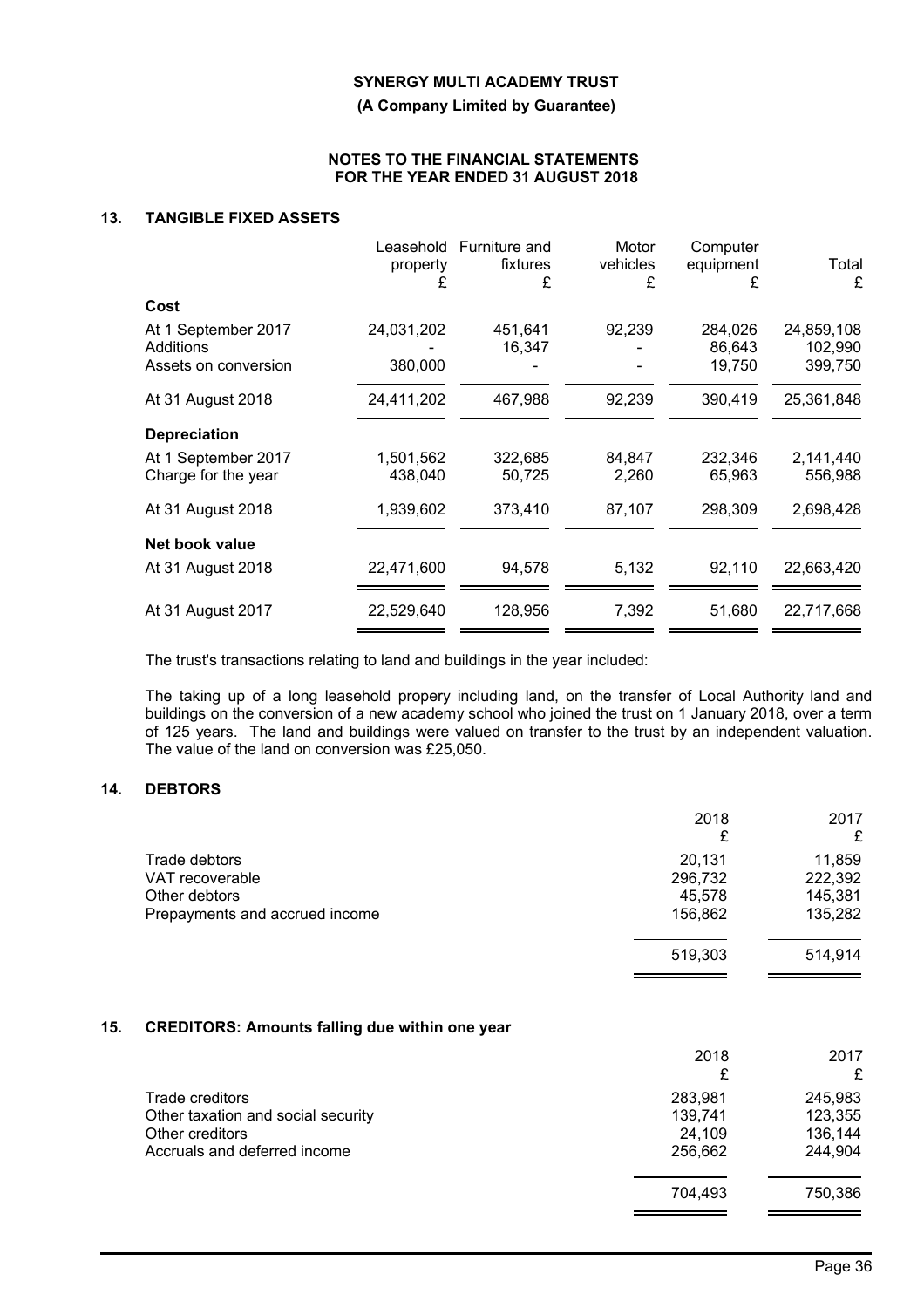**(A Company Limited by Guarantee)**

#### **NOTES TO THE FINANCIAL STATEMENTS FOR THE YEAR ENDED 31 AUGUST 2018**

### **15. CREDITORS: Amounts falling due within one year (continued)**

|                                      | 2018<br>£  | 2017<br>£ |
|--------------------------------------|------------|-----------|
| Deferred income                      |            |           |
| Deferred income at 1 September 2017  | 174.292    | 45.864    |
| Resources deferred during the year   | 125,371    | 174,292   |
| Amounts released from previous years | (174, 292) | (45, 864) |
| Deferred income at 31 August 2018    | 125.371    | 174,292   |

At the balance sheet date the academy trust was holding funds received in advance for future educational trips, universal free school meal income and year 7 catch-up grant income.

### **16. FINANCIAL INSTRUMENTS**

|                                                  | 2018      | 2017      |
|--------------------------------------------------|-----------|-----------|
| Financial assets measured at amortised cost      | 1.298.465 | 1.554.047 |
| Financial liabilities measured at amortised cost | 439.381   | 452.739   |

Financial assets measured at amortised cost comprise trade debtors, bank balances and accrued income.

Financial liabilities measured at amortised cost comprise trade creditors, pension creditor and accruals.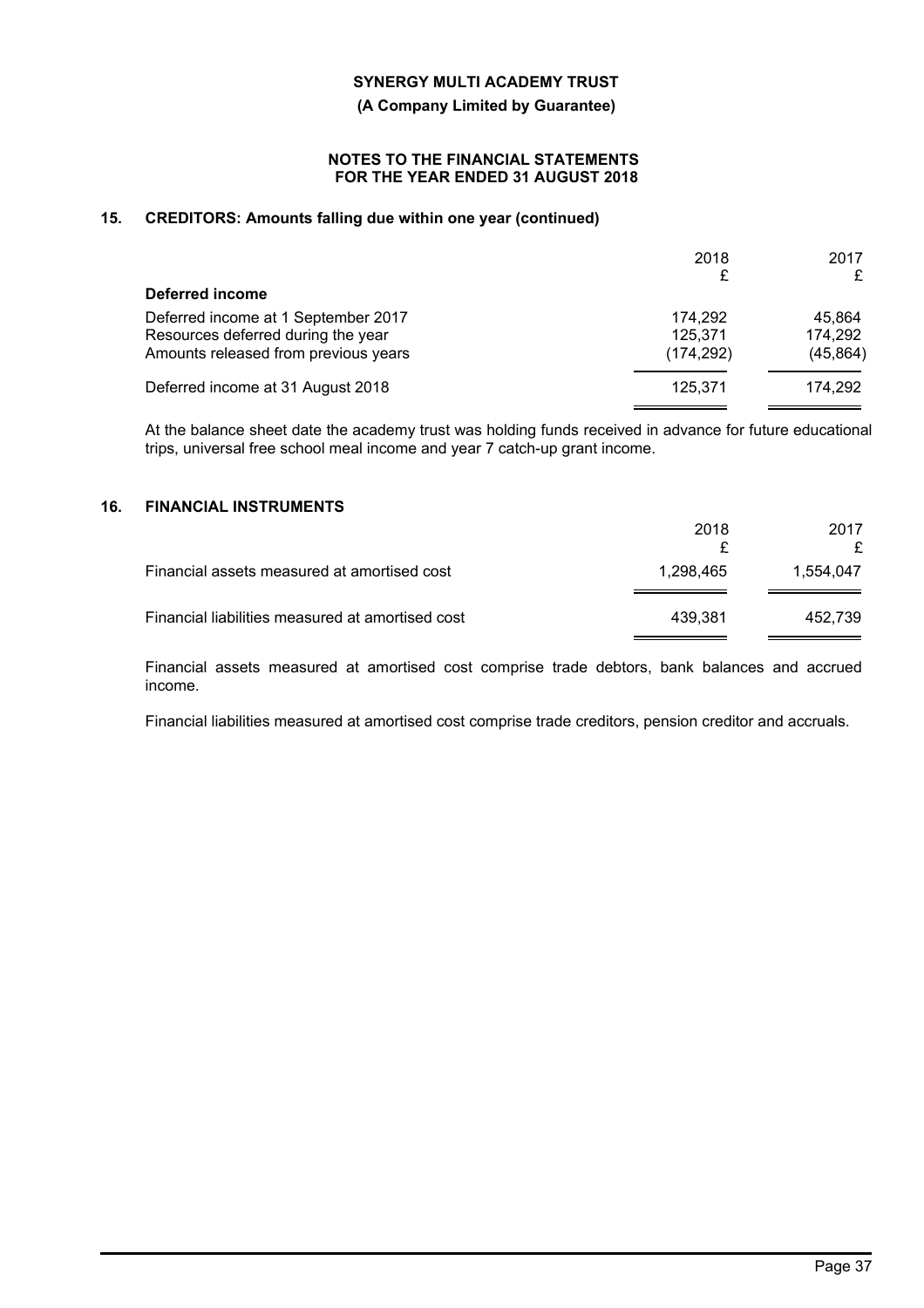**(A Company Limited by Guarantee)**

#### **NOTES TO THE FINANCIAL STATEMENTS FOR THE YEAR ENDED 31 AUGUST 2018**

### **17. STATEMENT OF FUNDS**

|                                                                                                                                                              | <b>Brought</b><br>forward<br>£                                                    | Income<br>£                                                                  | Resources<br>expended<br>£                                                                      | <b>Transfers</b><br>in/out<br>£  | Gains/<br>(losses)<br>£ | Balance at<br>31 August<br>2018<br>£                                   |
|--------------------------------------------------------------------------------------------------------------------------------------------------------------|-----------------------------------------------------------------------------------|------------------------------------------------------------------------------|-------------------------------------------------------------------------------------------------|----------------------------------|-------------------------|------------------------------------------------------------------------|
| <b>Unrestricted funds</b><br>Unrestricted fund                                                                                                               | 434,309                                                                           | 333,510                                                                      | (251, 797)                                                                                      | (18, 910)                        |                         | 497,112                                                                |
| <b>Restricted funds</b>                                                                                                                                      |                                                                                   |                                                                              |                                                                                                 |                                  |                         |                                                                        |
| <b>General Annual Grant</b><br>(GAG)<br><b>Educational visits</b><br>Other DfE/ESFA grants<br>Other government grants<br>Other restricted<br>Pension reserve | 314,901<br>124,070<br>176,967<br>18,780<br>21,932<br>(2, 219, 000)<br>(1,562,350) | 8,160,169<br>376,614<br>624,939<br>76,159<br>13,839<br>(75,000)<br>9,176,720 | (8, 253, 043)<br>(356, 852)<br>(735, 055)<br>(94, 939)<br>(25, 771)<br>(416,000)<br>(9,881,660) | (53, 180)<br>21,288<br>(31, 892) | 572,000<br>572,000      | 168,847<br>165,120<br>66,851<br>10,000<br>(2, 138, 000)<br>(1,727,182) |
| <b>Restricted fixed asset funds</b>                                                                                                                          |                                                                                   |                                                                              |                                                                                                 |                                  |                         |                                                                        |
| Restricted fixed asset<br>fund<br>Devolved Formula Capital                                                                                                   | 22,651,678                                                                        | 399,750                                                                      | (556, 988)                                                                                      | 52,188                           |                         | 22,546,628                                                             |
| (DFC)<br>Capital expenditure from                                                                                                                            |                                                                                   | 62,326                                                                       |                                                                                                 | (52, 188)                        |                         | 10,138                                                                 |
| GAG                                                                                                                                                          | 65,990                                                                            |                                                                              |                                                                                                 | 50,802                           |                         | 116,792                                                                |
|                                                                                                                                                              | 22,717,668                                                                        | 462,076                                                                      | (556, 988)                                                                                      | 50,802                           |                         | 22,673,558                                                             |
| Total restricted funds                                                                                                                                       | 21, 155, 318                                                                      | 9,638,796                                                                    | (10, 438, 648)                                                                                  | 18,910                           | 572,000                 | 20,946,376                                                             |
| Total of funds                                                                                                                                               | 21,589,627                                                                        | 9,972,306                                                                    | (10,690,445)                                                                                    |                                  | 572,000                 | 21,443,488                                                             |

The specific purposes for which the funds are to be applied are as follows:

### **General Annual Grant (GAG)**

This represents funding from the ESFA to cover the costs of recurrent expenditure.

The transfer from GAG relates to the contribution from GAG funding towards capital assets during the year.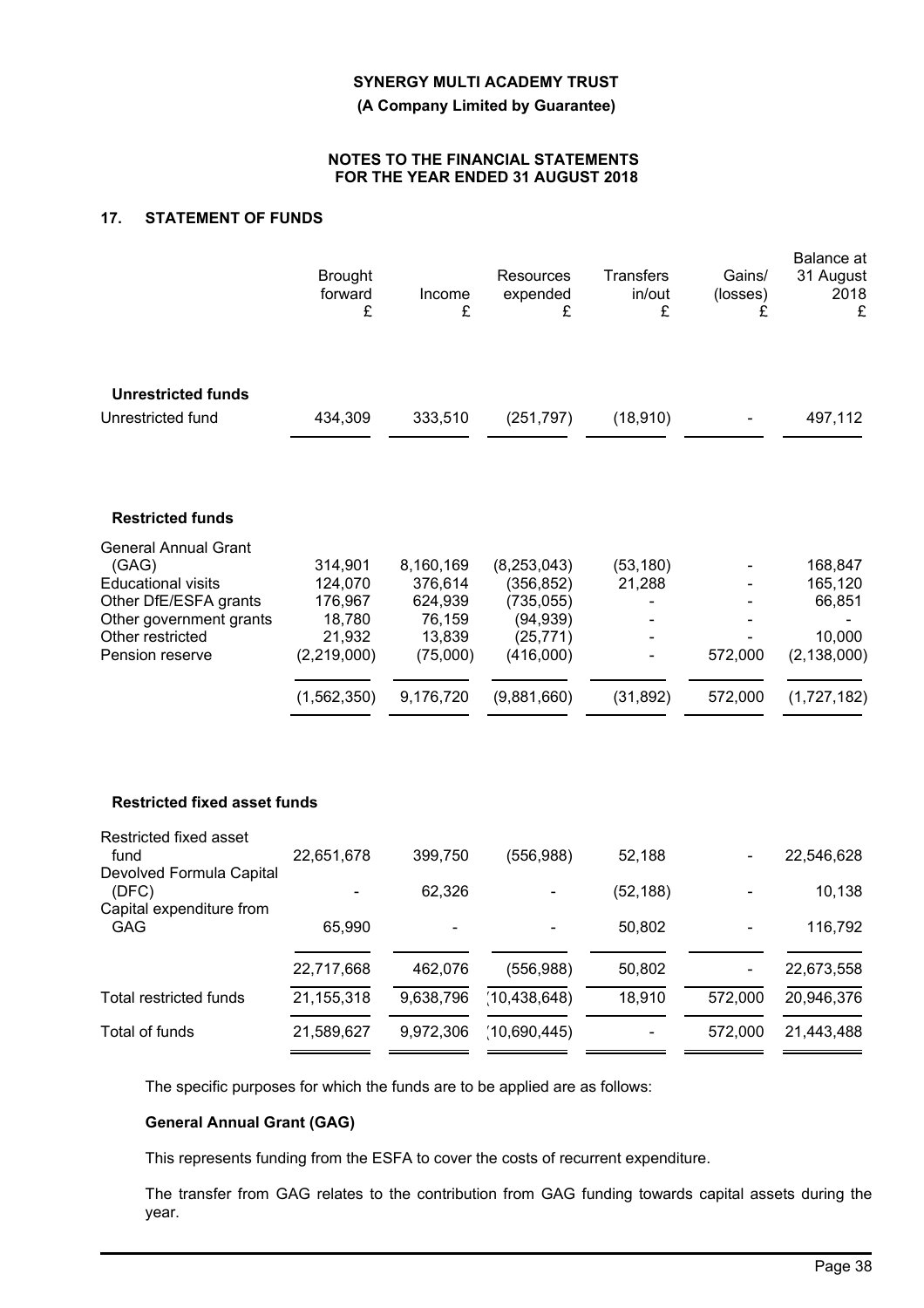**(A Company Limited by Guarantee)**

### **NOTES TO THE FINANCIAL STATEMENTS FOR THE YEAR ENDED 31 AUGUST 2018**

### **17. STATEMENT OF FUNDS (continued)**

Under the funding agreement with the Secretary of State, the academy was not subject to a limit on the amount of GAG that it could carry forward at 31 August 2018.

### **Other DfE/ESFA grants**

This funding includes amounts to be used to raise achievement and improve outcomes for pupils from low-income families who are eligible for free school meals, looked after children and those from families with parents in the Armed Forces.

This funding also includes PE & Sports Grants and Start-up Grants received from the DfE.

#### **Other government grants**

This represents other funding from the government towards the provision of education.

### **Educational Visits**

This represents contributions made by parents to the running of educational visits for the pupils of the Academy and the associated costs of running the trips.

### **Other Restricted**

This represents funding received in the form of donations for a specific purpose.

#### **Pension reserve**

This fund represents the Trust's share of the deficit on the Local Government Pension Scheme (LGPS) transferred to the academy on conversion from a state controlled school. The restricted pension fund is materially in deficit and plans to eliminate the liability on the defined benefit pension scheme are set out in note 20 based on the period end valuation.

#### **Unrestricted funds**

This represents income in the period over which there are no spending restrictions.

#### **Restricted fixed asset fund**

Restricted fixed asset funds are resources which are to be applied to specific capital purposes imposed by the DfE where the asset acquired or created is held for a purpose.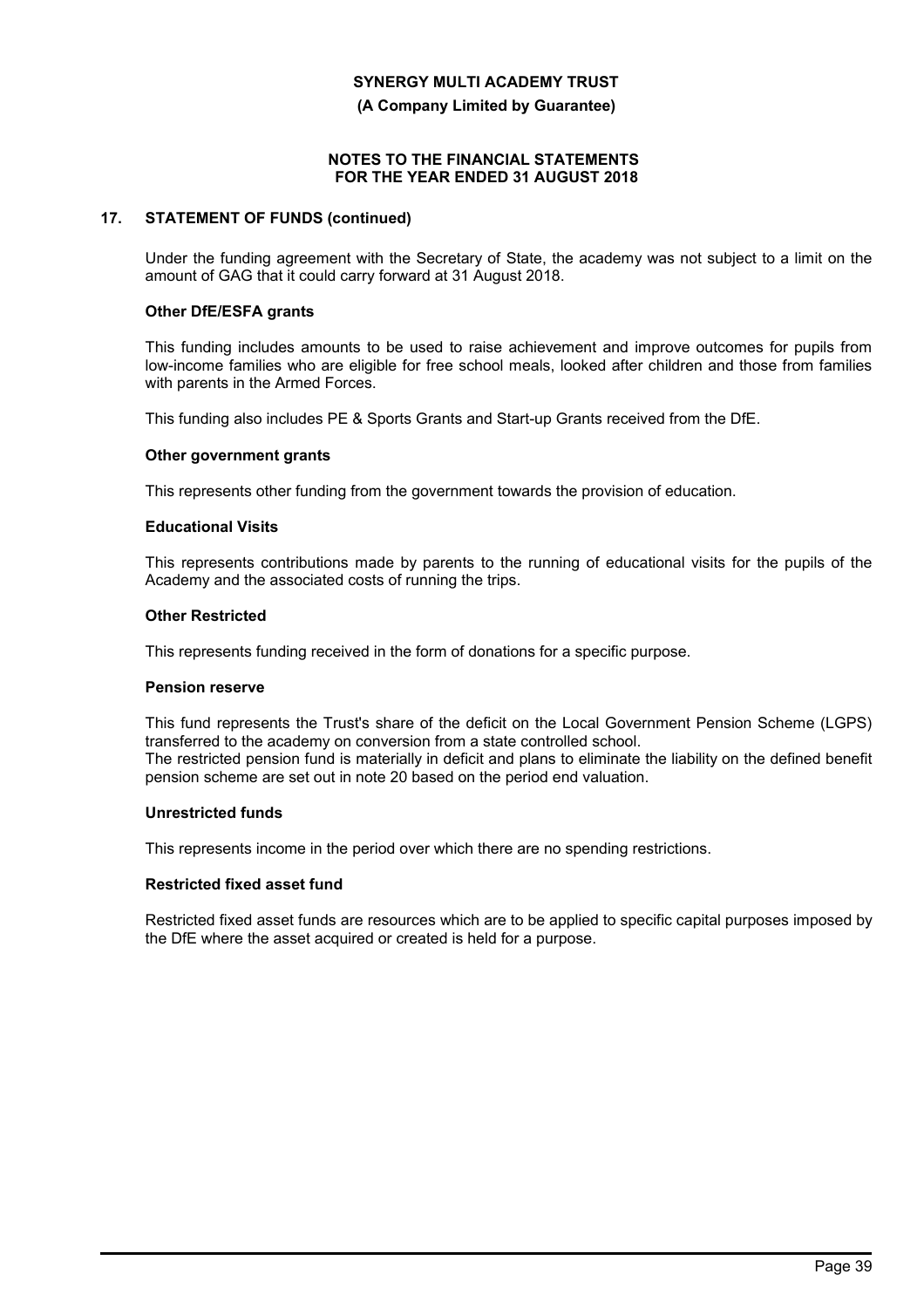#### **(A Company Limited by Guarantee)**

#### **NOTES TO THE FINANCIAL STATEMENTS FOR THE YEAR ENDED 31 AUGUST 2018**

### **17. STATEMENT OF FUNDS (continued)**

### **ANALYSIS OF ACADEMIES BY FUND BALANCE**

Fund balances at 31 August 2018 were allocated as follows:

|                                                   | Total         | Total       |
|---------------------------------------------------|---------------|-------------|
|                                                   | 2018          | 2017        |
|                                                   | £             | £           |
| Synergy Multi Academy Trust                       | 31,444        | 73,259      |
| <b>Astley Primary School</b>                      | (30,992)      | 66,901      |
| <b>Bawdeswell Primary School</b>                  | (52, 988)     | (5,538)     |
| <b>Corpusty Primary School</b>                    | 103,686       |             |
| <b>Foulsham Primary School</b>                    | 125,903       | 85,938      |
| <b>Mattishall Primary School</b>                  | 36,959        | 64,769      |
| Reepham High School and College                   | 606,554       | 673,731     |
| Reepham Primary School                            | 87,364        | 131,899     |
| Total before fixed asset fund and pension reserve | 907,930       | 1,090,959   |
| Restricted fixed asset fund                       | 22,673,558    | 22.717.668  |
| Pension reserve                                   | (2, 138, 000) | (2,219,000) |
| Total                                             | 21,443,488    | 21,589,627  |
|                                                   |               |             |

The following academies are carrying net deficits on their portion of the funds as follows:

| Name of academy                  | Amount of deficit |
|----------------------------------|-------------------|
| <b>Astley Primary School</b>     | (30,992)          |
| <b>Bawdeswell Primary School</b> | (52,988)          |

The Astley Primary School deficit has largely arisen from a significant amount of anticipated growth development income failing to materialise.

The Bawdeswell Primary School deficit is largely a result of the school having pupils with significant needs, coupled a number of changes of Head over recent years, causing instability, and a declining pupil roll. The 2017-18 deficit also includes the cost of redundancy.

The Academy Trust is taking the following action to return the academies to surplus:

Whilst some staffing decisions have been made and implemented, there is going to be a need to continue to review and factor in some recently announced senior staff changes.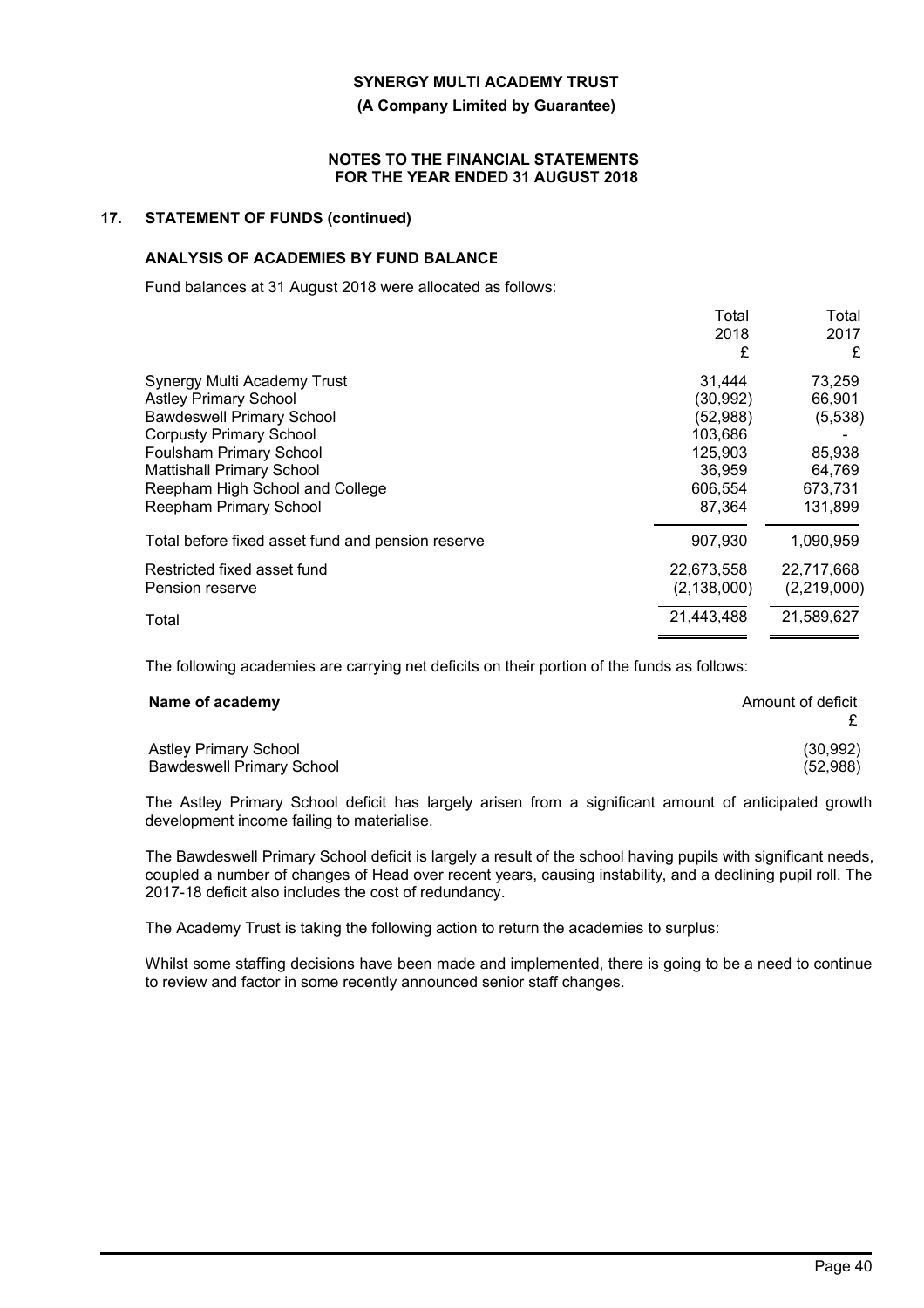**(A Company Limited by Guarantee)**

### **NOTES TO THE FINANCIAL STATEMENTS FOR THE YEAR ENDED 31 AUGUST 2018**

### **17. STATEMENT OF FUNDS (continued)**

### **ANALYSIS OF ACADEMIES BY COST**

Expenditure incurred by each academy during the year was as follows:

|                                   | Teaching<br>and<br>educational<br>support staff<br>costs<br>£ | Other<br>support staff<br>costs<br>£ | Educational<br>supplies<br>£ | Other costs<br>excluding<br>depreciation<br>£ | Total<br>2018<br>£ | Total<br>2017<br>£ |
|-----------------------------------|---------------------------------------------------------------|--------------------------------------|------------------------------|-----------------------------------------------|--------------------|--------------------|
| Synergy Multi                     |                                                               |                                      |                              |                                               |                    |                    |
| <b>Academy Trust</b>              | 185,071                                                       | 180,292                              | 584                          | 101,795                                       | 467,742            | 331,673            |
| <b>Astley Primary</b>             |                                                               |                                      |                              |                                               |                    |                    |
| School                            | 678,444                                                       | 85,876                               | 53,788                       | 153,253                                       | 971,361            | 163,042            |
| <b>Bawdeswell</b>                 |                                                               |                                      |                              |                                               |                    |                    |
| <b>Primary School</b>             | 372,111                                                       | 53,217                               | 40,037                       | 78,449                                        | 543,814            | 359,260            |
| <b>Corpusty Primary</b><br>School | 187,127                                                       | 27,928                               | 14,331                       | 58,398                                        | 287,784            |                    |
| <b>Foulsham Primary</b>           |                                                               |                                      |                              |                                               |                    |                    |
| School                            | 279,826                                                       | 41,208                               | 26,421                       | 67,959                                        | 415,414            | 157,888            |
| <b>Mattishall Primary</b>         |                                                               |                                      |                              |                                               |                    |                    |
| School                            | 613,010                                                       | 74,969                               | 75,696                       | 144,812                                       | 908,487            | 396,092            |
| Reepham High                      |                                                               |                                      |                              |                                               |                    |                    |
| School and                        |                                                               |                                      |                              |                                               |                    |                    |
| College                           | 3,683,878                                                     | 507,934                              | 578,210                      | 430,491                                       | 5,200,513          | 4,950,453          |
| Reepham Primary<br>School         | 623,582                                                       | 72,474                               | 96,382                       | 129,904                                       | 922,342            | 886,448            |
|                                   |                                                               |                                      |                              |                                               |                    |                    |
|                                   | 6,623,049                                                     | 1,043,898                            | 885,449                      | 1,165,061                                     | 9,717,457          | 7,244,856          |
|                                   |                                                               |                                      |                              |                                               |                    |                    |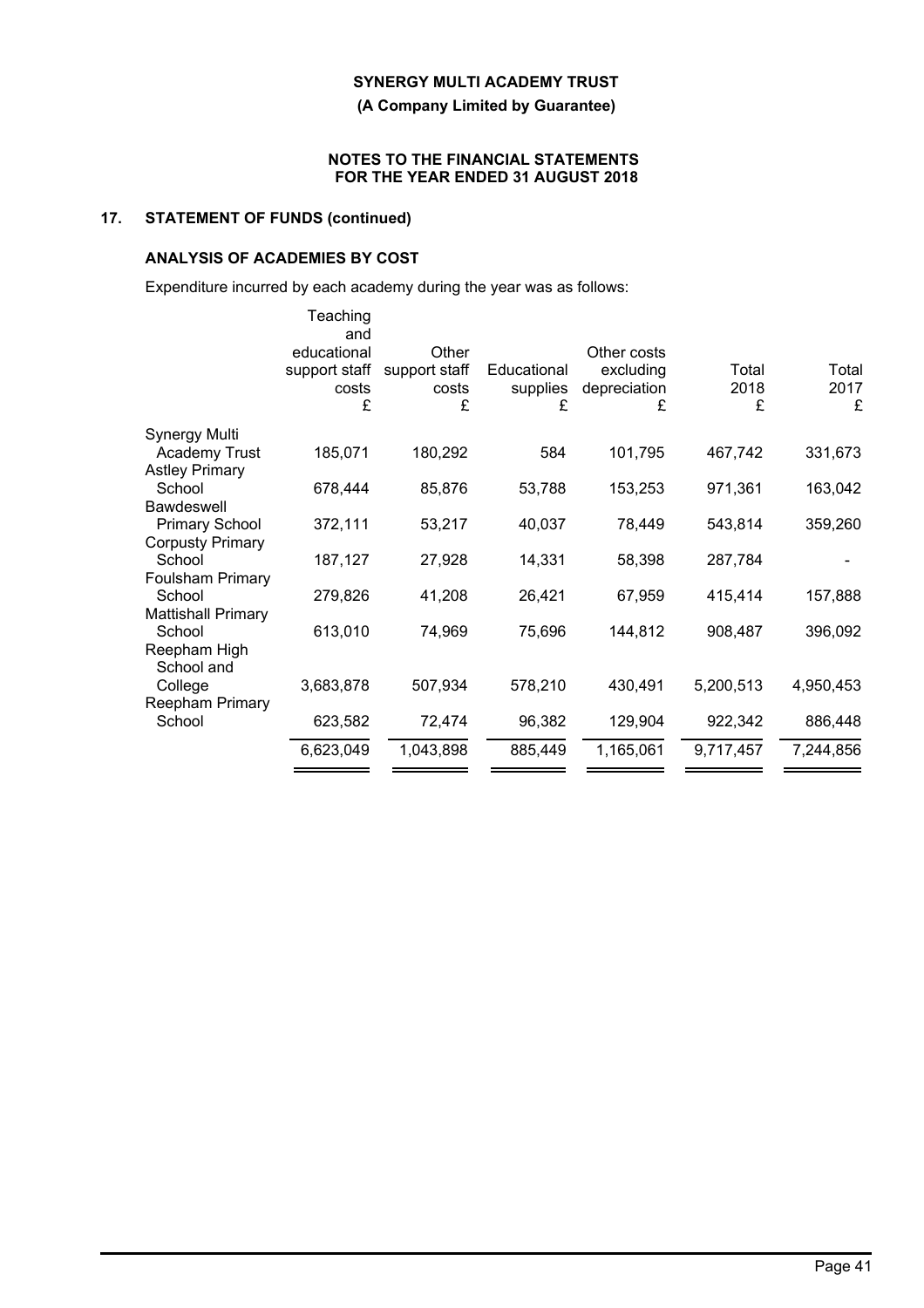**(A Company Limited by Guarantee)**

### **NOTES TO THE FINANCIAL STATEMENTS FOR THE YEAR ENDED 31 AUGUST 2018**

### **17. STATEMENT OF FUNDS (continued)**

### **STATEMENT OF FUNDS - PRIOR YEAR**

|                   | Balance at<br>1 September<br>2016 | Income  | Resources<br>expended | Transfers<br>in/out | Gains/<br>(losses) | Balance at<br>31 August<br>2017<br>£ |
|-------------------|-----------------------------------|---------|-----------------------|---------------------|--------------------|--------------------------------------|
| Unrestricted fund | 299.574                           | 184.355 | (49.620)              | ۰.                  | ٠                  | 434,309                              |

### **Restricted funds**

| 390,620       | 6,154,647 | (6,218,482) | (11, 884)                |                | 314,901     |
|---------------|-----------|-------------|--------------------------|----------------|-------------|
| 105,638       | 265,398   | (246, 966)  | ۰                        |                | 124,070     |
| 76,637        | 483,609   | (383, 279)  | ۰                        | ٠              | 176,967     |
| 8,028         | 219,089   | (208, 337)  | $\blacksquare$           | $\blacksquare$ | 18,780      |
| 10.000        | 150.104   | (138, 172)  | $\overline{\phantom{0}}$ | $\blacksquare$ | 21,932      |
| (1,700,000)   | (955,000) | (239,000)   | $\blacksquare$           | 675,000        | (2,219,000) |
| (1, 109, 077) | 6,317,847 | (7,434,236) | (11, 884)                | 675,000        | (1,562,350) |
|               |           |             |                          |                |             |

### **Restricted fixed asset funds**

| Restricted fixed asset<br>fund         | 17,853,364 | 5,241,319  | (498, 846)     | 55,841    | $\blacksquare$ | 22,651,678 |
|----------------------------------------|------------|------------|----------------|-----------|----------------|------------|
| Devolved Formula Capital<br>(DFC)      |            | 43,957     | $\blacksquare$ | (43, 957) | $\blacksquare$ |            |
| Capital expenditure from<br><b>GAG</b> | 65,990     |            |                |           |                | 65,990     |
|                                        | 17,919,354 | 5,285,276  | (498, 846)     | 11,884    | ۰              | 22,717,668 |
| Total restricted funds                 | 16,810,277 | 11,603,123 | (7,933,082)    |           | 675,000        | 21,155,318 |
| Total of funds                         | 17,109,851 | 11,787,478 | (7,982,702)    |           | 675,000        | 21,589,627 |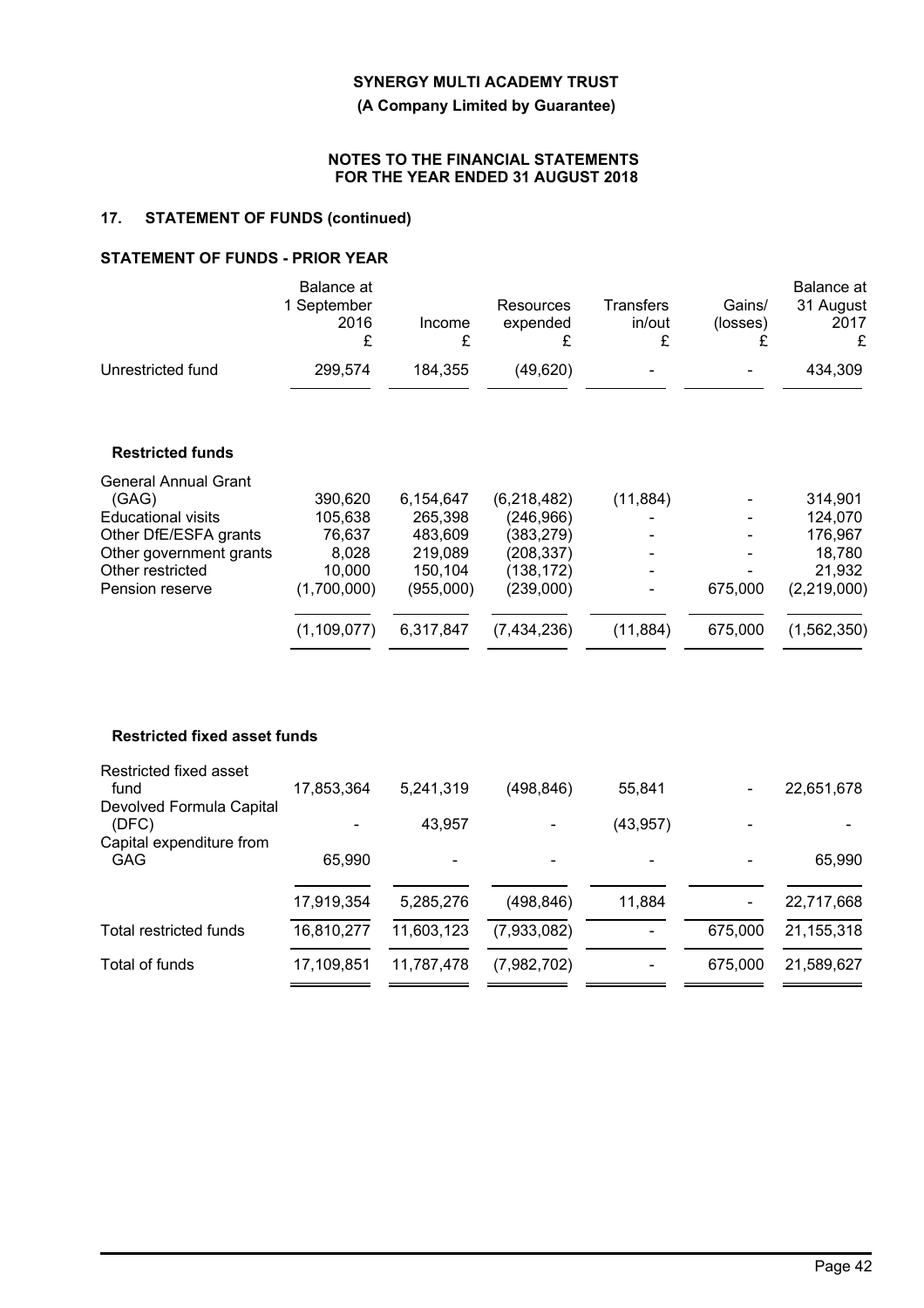### **(A Company Limited by Guarantee)**

#### **NOTES TO THE FINANCIAL STATEMENTS FOR THE YEAR ENDED 31 AUGUST 2018**

### **18. ANALYSIS OF NET ASSETS BETWEEN FUNDS**

|                                                                                                                           | Unrestricted<br>funds<br>2018<br>£ | Restricted<br>funds<br>2018<br>£      | Restricted<br>fixed asset<br>funds<br>2018<br>£ | Total<br>funds<br>2018<br>£                           |
|---------------------------------------------------------------------------------------------------------------------------|------------------------------------|---------------------------------------|-------------------------------------------------|-------------------------------------------------------|
| Tangible fixed assets<br><b>Current assets</b><br>Creditors due within one year<br>Provisions for liabilities and charges | 624,692<br>(127, 580)              | 987,731<br>(576,913)<br>(2, 138, 000) | 22,663,420<br>10.138                            | 22,663,420<br>1,622,561<br>(704,493)<br>(2, 138, 000) |
|                                                                                                                           | 497,112                            | (1,727,182)                           | 22,673,558                                      | 21,443,488                                            |

### **ANALYSIS OF NET ASSETS BETWEEN FUNDS - PRIOR YEAR**

|                                        | Unrestricted<br>funds | Restricted<br>funds | Restricted<br>fixed asset<br>funds | Total<br>funds |
|----------------------------------------|-----------------------|---------------------|------------------------------------|----------------|
|                                        | 2017                  | 2017                | 2017                               | 2017           |
|                                        | £                     | £                   | £                                  | £              |
| Tangible fixed assets                  |                       |                     | 22,717,668                         | 22,717,668     |
| <b>Current assets</b>                  | 434,309               | 1,407,036           |                                    | 1,841,345      |
| Creditors due within one year          |                       | (750, 386)          |                                    | (750,386)      |
| Provisions for liabilities and charges |                       | (2,219,000)         |                                    | (2,219,000)    |
|                                        | 434,309               | (1,562,350)         | 22,717,668                         | 21,589,627     |
|                                        |                       |                     |                                    |                |

#### **19. RECONCILIATION OF NET MOVEMENT IN FUNDS TO NET CASH FLOW FROM OPERATING ACTIVITIES**

| Net (expenditure)/income for the year (as per Statement of Financial<br>Activities)<br>(718, 139)<br><b>Adjustment for:</b><br>Depreciation charges<br>556,988<br>Dividends, interest and rents from investments<br>(221)<br>(445, 919)<br>Donated assets<br>(4,389)<br>Increase in debtors<br>(45,893)<br>(Decrease)/increase in creditors<br>(62, 326)<br>Capital grants from DfE and other capital income<br>Defined benefit pension scheme obligation taken on conversion<br>75,000<br>Pension adjustments<br>416,000<br>(228, 899)<br>Net cash (used in)/provided by operating activities | 2018<br>£ | 2017<br>£   |
|------------------------------------------------------------------------------------------------------------------------------------------------------------------------------------------------------------------------------------------------------------------------------------------------------------------------------------------------------------------------------------------------------------------------------------------------------------------------------------------------------------------------------------------------------------------------------------------------|-----------|-------------|
|                                                                                                                                                                                                                                                                                                                                                                                                                                                                                                                                                                                                |           | 3,804,776   |
|                                                                                                                                                                                                                                                                                                                                                                                                                                                                                                                                                                                                |           |             |
|                                                                                                                                                                                                                                                                                                                                                                                                                                                                                                                                                                                                |           | 498,846     |
|                                                                                                                                                                                                                                                                                                                                                                                                                                                                                                                                                                                                |           | (509)       |
|                                                                                                                                                                                                                                                                                                                                                                                                                                                                                                                                                                                                |           | (5,375,545) |
|                                                                                                                                                                                                                                                                                                                                                                                                                                                                                                                                                                                                |           | (187, 188)  |
|                                                                                                                                                                                                                                                                                                                                                                                                                                                                                                                                                                                                |           | 336,933     |
|                                                                                                                                                                                                                                                                                                                                                                                                                                                                                                                                                                                                |           | (43, 957)   |
|                                                                                                                                                                                                                                                                                                                                                                                                                                                                                                                                                                                                |           | 955,000     |
|                                                                                                                                                                                                                                                                                                                                                                                                                                                                                                                                                                                                |           | 239,000     |
|                                                                                                                                                                                                                                                                                                                                                                                                                                                                                                                                                                                                |           | 227,356     |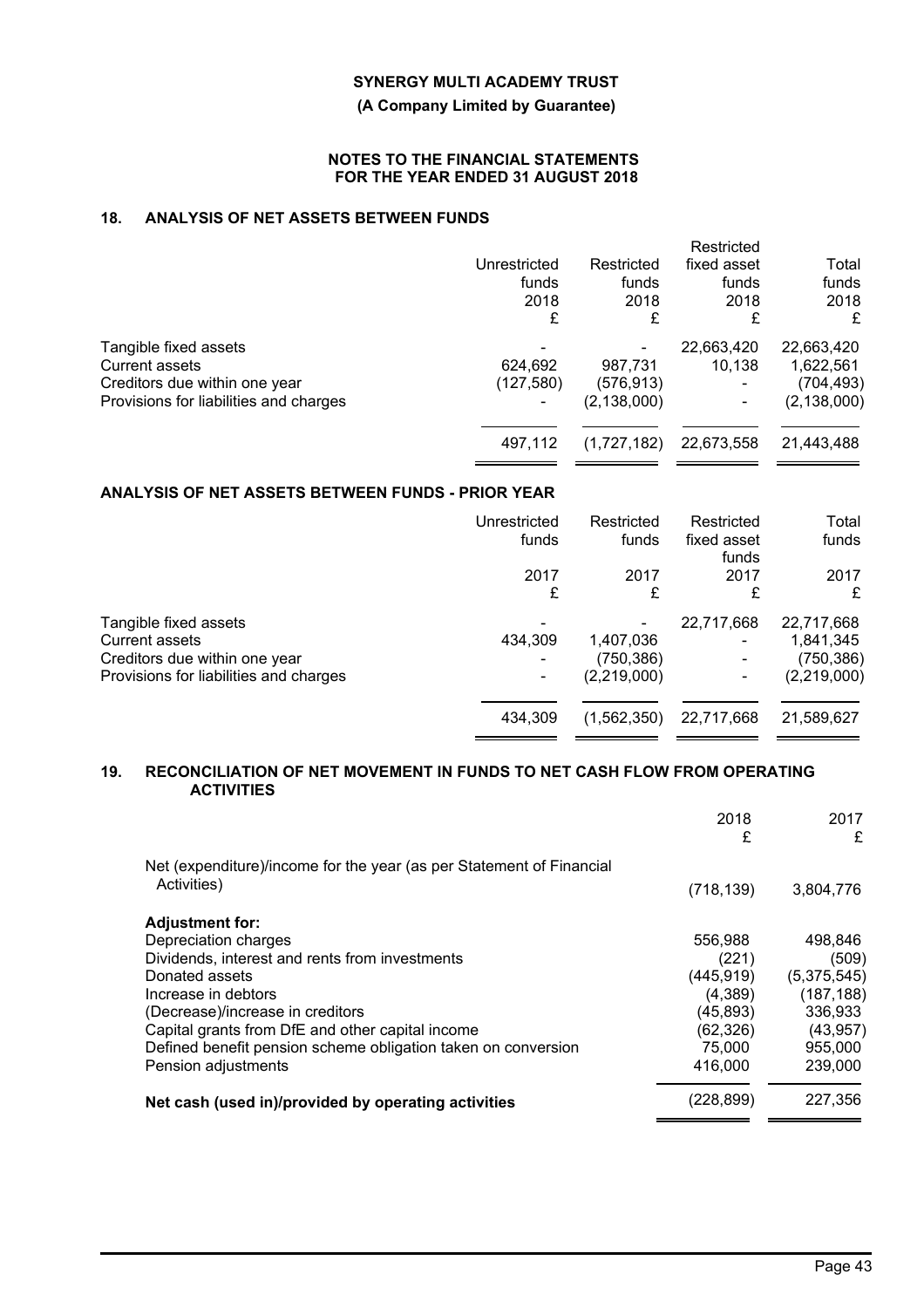**(A Company Limited by Guarantee)**

#### **NOTES TO THE FINANCIAL STATEMENTS FOR THE YEAR ENDED 31 AUGUST 2018**

### **20. ANALYSIS OF CASH AND CASH EQUIVALENTS**

|              | 2018      | 2017<br>£ |
|--------------|-----------|-----------|
| Cash in hand | 1,103,258 | 1,326,431 |
| Total        | 1,103,258 | 1,326,431 |

### **21. CONVERSION TO AN ACADEMY TRUST**

### **Corpusty Primary School**

On 1 January 2018 Corpusty Primary School converted to academy trust status under the Academies Act 2010 and all the operations and assets and liabilities were transferred to Synergy Multi Academy Trust from Norfolk County Council for £NIL consideration.

The transfer has been accounted for as a combination that is in substance a gift. The assets and liabilities transferred were valued at their fair value and recognised in the Balance Sheet under the appropriate headings with a corresponding net amount recognised as a net gain in the Statement of Financial Activities incorporating Income and Expenditure Account as Donations - transfer from local authority on conversion

The following table sets out the fair values of the identifiable assets and liabilities transferred and an analysis of their recognition in the Statement of Financial Activities incorporating Income and Expenditure Account.

|                                                                                        | Unrestricted<br>funds<br>£ | Restricted<br>funds<br>£ | Restricted<br>fixed asset<br>funds<br>£ | Total<br>funds<br>£ |
|----------------------------------------------------------------------------------------|----------------------------|--------------------------|-----------------------------------------|---------------------|
| Tangible fixed assets                                                                  |                            |                          |                                         |                     |
| - Freehold/leasehold land and buildings<br>- Other tangible fixed assets               |                            | ۰                        | 380,000<br>19,750                       | 380,000<br>19,750   |
| Budget surplus/(deficit) on LA funds<br>Budget surplus/(deficit) on other school funds | 46.169<br>1.550            |                          |                                         | 46,169<br>1,550     |
| LGPS pension surplus/(deficit)                                                         |                            | (75,000)                 |                                         | (75,000)            |
| Net assets/(liabilities)                                                               | 47.719                     | (75,000)                 | 399.750                                 | 372,469             |

The above net assets include £47,719 that was transferred as cash.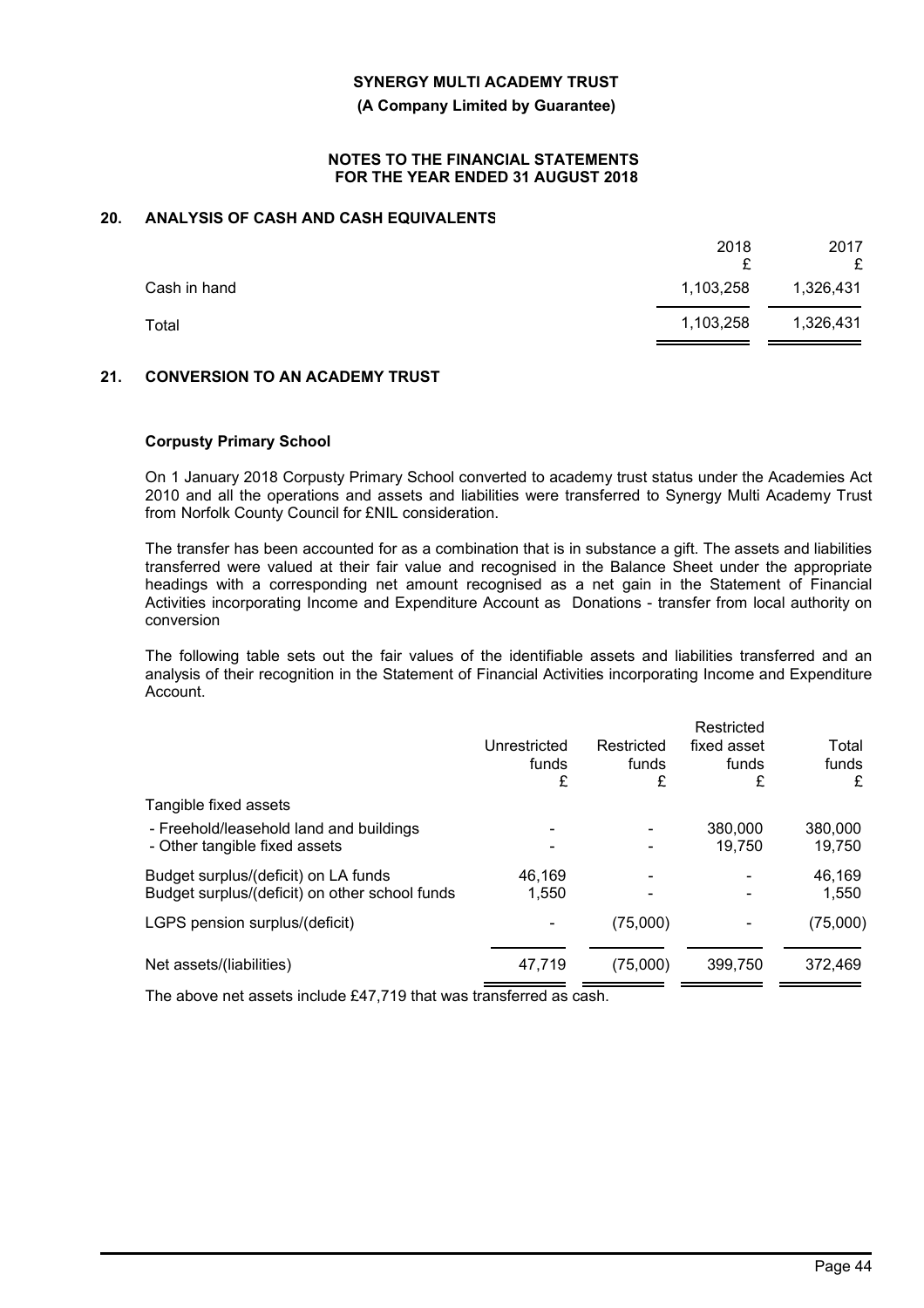**(A Company Limited by Guarantee)**

#### **NOTES TO THE FINANCIAL STATEMENTS FOR THE YEAR ENDED 31 AUGUST 2018**

#### **22. PENSION COMMITMENTS**

The Academy Trust's employees belong to two principal pension schemes: the Teacher's Pension Scheme for England and Wales (TPS) for academic and related staff; and the Local Government Pension Scheme (LGPS) for non-teaching staff, which is managed by Norfolk County Council. Both are Multi-Employer Defined Benefit Pension Schemes.

The latest actuarial valuation of the TPS related to the period ended 31 March 2012 and of the LGPS 31 March 2016.

Contributions amounting to £Nil were payable to the schemes at 31 August 2018 *(2017 -* £90,837*)* and are included within creditors.

### **Teachers' Pension Scheme**

#### **Introduction**

The Teachers' Pension Scheme (TPS) is a statutory, contributory, defined benefit scheme, governed by the Teachers' Pensions Regulations (2010) and, from 1 April 2014, by the Teachers' Pension Scheme Regulations 2014. Membership is automatic for full-time teachers in academies and, from 1 January 2007, automatic for teachers in part-time employment following appointment or a change of contract, although they are able to opt out.

The TPS is an unfunded scheme and members contribute on a 'pay as you go' basis – these contributions along with those made by employers are credited to the Exchequer. Retirement and other pension benefits are paid by public funds provided by Parliament.

### **Valuation of the Teachers' Pension Scheme**

The Government Actuary, using normal actuarial principles, conducts a formal actuarial review of the TPS in accordance with the Public Service Pensions (Valuations and Employer Cost Cap) Directions 2014 published by HM Treasury. The aim of the review is to specify the level of future contributions. Actuarial scheme valuations are dependent on assumptions about the value of future costs, design of benefits and many other factors. The latest actuarial valuation of the TPS was carried out as at 31 March 2012 and in accordance with the Public Service Pensions (Valuations and Employer Cost Cap) Directions 2014. The valuation report was published by the Department for Education on 9 June 2014. The key elements of the valuation and subsequent consultation are:

- employer contribution rates set at 16.48% of pensionable pay, including a 0.08% employer administration charge.
- total scheme liabilities (pensions currently in payment and the estimated cost of future benefits) for service to the effective date of £191,500 million, and notional assets (estimated future contributions together with the notional investments held at the valuation date) of £176,600 million giving a notional past service deficit of £14,900 million
- an employer cost cap of 10.9% of pensionable pay will be applied to future valuations
- the assumed real rate of return is 3.0% in excess of prices and 2% in excess of earnings. The rate of real earnings growth is assumed to be 2.75%. The assumed nominal rate of return is 5.06%.

The TPS valuation for 2012 determined an employer rate of 16.4%, which was payable from September 2015. The next valuation of the TPS is currently underway based on April 2016 data, whereupon the employer contribution rate is expected to be reassessed and will be payable from 1 April 2019.

The employer's pension costs paid to TPS in the period amounted to £676,315 (2017 - £*481,770*).

A copy of the valuation report and supporting documentation is on the Teachers' Pensions website (www.teacherspensions.co.uk/news/employers/2014/06/publication-of-the-valuation-report.aspx).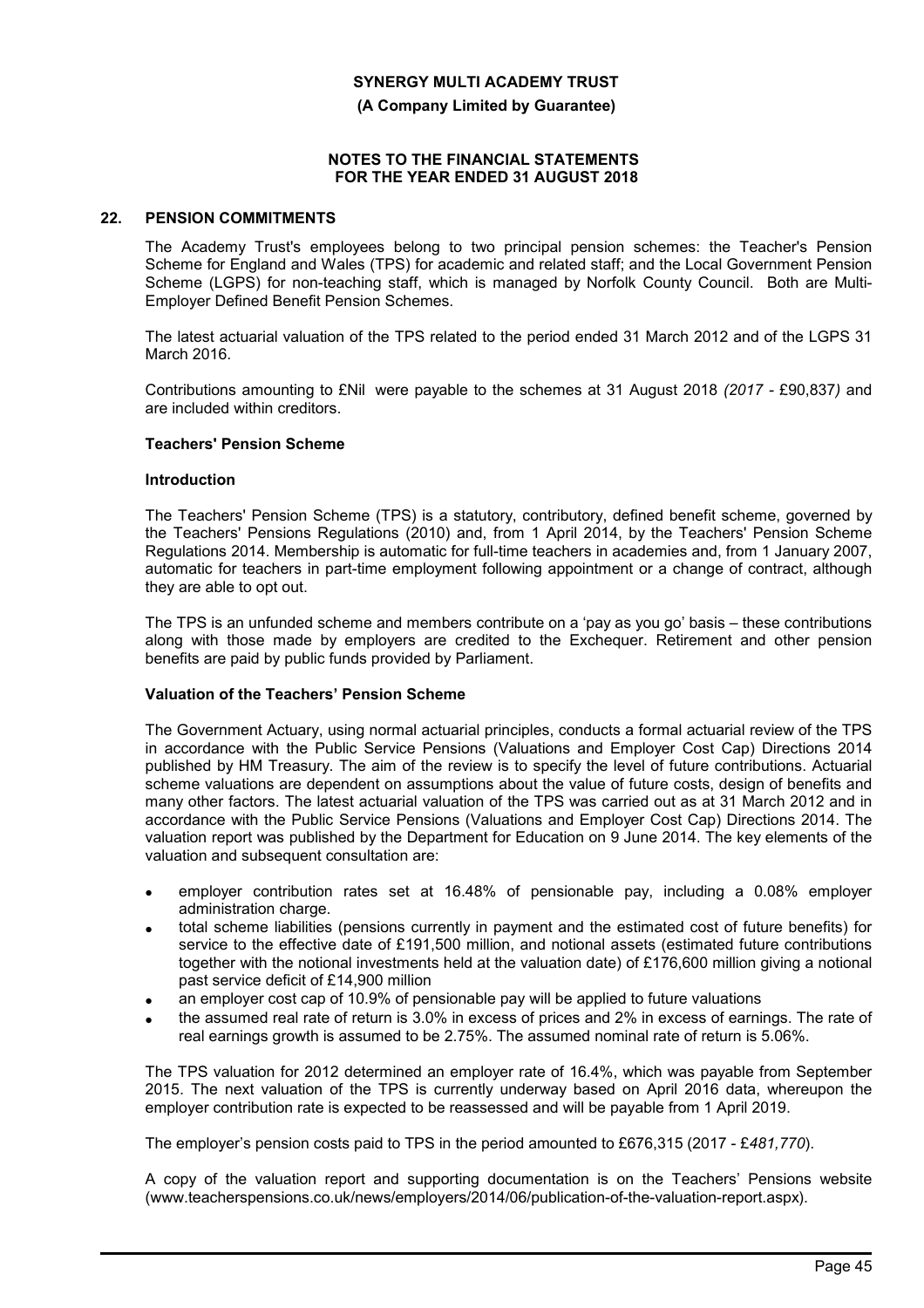**(A Company Limited by Guarantee)**

#### **NOTES TO THE FINANCIAL STATEMENTS FOR THE YEAR ENDED 31 AUGUST 2018**

#### **22. PENSION COMMITMENTS (continued)**

Under the definitions set out in FRS 102, the TPS is an unfunded multi-employer pension scheme. The trust has accounted for its contributions to the scheme as if it were a defined contribution scheme. The trust has set out above the information available on the scheme.

#### **Local Government Pension Scheme**

The LGPS is a funded defined benefit scheme, with assets held in separate trustee-administered funds. The total contribution made for the year ended 31 August 2018 was £446,000 (2017 - £*291,000*), of which employer's contributions totalled £350,000 (2017 - £*226,000*) and employees' contributions totalled £96,000 (2017 - £*65,000*). The agreed contribution rates for future years for employers are specific to each individual academy within the Trust and range between 19.8% and 21.8% plus an additional deficit contribution in aggregate of £4,500 to 31 March 2019 and £11,000 to 31 March 2020. The agreed future contribution rate for employees is tiered based on salary levels between the following rates, 5.5% and 12.5%.

Parliament has agreed, at the request of the Secretary of State for Education, to a guarantee that, in the event of academy closure, outstanding Local Government Pension Scheme liabilities would be met by the Department for Education. The guarantee came into force on 18 July 2013. Principal actuarial assumptions:

|                                                      | 2018   | 2017   |
|------------------------------------------------------|--------|--------|
| Discount rate for scheme liabilities                 | 2.80%  | 2.50%  |
| Rate of increase in salaries                         | 2.70 % | 2.70 % |
| Rate of increase for pensions in payment / inflation | 2.40%  | 2.40%  |
| Commutation of pensions to lump sums                 | 50.00% | 50.00% |

The commutation rate of 50% relates to pre April 2008 service and increased to 75% for post April 2008 service.

The current mortality assumptions include sufficient allowance for future improvements in mortality rates. The assumed life expectations on retirement age 65 are:

|                         | 2018         | 2017         |
|-------------------------|--------------|--------------|
| Retiring today<br>Males | 22.1         | 22.1         |
| Females                 | 24.4         | 24.4         |
| Retiring in 20 years    |              |              |
| Males<br>Females        | 24.1<br>26.4 | 24.1<br>26.4 |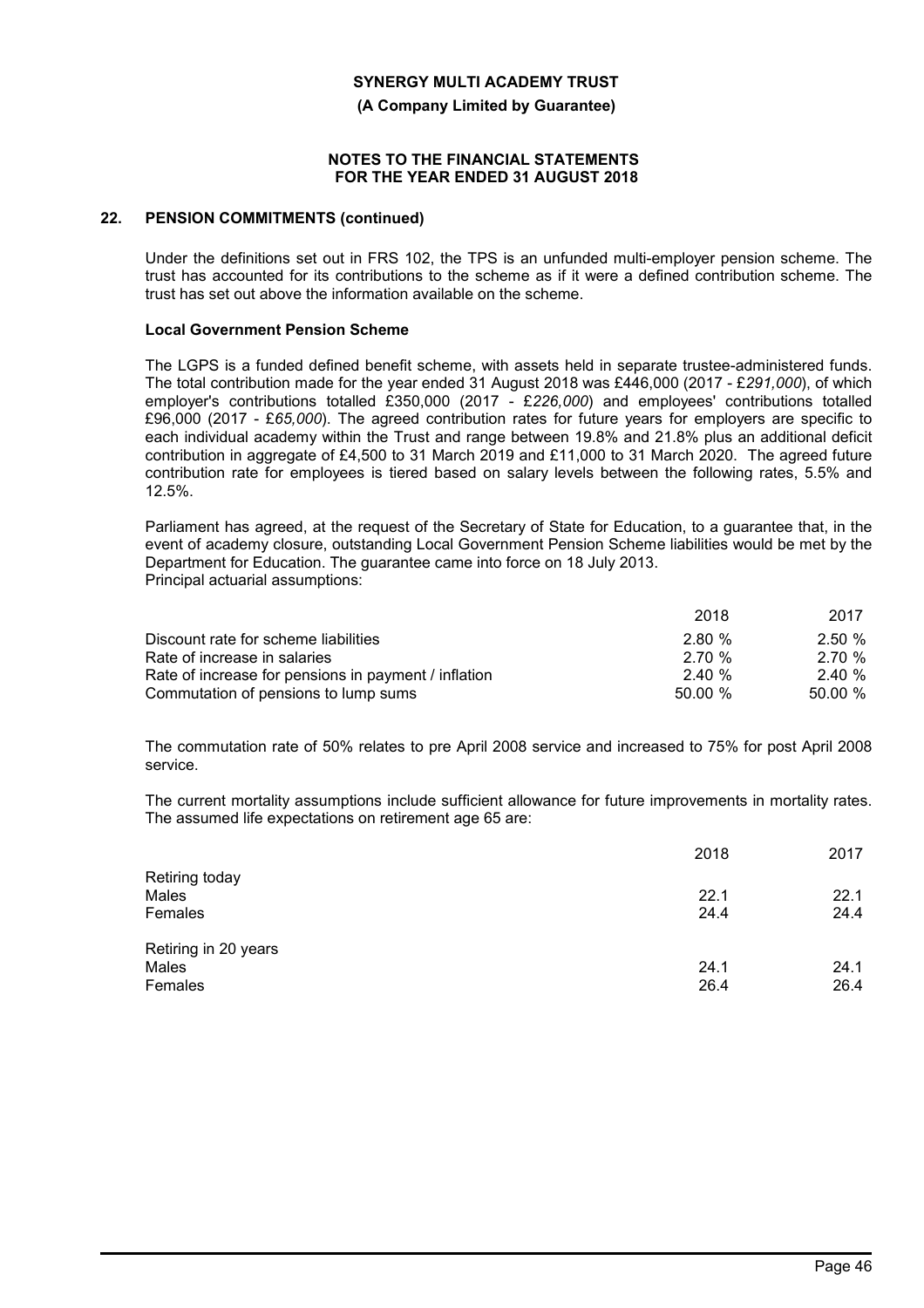**(A Company Limited by Guarantee)**

#### **NOTES TO THE FINANCIAL STATEMENTS FOR THE YEAR ENDED 31 AUGUST 2018**

### **22. PENSION COMMITMENTS (continued)**

As at the 31 August 2018 the Trust had a pension liability of £2,138,000 (2017 - £2,219,000). The sensitivity analysis detailed below would increase/(decrease) the closing defined benefit obligation in the following way;

|                                        | At 31 August | At 31 August |
|----------------------------------------|--------------|--------------|
| <b>Sensitivity Movement</b>            | 2018         | 2017         |
|                                        |              | £            |
| Discount rate $+0.1\%$                 | (150, 228)   | (134, 628)   |
| Discount rate -0.1%                    | 150.228      | 134,628      |
| Mortality assumption - 1 year increase | 46.224       | 41.424       |
| Mortality assumption - 1 year decrease | (46, 224)    | (41, 424)    |
| CPI rate $+0.1\%$                      | 127.116      | 113.916      |
| CPI rate -0.1%                         | (127, 116)   | (113, 916)   |

The Academy Trust's share of the assets in the scheme was:

|                                              | Fair value at<br>31 August<br>2018<br>£      | Fair value at<br>31 August<br>2017<br>£   |
|----------------------------------------------|----------------------------------------------|-------------------------------------------|
| Equities<br><b>Bonds</b><br>Property<br>Cash | 1,856,400<br>1,237,600<br>436,800<br>109,200 | 1,834,580<br>739,750<br>325,490<br>59,180 |
| Total market value of assets                 | 3,640,000                                    | 2,959,000                                 |

The actual return on scheme assets was £198,000 (2017 - £*281,000*).

The amounts recognised in the Statement of Financial Activities incorporating Income and Expenditure Account are as follows:

|                                                          | 2018<br>£                        | 2017<br>£                       |
|----------------------------------------------------------|----------------------------------|---------------------------------|
| Current service cost<br>Interest income<br>Interest cost | (705,000)<br>80,000<br>(141,000) | (425,000)<br>43,000<br>(86,000) |
| Total                                                    | (766,000)                        | (468,000)                       |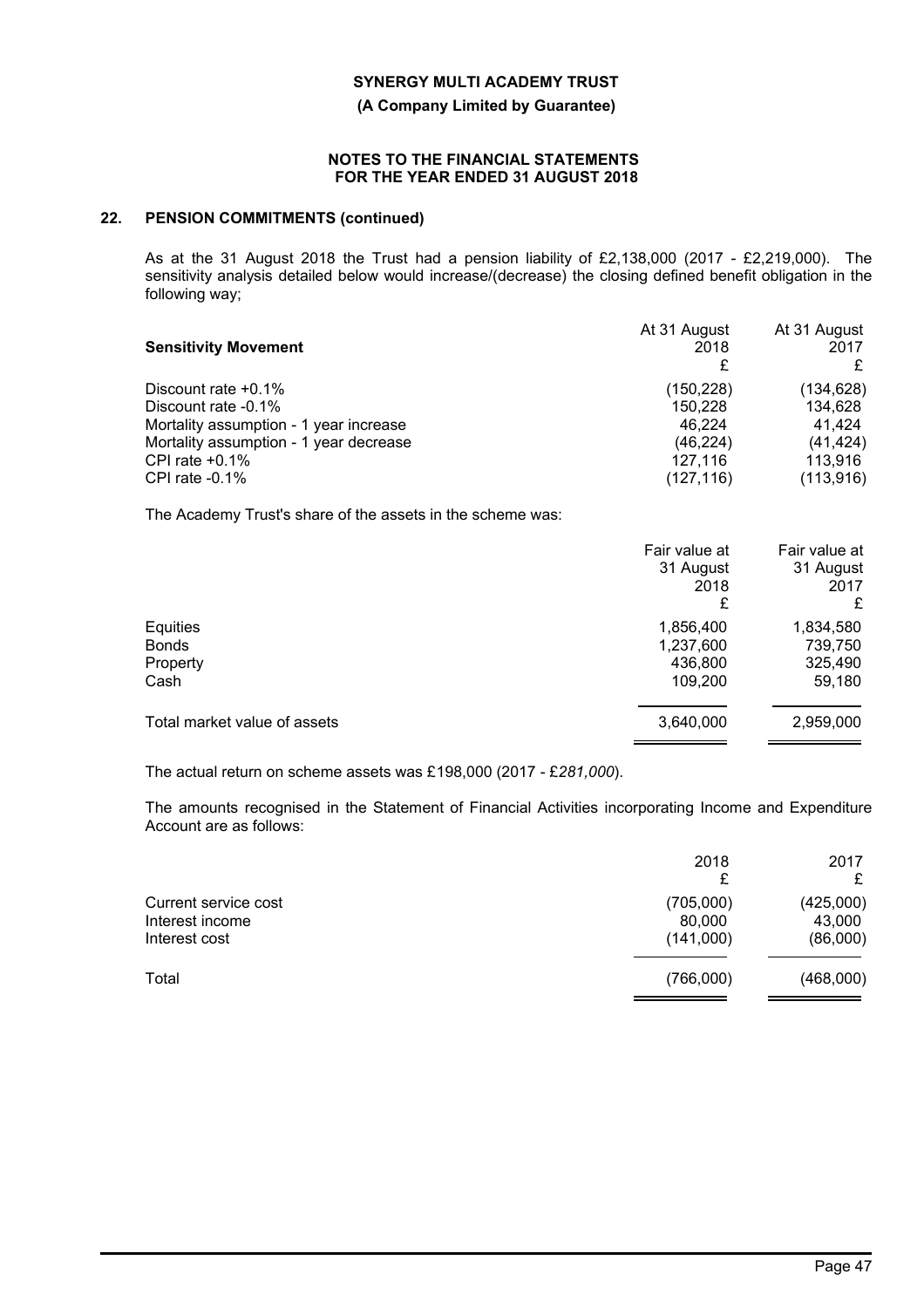**(A Company Limited by Guarantee)**

#### **NOTES TO THE FINANCIAL STATEMENTS FOR THE YEAR ENDED 31 AUGUST 2018**

### **22. PENSION COMMITMENTS (continued)**

Movements in the present value of the defined benefit obligation were as follows:

| £         | £         |
|-----------|-----------|
|           |           |
|           | 3,537,000 |
| 142,000   | 1,525,000 |
| 705.000   | 425,000   |
| 141,000   | 86,000    |
| 96,000    | 65,000    |
| (454,000) | (437,000) |
| (30,000)  | (23,000)  |
| 5,778,000 | 5,178,000 |
|           | 5,178,000 |

Movements in the fair value of the Academy Trust's share of scheme assets:

|                                     | 2018<br>£ | 2017<br>£ |
|-------------------------------------|-----------|-----------|
| Opening fair value of scheme assets | 2,959,000 | 1,837,000 |
| Upon conversion                     | 67,000    | 570,000   |
| Interest income                     | 80,000    | 43.000    |
| Actuarial losses                    | 118,000   | 238,000   |
| <b>Employer contributions</b>       | 350,000   | 229,000   |
| Employee contributions              | 96,000    | 65,000    |
| Benefits paid                       | (30,000)  | (23,000)  |
| Closing fair value of scheme assets | 3,640,000 | 2,959,000 |

### **23. OPERATING LEASE COMMITMENTS**

At 31 August 2018 the total of the Academy Trust's future minimum lease payments under noncancellable operating leases was:

|                         | 2018<br>£ | 2017<br>£ |
|-------------------------|-----------|-----------|
| <b>Amounts payable:</b> |           |           |
| Within 1 year           | 22,386    | 13,377    |
| Between 1 and 5 years   | 39,810    | 27,903    |
| After more than 5 years | 37,333    |           |
| Total                   | 99,529    | 41,280    |
|                         |           |           |